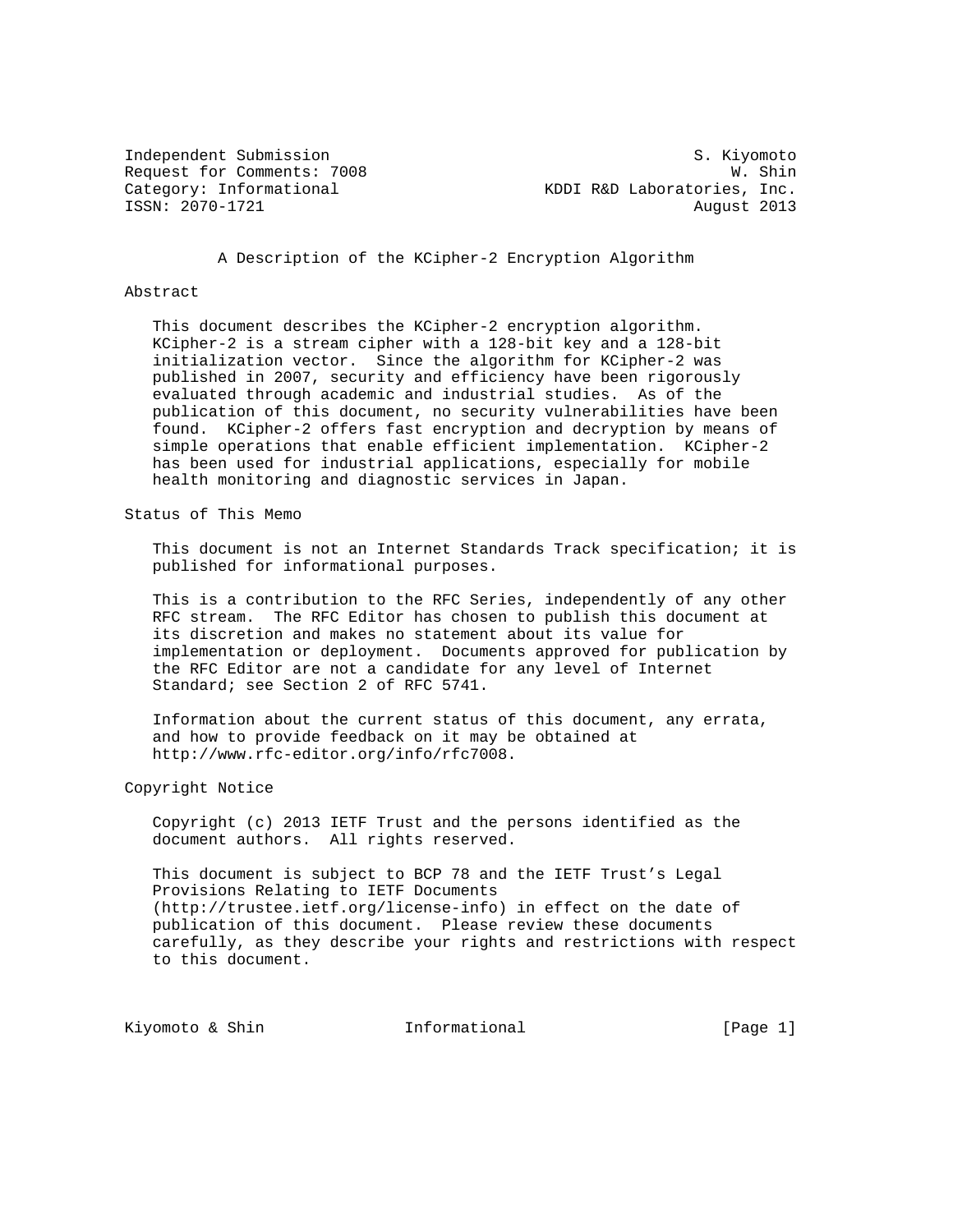# Table of Contents

| $1$ .                                                                                                                                | 3                   |
|--------------------------------------------------------------------------------------------------------------------------------------|---------------------|
| $2$ .                                                                                                                                | 3                   |
| 2.1.<br>Notations<br>the contract of the contract of the contract of the contract of the contract of the contract of the contract of | $\overline{4}$      |
| 2.2.                                                                                                                                 | $\overline{4}$      |
| Feedback Shift Registers<br>2.2.1.                                                                                                   | 4                   |
| 2.2.2.<br>Internal Registers                                                                                                         | 5                   |
| 2.3.                                                                                                                                 | 5                   |
| 2.3.1.<br>$next()$                                                                                                                   | 5                   |
| 2.3.2.<br>$init()$                                                                                                                   | 7                   |
| 2.3.3.                                                                                                                               | 8                   |
| Subroutines<br>2.4.                                                                                                                  | 9                   |
| 2.4.1.<br>NLF()                                                                                                                      | 9                   |
| 2.4.2.                                                                                                                               | 9                   |
|                                                                                                                                      |                     |
| 2.4.3.<br>$S$ box() $\ldots$ $\ldots$ $\ldots$ $\ldots$ $\ldots$ $\ldots$ $\ldots$ $\ldots$ $\ldots$                                 | 10                  |
| Multiplications in GF(2#32)<br>2.4.4.                                                                                                | 11<br>$\sim$        |
| Encryption and Decryption Scheme<br>2.5.                                                                                             | 13                  |
| Key Stream Generation<br>2.5.1.                                                                                                      | 13                  |
| Encryption and Decryption of a Message<br>2.5.2.                                                                                     | 14                  |
| 3.                                                                                                                                   | 14                  |
| 4.                                                                                                                                   | 14                  |
| Normative References 14<br>4.1.                                                                                                      |                     |
| 4.2.                                                                                                                                 | 14                  |
| Tables for Multiplication in GF(2#32)<br>Appendix A.                                                                                 | 16<br>$\sim$        |
| A.1.                                                                                                                                 | 16                  |
| A.2.                                                                                                                                 | 17                  |
| The table amul2<br>A.3.                                                                                                              |                     |
| A.4.<br>The table amul3                                                                                                              | 20                  |
| A Simple Implementation Example of KCipher-2<br>Appendix B.                                                                          | 22                  |
| Code Components I - Definitions and Declarations<br>B.1.                                                                             | 22                  |
| Code Components II - Functions<br>B.2.                                                                                               | 23                  |
| B.3.                                                                                                                                 | 28                  |
| Appendix C.                                                                                                                          | 28                  |
| Key Stream Generation Examples<br>$C.1$ .                                                                                            | 28                  |
| Another Key Stream Generation with the State Values<br>C.2.                                                                          | 29                  |
| C.2.1.<br>S after $init(1)$                                                                                                          | 30                  |
| C.2.2.<br>S after $init(2)$                                                                                                          | . 30<br>.           |
| S after $init(3)$<br>C.2.3.                                                                                                          | . 30                |
| C.2.4.<br>S after $init(4)$                                                                                                          | 31                  |
| C.2.5.<br>S after $init(5)$                                                                                                          | 31                  |
| C.2.6.                                                                                                                               | .                   |
| S after $init(6)$                                                                                                                    | 31                  |
| C.2.7.<br>$S$ after init(7)                                                                                                          | 31<br>$\frac{1}{2}$ |
| $S$ after init(8)<br>C.2.8.                                                                                                          | . 32                |
| S after $init(9)$<br>C.2.9.                                                                                                          | 32<br>.             |
| $C.2.10.$ S after init(10)                                                                                                           | 32<br>.<br>$\sim$   |
| $C.2.11.$ S after init(11)                                                                                                           | 32                  |
| $C.2.12.$ S after init(12).                                                                                                          | . 33                |

Kiyomoto & Shin **Informational** [Page 2]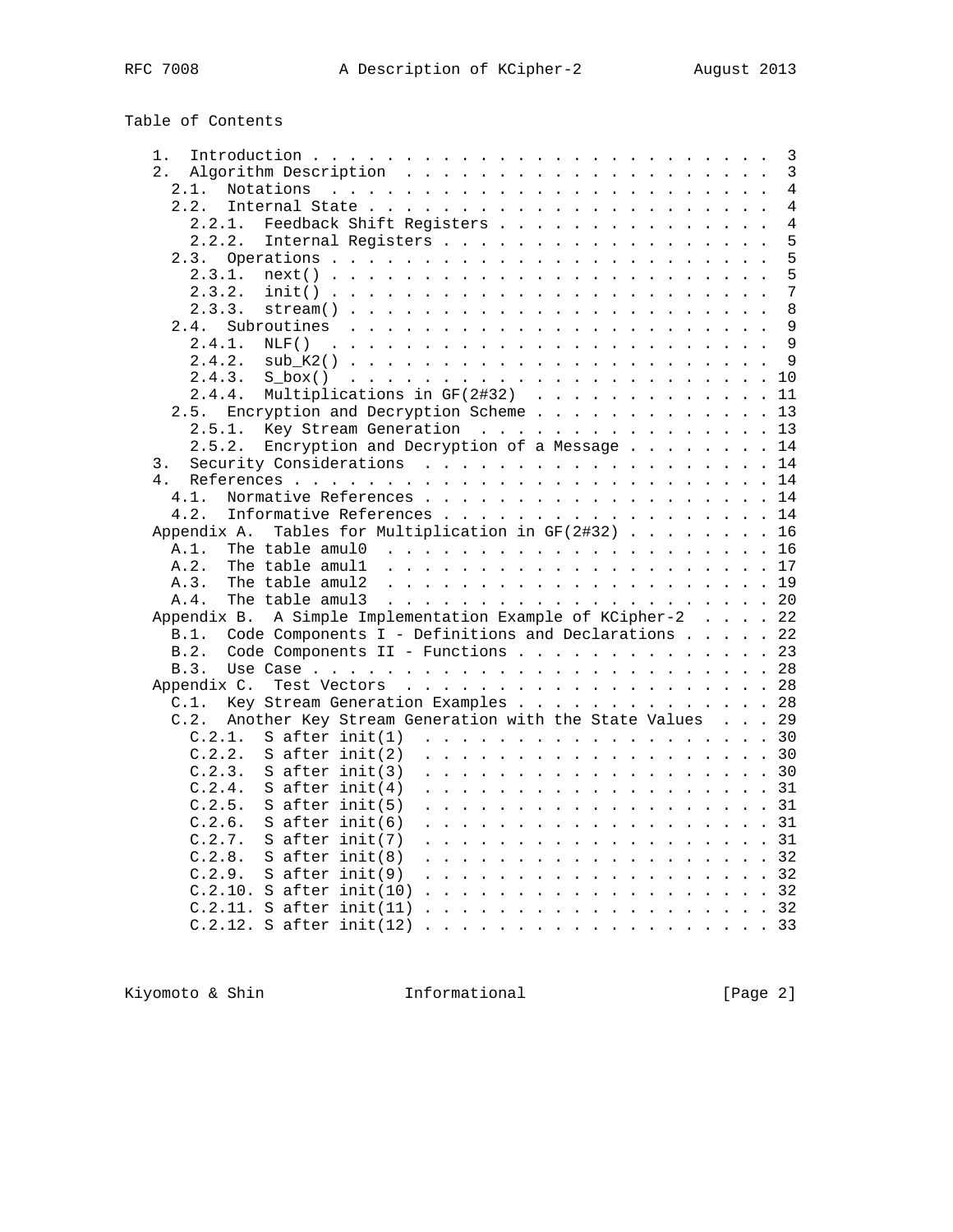| $C.2.13.$ S after init(13) 33                |  |  |  |  |  |  |  |  |  |  |  |  |
|----------------------------------------------|--|--|--|--|--|--|--|--|--|--|--|--|
| $C.2.14.$ S after init(14) 33                |  |  |  |  |  |  |  |  |  |  |  |  |
| $C.2.15.$ S after init(15) 33                |  |  |  |  |  |  |  |  |  |  |  |  |
| $C.2.16.$ S after init(16) 34                |  |  |  |  |  |  |  |  |  |  |  |  |
| C.2.17. S after init(17) 34                  |  |  |  |  |  |  |  |  |  |  |  |  |
| $C.2.18.$ S after init(18) 34                |  |  |  |  |  |  |  |  |  |  |  |  |
| $C.2.19.$ S after init(19) 34                |  |  |  |  |  |  |  |  |  |  |  |  |
| $C.2.20.$ S after init(20) 35                |  |  |  |  |  |  |  |  |  |  |  |  |
| $C.2.21.$ S after init(21) 35                |  |  |  |  |  |  |  |  |  |  |  |  |
|                                              |  |  |  |  |  |  |  |  |  |  |  |  |
| $C.2.23.$ S after init(23) 35                |  |  |  |  |  |  |  |  |  |  |  |  |
| $C.2.24. S(0)$ after init(24) 36             |  |  |  |  |  |  |  |  |  |  |  |  |
| C.2.25. S(1) and the Key Stream at $S(1)$ 36 |  |  |  |  |  |  |  |  |  |  |  |  |
| C.2.26. S(2) and the Key Stream at $S(2)$ 37 |  |  |  |  |  |  |  |  |  |  |  |  |
|                                              |  |  |  |  |  |  |  |  |  |  |  |  |

#### 1. Introduction

 KCipher-2 is a stream cipher that uses a 128-bit secret key and a 128-bit initialization vector. Since the algorithm for KCipher-2 was published in 2007 [SASC07], it has been evaluated in academic and industrial studies. The security and performance of KCipher-2 have been rigorously evaluated by its developers and other institutions [SECRYPT07] [ICETE07] [CRYPTEC] [SIIS11]. As of the publication of this document, no attack on KCipher-2 has been successful. KCipher-2 can be efficiently implemented in software to provide fast encryption and decryption, owing to its uncomplicated design. Only four simple operations are used: exclusive-OR, addition, shift, and table lookup. When the algorithm is implemented in hardware, internal computations can be parallel to yield greater efficiency. Moreover, since its internal state representation only amounts to several hundred bits, KCipher-2 is suitable for resource-limited environments. KCipher-2 has been actively used in several industrial applications in Japan, has been published by an international standardization body (ISO/IEC 18033-4 [ISO18033]), and has been designated a Japanese e-Government recommended cipher [CRYPTECLIST].

2. Algorithm Description

 In this section, we describe the internal components of KCipher-2 and define the operations for deriving key streams from an input key and an initialization vector. We illustrate the detailed operations, mostly in pseudocode format, but also provide code snippets written in the C language syntax when necessary.

Kiyomoto & Shin  $I_n$  Informational [Page 3]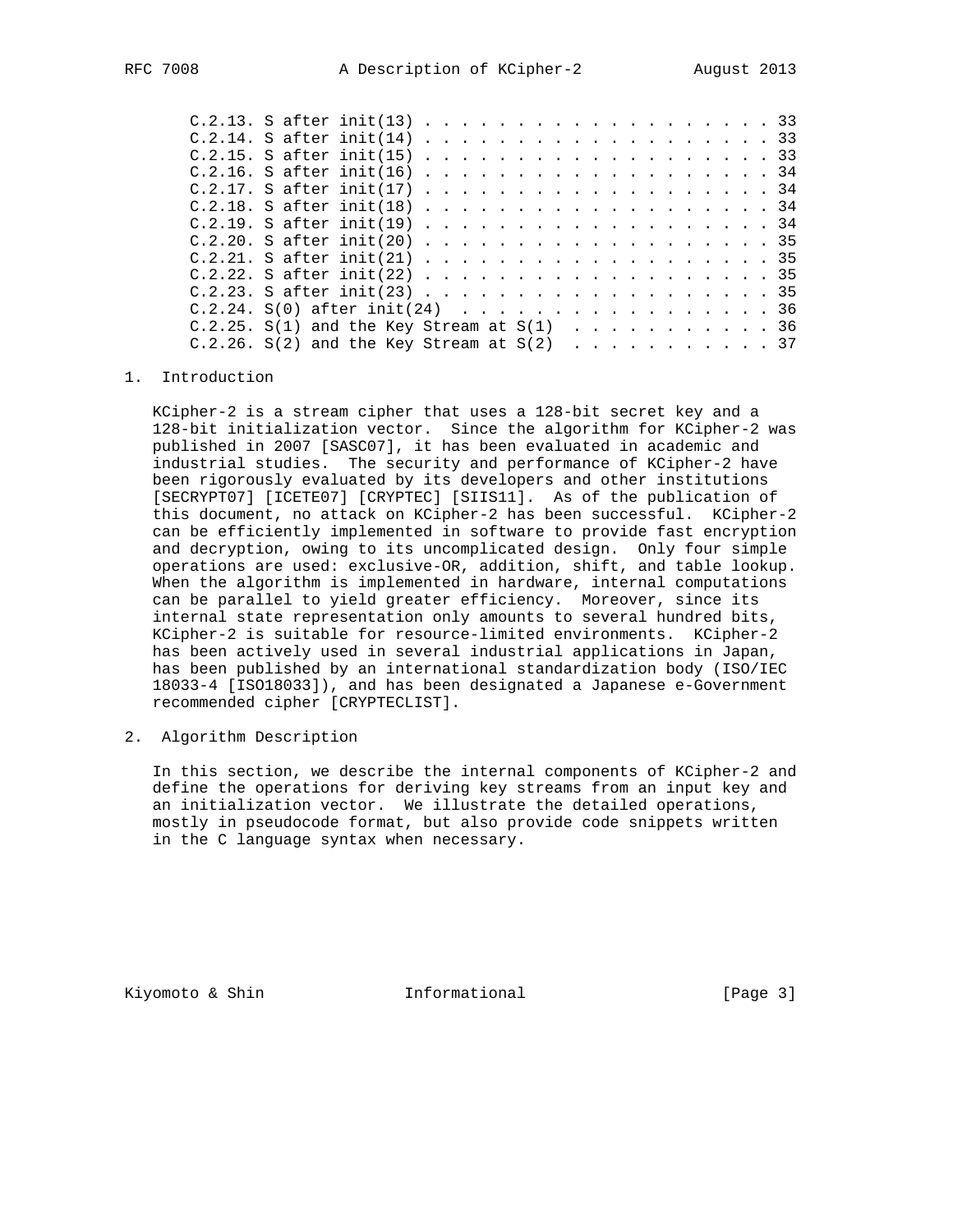# 2.1. Notations

 All values in this document are stored in big-endian order (aka network byte order). We use the following notations in the description of KCipher-2.

- ^ Bitwise exclusive-OR
- n#m mth power of n
- +n Integer addition modulo 2#n
- <<\_r n n-bit left circular shift in an r-bit register
- 0x Hexadecimal representation
- $E[i]$  The  $(i + 1)$ th element of E when E is composed of consecutive multiple elements
- GF Galois field. GF(n#m) means the finite field of exactly n#m elements
- \*\* Multiplication of elements on the finite field GF(2#32)

 NOTE: Many texts denote "the mth power of n" by "n^m", but we write it using '#', instead of '^', to avoid reader confusion with the power operator and the XOR operator of the C language syntax.

### 2.2. Internal State

 The internal state of KCipher-2 can be denoted by S. The internal state consists of six sub-components: two feedback shift registers, FSR-A and FSR-B, and four internal registers, L1, R1, L2, and R2. We, therefore, often write  $S = (A, B, L1, R1, L2, R2)$ , where A and B refer to FSR-A and FSR-B, respectively.

### 2.2.1. Feedback Shift Registers

 The two feedback shift registers (FSRs) are separately called Feedback Shift Register A (FSR-A) and Feedback Shift Register B (FSR-B). FSR-A is composed of five 32-bit units that are consecutively arranged. Each unit can be identified by A[0], A[1], A[2], A[3], and A[4]. Likewise, FSR-B is composed of eleven consecutive 32-bit units, B[0], ..., B[10]. All values stored in each 32-bit unit of FSR is in GF(2#32).

Kiyomoto & Shin  $I_n$  Informational [Page 4]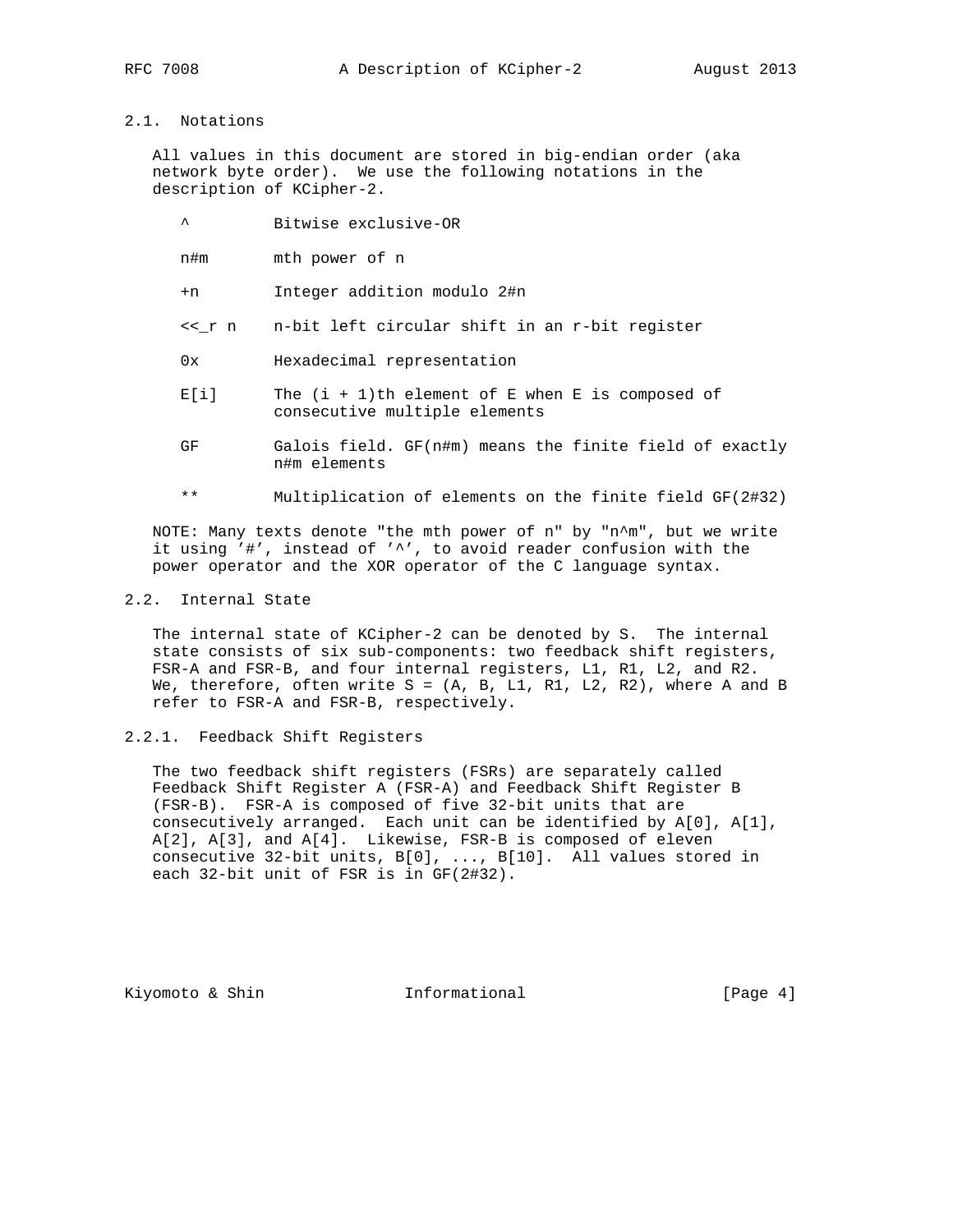# 2.2.2. Internal Registers

 Besides FSR, KCipher-2 has four internal registers to store intermediate computation results during operation. The four registers are named L1, R1, L2, and R2.

#### 2.3. Operations

Three major operations constitute the behavior of KCipher-2: init(), next(), and stream(). The init() operation initializes the internal values of the system. The next() operation derives new values of S' from the values of S, where S' and S refer to the internal state. The stream() operation derives a key stream from the current state S.

2.3.1. next()

The next() operation takes the current state  $S = (A, B, L1, R1, L2,$  R2) as input. The size of the input amounts to twenty of the 32-bit units in total (five units for A, eleven for B, and one for L1, R1, L2, and R2). It produces the next state  $S' = (A', B', L1', R1', L2',$  R2'). This operation is mainly used to generate secure key streams by applying non-linear functions (NLFs) for every cycle of KCipher-2. Additionally, it is used to initialize the system. The behaviors are distinguished by the input parameter that indicates the operation modes.

 Inside the next() operation, the internal registers are updated by the result of the substitution function described in Section 2.4.2. The feedback shift registers are also updated by feedback functions. The feedback functions include the multiplication of register units and the fixed elements a0, a1, a2, and a3 in a finite field. The fixed elements a0, ..., a3 are carefully chosen to provide the maximum length of the feedback shift registers. The theory behind the selection of fixed elements and the way to simplify the necessary multiplications are briefly described in Section 2.4.4.

The operation takes the following inputs:

- o S = (A, B, L1, R1, L2, R2)
- o mode = {INIT, NORMAL}, where INIT means the operation is used for initialization, and NORMAL means it is used for generating secure key streams.

The operation outputs a new state,

o  $S' = (A', B', L1', R1', L2', R2')$ 

Kiyomoto & Shin **Informational** [Page 5]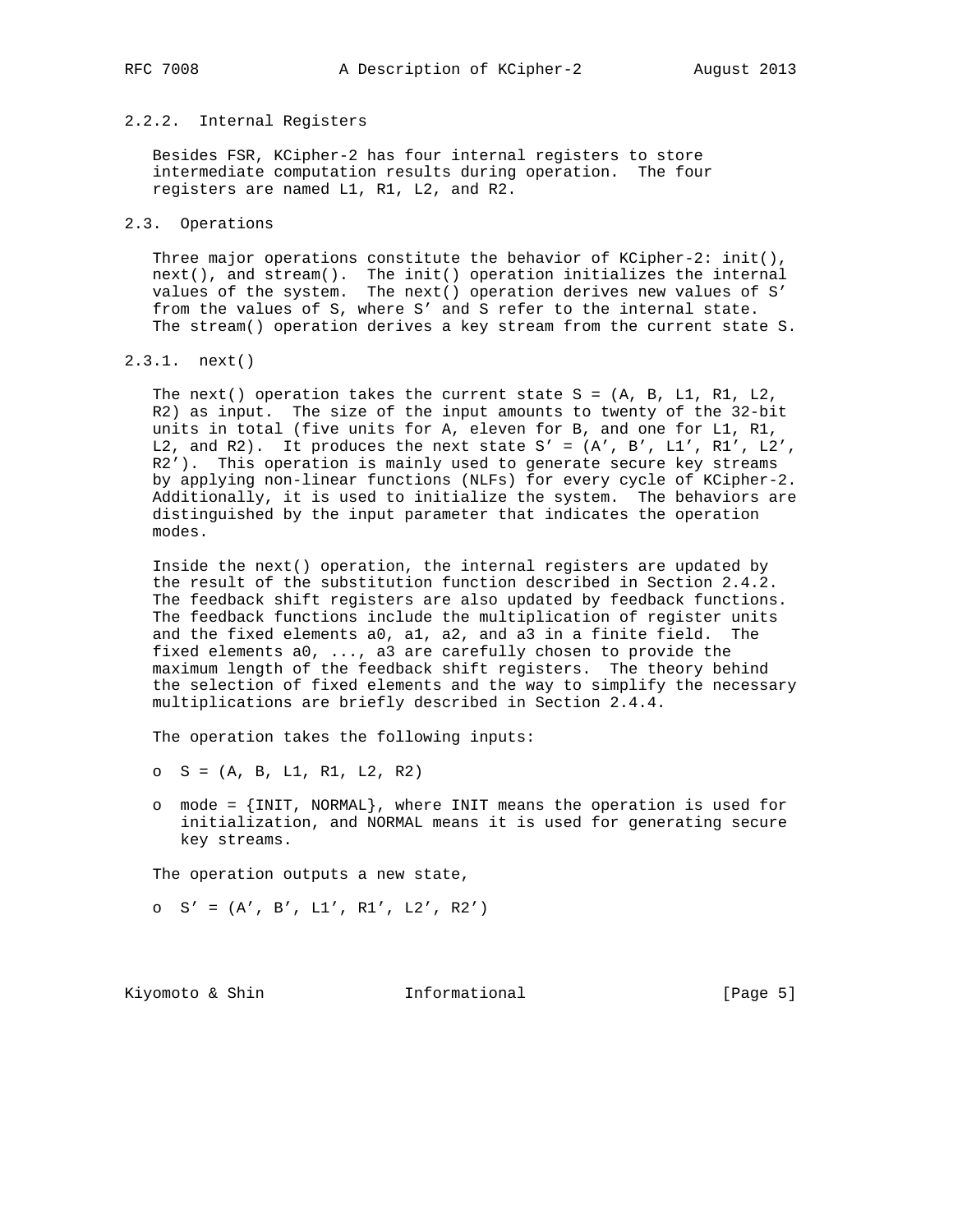by performing the following steps: 1. Set registers in the nonlinear functions  $LI' = sub_K2(R2 + 32 B[4]);$  $R1' = sub_K2(L2 + 32 B[9]);$  $L2' = sub_K2(L1);$  $R2' = sub_K2(R1);$  for m from 0 to 3  $A'$ [m] =  $A[m + 1]$ ; for m from 0 to 9  $B'[m] = B[m + 1];$ NOTE: sub K2 is a substitution function described in Section 2.4.2. 2. Depending on the value of the operation mode, do the following: a. When the mode is NORMAL, A'[4] and B'[10] are computed as follows:  $A'[4] = (a0 ** A[0]) * A[3];$  if A[2][30] is 1: if A[2][31] is 1:  $B'[10] = (a1 ** B[0]) ^ B[1] ^ B[6] ^ (a3 ** B[8]);$  else if A[2][31] is 0:  $B'[10] = (a1 ** B[0]) * B[1] * B[6] * B[8];$  else if A[2][30] is 0: if A[2][31] is 1:  $B'[10] = (a2 ** B[0]) * B[1] * B[6] * (a3 ** B[8]);$  else if A[2][31] is 0:  $B'[10] = (a2 ** B[0]) ^ \frown B[1] ^ \frown B[6] ^ \frown B[8];$  b. When the mode is INIT, A'[4] and B'[10] are XOR-ed with the non-linear function output described in Section 2.4.1.  $A'[4] = (a0 ** A[0]) * A[3] * NLF(B[0], R2, R1, A[4]);$  if A[2][30] is 1: if A[2][31] is 1:  $B'[10] = (a1 ** B[0]) ^ B[1] ^ B[6] ^ (a3 ** B[8]) ^$  NLF(B[10], L2, L1, A[0]); else if A[2][31] is 0:  $B'[10] = (a1 ** B[0]) ^{A} B[1] ^{A} B[6] ^{A} B[8] ^{A}$  NLF(B[10], L2, L1, A[0]); Kiyomoto & Shin **Informational** [Page 6]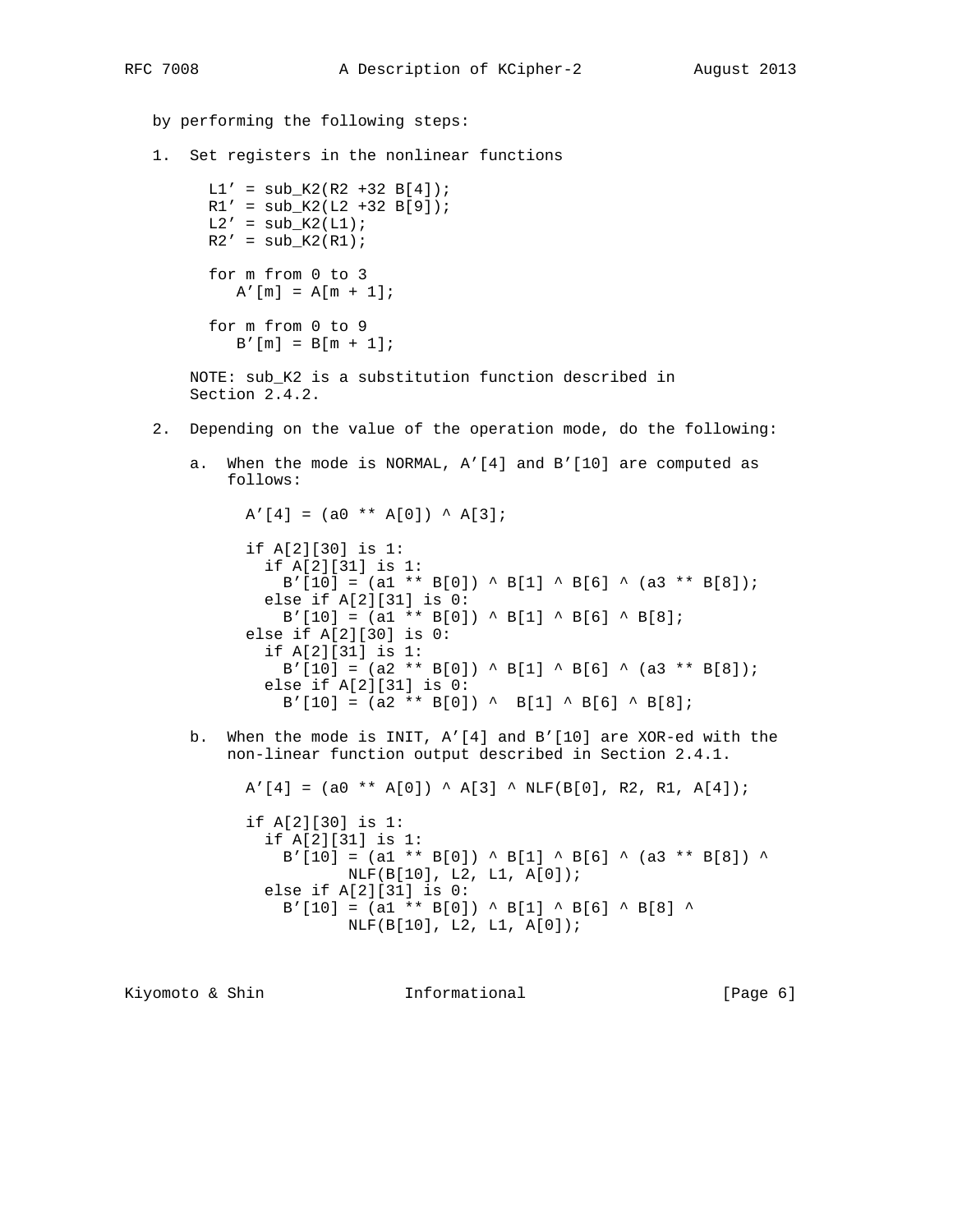else if A[2][30] is 0: if A[2][31] is 1:  $B'[10] = (a2 ** B[0]) ^{A} B[1] ^{A} B[6] ^{A} (a3 ** B[8]) ^{A}$  NLF(B[10], L2, L1, A[0]); else if A[2][31] is 0:  $B'[10] = (a2 ** B[0]) ^{A} B[1] ^{A} B[6] ^{A} B[8] ^{A}$ NLF(B[10], L2, L1, A[0]);

3. Output  $S' = (A', B', L1', R1', L2', R2').$ 

 Note that A[2] is a 32-bit unit. Thus, A[2][j] is the value of the jth least significant bit of  $A[2]$ , where  $0 \leq j \leq 31$ .

 The corresponding code snippets written in the C language syntax can be found in Section 2.4.4 and Appendix B.

2.3.2. init()

 The init() operation takes a 128-bit key (K) and a 128-bit initialization vector (IV) and prepares the values of the state variables for generating key streams.

- o  $K = (K[0], K[1], K[2], K[3])$ , where each  $K[i]$  is a 32-bit unit and  $0 \le i \le 3$
- o IV =(IV[0], IV[1], IV[2], IV[3]), where each IV[i] is a 32-bit unit and  $0 \le i \le 3$ ,

 and the output is an initialized state S, which will be referenced as S(0). The output is derived from the following steps:

1. Expand K to the 384-bit internal key IK =  $(IK[0], \ldots, IK[11]),$ where IK[i] is a 32-bit unit and  $0 \le i \le 11$ . The expansion procedure is as follows:

 for m from 0 to 11 if m is 0, 1, 2, or 3:  $IK[m] = K[m];$  else if m is 5, 6, 7, 9, 10, or 11:  $IK[m] = IK[m - 4]$   $\wedge$   $IK[m - 1]$ ; else if m is 4:  $IK[4] = IK[0]$  ^  $sub_K2(IK[3]$  << \_32 8) ^ (0x01, 0x00, 0x00, 0x00); else if m is 8:  $IK[8] = IK[4]$  ^  $sub_K2(IK[7]$  << 32 8) ^ (0x02, 0x00, 0x00, 0x00);

Kiyomoto & Shin  $I_n$  Informational [Page 7]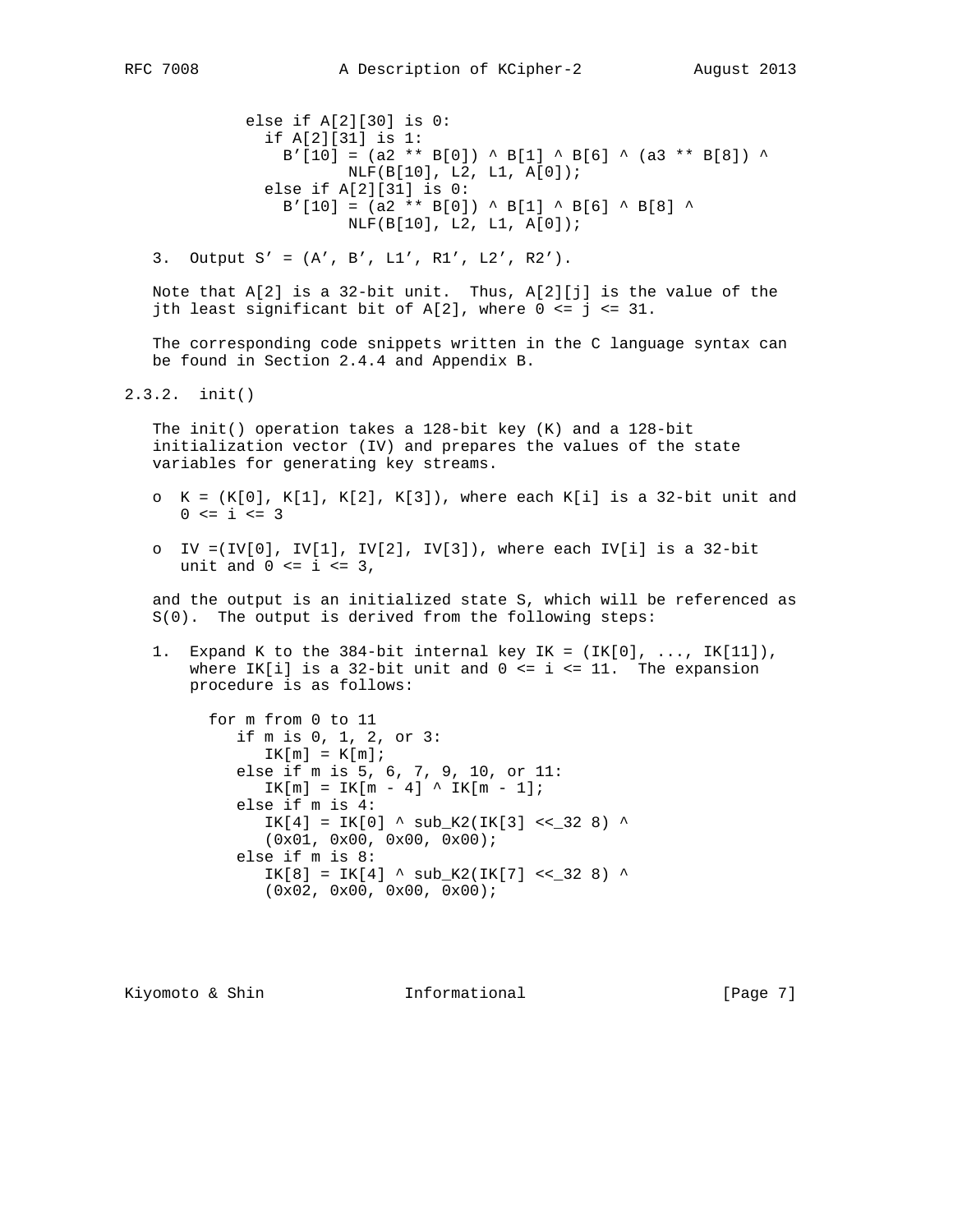```
 NOTE: sub_K2 is the substitution function described in
    Section 2.4.2.
 2. Initialize the feedback shift registers and the internal
    registers using the values of IK and IV as follows:
      for m from 0 to 4
       A[m] = IK[4 - m];B[0] = IK[10]; B[1] = IK[11]; B[2] = IV[0]; B[3] = IV[1];B[4] = IK[8]; B[5] = IK[9]; B[6] = IV[2]; B[7] = IV[3];B[8] = IK[7]; B[9] = IK[5]; B[10] = IK[6];LI = R1 = L2 = R2 = 0x00000000 Set S as (A, B, L1, R1, L2, R2).
 3. Prepare the state values by applying the next() operation 24
    times as follows:
       for m from 1 to 24
        Set S' as next(S, INIT);
         Set S as S';
```

```
 4. Output S.
```
2.3.3. stream()

 The stream() function derives a 64-bit key stream, Z, from the state values. Its input is an initialized state,

 $O$  S =  $(A, B, L1, R1, L2, R2)$ 

and its output is  $Z = (ZH, ZL)$ , where  $ZH$  and  $ZL$  are  $32$ -bit units. stream() performs the following:

1. Set register values

 $ZH = NLF(B[10], L2, L1, A[0]);$  $ZL = NLF(B[0], R2, R1, A[4]);$ 

2. Output  $Z = (ZH, ZL)$ .

NOTE: The function NLF is described in Section 2.4.1.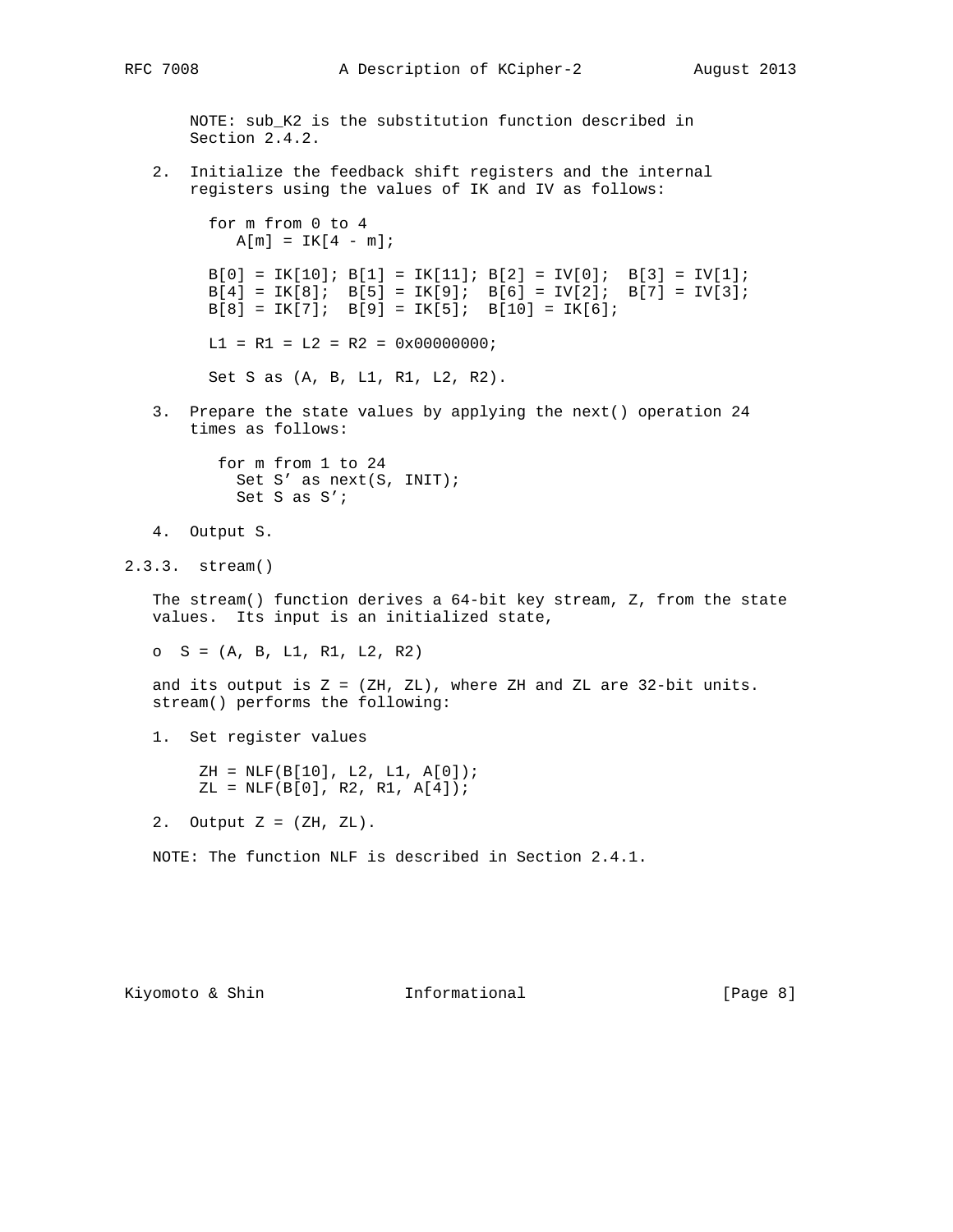2.4. Subroutines

We explain the functions used above:  $sub_K(2()$ ,  $NLF()$ , and  $S_b$ box().

2.4.1. NLF()

 NLF() is a non-linear function that takes the four 32-bit values, A, B, C, D, and outputs the 32-bit value, Q. The output Q is calculated as follows.

 $Q = (A + 32 B)$   $\wedge$  C  $\wedge$  D;

2.4.2. sub\_K2()

 sub\_K2() is a substitution function that is a permutation of GF(2#32), based on components from the Advanced Encryption Standard (AES) [FIPS-AES]. Its input is a 32-bit value divided into four 8-bit strings. Inside sub\_K2(), an 8-to-8-bit substitution function, S\_box(), is applied to each 8-bit string separately, and then a 32 to-32-bit linear permutation is applied to the whole 32-bit string. Our S\_box() function is identical to the S-Box operation of AES, and our linear permutation is identical to the AES Mix Column operation.

Consider the input of sub\_K2 as a 32-bit value  $W = (w[3], w[2], w[1],$  w[0]), where each subelement of w is an 8-bit unit. Prepare two 32-bit temporary storages,  $T = (t[3], t[2], t[1], t[0])$  and  $Q =$  $(q[3], q[2], q[1], q[0])$ , where t[i] and q[i] are 8-bit units and 0 <= i <= 3.

The 32-bit output Q is obtained from the following procedures:

 1. Apply S\_box() to each 8-bit input string. Note that S\_box() is defined in Section 2.4.3.

 for m from 0 to 3  $t[m] = S_{box(w[m]);$ 

2. Calculate q by the matrix multiplication,  $Q = M * T$  in GF(2#8) of the irreducible polynomial  $f(x) = x#8 + x#4 + x#3 + x + 1$ , where

o Q is a 1x4 matrix, (q[0], q[1], q[2], q[3))

o M is a 4x4 matrix,

| (02, 03, 01, 01, |                 |  |
|------------------|-----------------|--|
|                  | 01, 02, 03, 01, |  |
|                  | 01, 01, 02, 03, |  |
|                  | 03, 01, 01, 02) |  |

Kiyomoto & Shin  $I_n$  Informational [Page 9]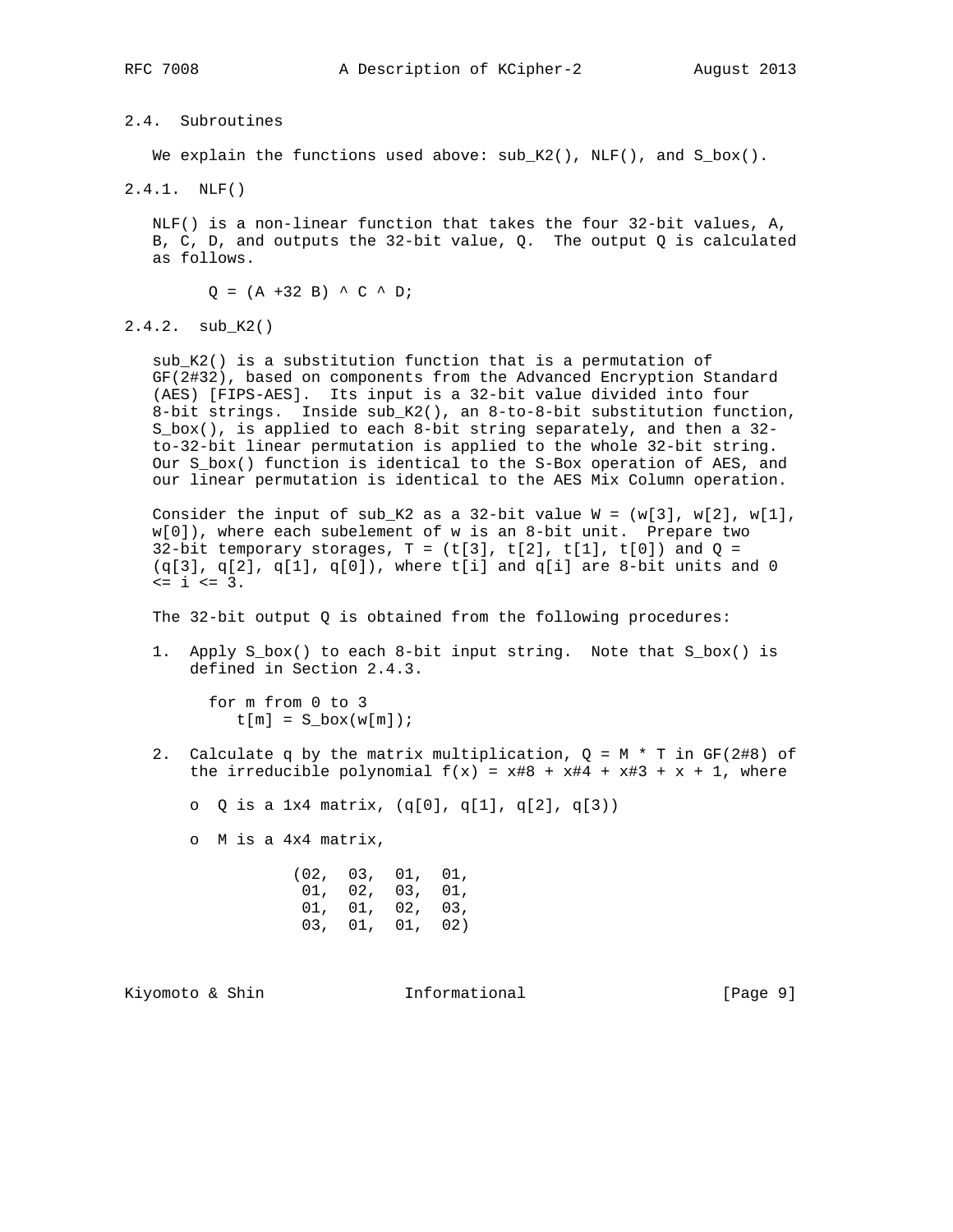o T is a 1x4 matrix, (t[0], t[1], t[2], t[3]).

Namely, the procedure that calculates  $(q[3], q[2], q[1], q[0])$ can be written in the C language syntax as:

 $q[0] = GF\_mult\_by_2(t[0]) \triangleq GF\_mult\_by_3(t[1]) \triangleq t[2] \triangleq t[3];$  $q[1] = t[0]$  ^ GF\_mult\_by\_2(t[1]) ^ GF\_mult\_by\_3(t[2]) ^ t[3];  $q[2] = t[0]$  ^ t[1] ^ GF\_mult\_by\_2(t[2]) ^ GF\_mult\_by\_3(t[3]);  $q[3] = GF_mult_by_3(t[0]) \, \wedge \, t[1] \, \wedge \, t[2] \, \wedge \, GF_mult_by_2(t[3]);$ 

 where GF\_mult\_by\_2 and GF\_mult\_by\_3 are multiplication functions in GF(2#8), defined as follows:

 o The function GF\_mult\_by\_2(t) multiplies 2 by the given 8-bit value t in GF(2#8) and returns an 8-bit value q as follows (lq is a temporary 32-bit variable):

> $lq = t \ll 1;$ if (( $\lg \& 0x100$ ) != 0)  $\lg \sim 0x011B$ ;  $q = lq \wedge 0xFF$ ;

 o The function GF\_mult\_by\_3(t) multiplies 3 by the given 8-bit value t in GF(2#8) and returns an 8-bit value q as follows (lq is a temporary 32-bit variable):

```
lq = (t \ll 1) \land t;
if ((\lg \& 0x100) != 0) \lg \sim 0x011B;
q = lq \wedge 0xFF;
```
- 3. Output  $Q = (q[3], q[2], q[1], q[0]).$
- 2.4.3. S\_box()

S box() is a substitution that can be done by a simple table lookup operation. Thus, S\_box() can be defined by the following value table:

```
 S_box[256] = {
    0x63, 0x7c, 0x77, 0x7b, 0xf2, 0x6b, 0x6f, 0xc5,
    0x30, 0x01, 0x67, 0x2b, 0xfe, 0xd7, 0xab, 0x76,
   0xca, 0x82, 0xc9, 0x7d, 0xfa, 0x59, 0x47, 0xf0,
   0xad, 0xd4, 0xa2, 0xaf, 0x9c, 0xa4, 0x72, 0xc0,
   0xb7, 0xfd, 0x93, 0x26, 0x36, 0x3f, 0xf7, 0xcc,
   0x34, 0xa5, 0xe5, 0xf1, 0x71, 0xd8, 0x31, 0x15,
   0x04, 0xc7, 0x23, 0xc3, 0x18, 0x96, 0x05, 0x9a,
   0x07, 0x12, 0x80, 0xe2, 0xeb, 0x27, 0xb2, 0x75,
   0x09, 0x83, 0x2c, 0x1a, 0x1b, 0x6e, 0x5a, 0xa0,
   0x52, 0x3b, 0xd6, 0xb3, 0x29, 0xe3, 0x2f, 0x84,
```
Kiyomoto & Shin  $I_n$  Informational [Page 10]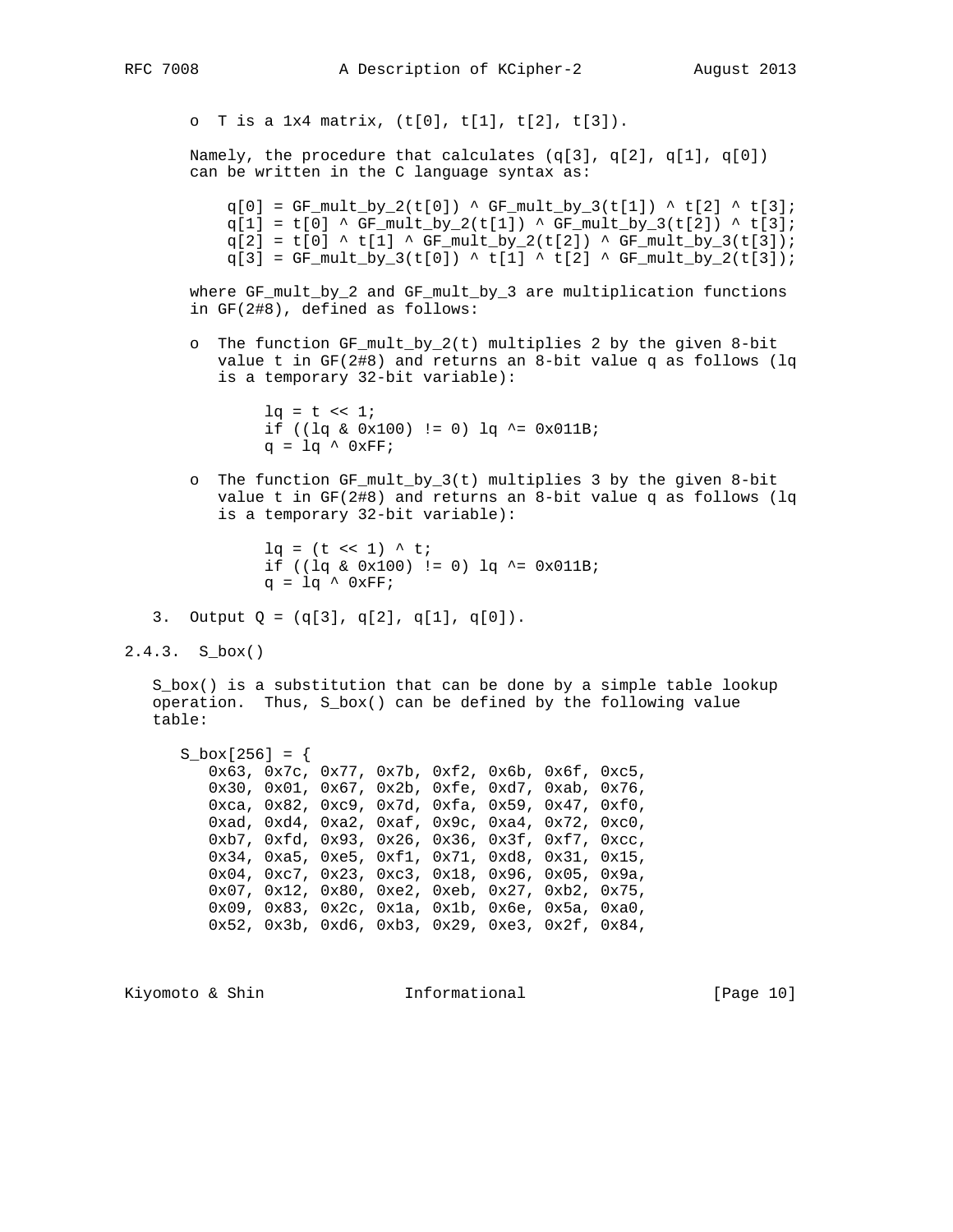|  |  |  | $0x53$ , $0xd1$ , $0x00$ , $0xed$ , $0x20$ , $0xfc$ , $0xb1$ , $0x5b$ ,                                                        |                                                                                                                                 |
|--|--|--|--------------------------------------------------------------------------------------------------------------------------------|---------------------------------------------------------------------------------------------------------------------------------|
|  |  |  |                                                                                                                                | $0x6a$ , $0xcb$ , $0xbe$ , $0x39$ , $0x4a$ , $0x4c$ , $0x58$ , $0xcf$ ,                                                         |
|  |  |  | $0xd0$ , $0xef$ , $0xaa$ , $0xfb$ , $0x43$ , $0x4d$ , $0x33$ , $0x85$ ,                                                        |                                                                                                                                 |
|  |  |  | $0x45$ , $0xf9$ , $0x02$ , $0x7f$ , $0x50$ , $0x3c$ , $0x9f$ , $0xa8$ ,                                                        |                                                                                                                                 |
|  |  |  |                                                                                                                                | $0x51$ , $0xa3$ , $0x40$ , $0x8f$ , $0x92$ , $0x9d$ , $0x38$ , $0xf5$ ,                                                         |
|  |  |  |                                                                                                                                | $0$ xbc, $0$ xb6, $0$ xda, $0x21$ , $0x10$ , $0xff$ , $0xf3$ , $0xd2$ ,                                                         |
|  |  |  | $0 \times c$ d, $0 \times 0$ c, $0 \times 13$ , $0 \times c$ , $0 \times 5f$ , $0 \times 97$ , $0 \times 44$ , $0 \times 17$ , |                                                                                                                                 |
|  |  |  |                                                                                                                                | $0 \times c4$ , $0 \times a7$ , $0 \times 7e$ , $0 \times 3d$ , $0 \times 64$ , $0 \times 5d$ , $0 \times 19$ , $0 \times 73$ , |
|  |  |  | $0x60$ , $0x81$ , $0x4f$ , $0xdc$ , $0x22$ , $0x2a$ , $0x90$ , $0x88$ ,                                                        |                                                                                                                                 |
|  |  |  | $0x46$ , $0xee$ , $0xb8$ , $0x14$ , $0xde$ , $0x5e$ , $0x0b$ , $0xdb$ ,                                                        |                                                                                                                                 |
|  |  |  |                                                                                                                                | $0xe0$ , $0x32$ , $0x3a$ , $0x0a$ , $0x49$ , $0x06$ , $0x24$ , $0x5c$ ,                                                         |
|  |  |  | $0xc2$ , $0xd3$ , $0xc$ , $0x62$ , $0x91$ , $0x95$ , $0xe4$ , $0x79$ ,                                                         |                                                                                                                                 |
|  |  |  | 0xe7, 0xc8, 0x37, 0x6d, 0x8d, 0xd5, 0x4e, 0xa9,                                                                                |                                                                                                                                 |
|  |  |  | $0x6c$ , $0x56$ , $0xf4$ , $0xea$ , $0x65$ , $0x7a$ , $0xae$ , $0x08$ ,                                                        |                                                                                                                                 |
|  |  |  | $0$ xba, $0x78$ , $0x25$ , $0x2e$ , $0x1c$ , $0xa6$ , $0xb4$ , $0xc6$ ,                                                        |                                                                                                                                 |
|  |  |  | $0xe8$ , $0xdd$ , $0x74$ , $0x1f$ , $0x4b$ , $0xbd$ , $0x8b$ , $0x8a$ ,                                                        |                                                                                                                                 |
|  |  |  | $0x70$ , $0x3e$ , $0xb5$ , $0x66$ , $0x48$ , $0x03$ , $0xf6$ , $0x0e$ ,                                                        |                                                                                                                                 |
|  |  |  |                                                                                                                                | $0x61$ , $0x35$ , $0x57$ , $0xb9$ , $0x86$ , $0xc1$ , $0x1d$ , $0x9e$ ,                                                         |
|  |  |  |                                                                                                                                | $0xe1, 0xf8, 0x98, 0x11, 0x69, 0xd9, 0x8e, 0x94,$                                                                               |
|  |  |  |                                                                                                                                | $0x9b$ , $0x1e$ , $0x87$ , $0xe9$ , $0xce$ , $0x55$ , $0x28$ , $0xdf$ ,                                                         |
|  |  |  |                                                                                                                                | $0x8c$ , $0xa1$ , $0x89$ , $0x0d$ , $0xbf$ , $0xe6$ , $0x42$ , $0x68$ ,                                                         |
|  |  |  |                                                                                                                                | $0x41, 0x99, 0x2d, 0x0f, 0xb0, 0x54, 0xbb, 0x16 \}$                                                                             |
|  |  |  |                                                                                                                                |                                                                                                                                 |

2.4.4. Multiplications in GF(2#32)

 FSR-A and FSR-B are word-oriented linear feedback shift registers (LFSRs). In the next() operation of Section 2.3.1, the feedback functions to the two LFSRs are shown, which include multiplication of fixed elements a0, a1, a2, or a3 in GF(2#32). The fixed elements are carefully chosen to maximize the period of the key stream generated by the two registers. Here, we briefly explain how we obtain the fixed elements. Further details and theories can be found in [SECRYPT07].

 We obtain a0 as follows. First, to guarantee that the period is maximized for an 8-bit unit, we consider p as the root of the primitive polynomial:

 $x#8 + x#7 + x#6$ ,  $+ x + 1$  in  $GF(2)$ .

Therefore, an 8-bit string  $y = (y7, \ldots, y0)$ , where  $y7$  is the most significant bit, can be written as:

 $y = y7(p#7) + y6(p#6) + ... + y1(p) + y0$ 

Next, a0 is the root of irreducible polynomial of degree four:

 $x#4 + p#24(x#3) + p#3(x#2) + p#12(x) + p#71$  in GF(2#8).

Kiyomoto & Shin  $I_n$  Informational [Page 11]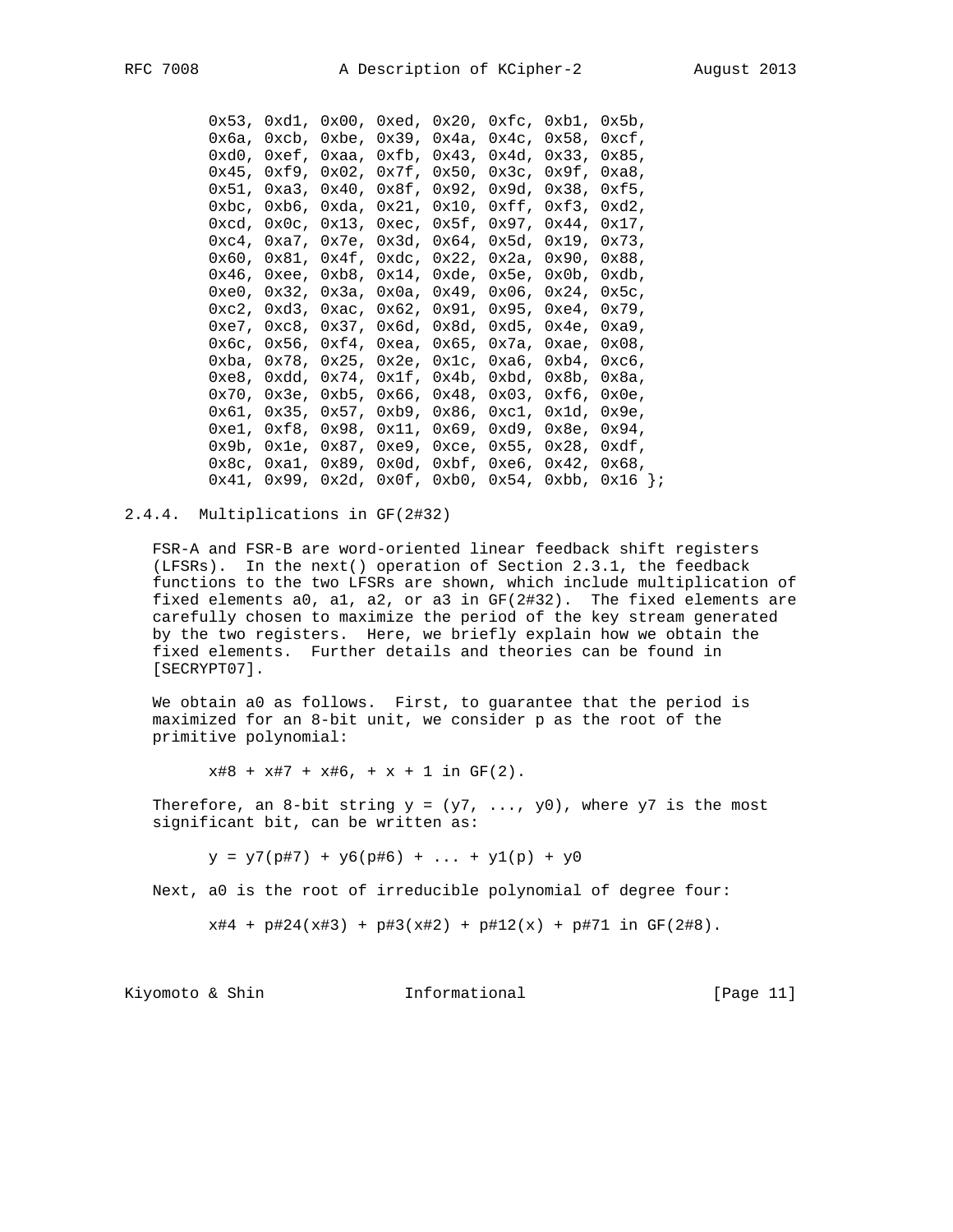Then, hierarchically, a 32-bit unit  $Y = (Y3, Y2, Y1, Y0)$ , where  $Y3$  is the most significant byte, can be written as:

 $Y3(a0#3) + Y2(a0#2) + Y1(a0) + Y0$ 

The feedback polynomial to FSR-A,

 $f(x) = a0(x#5) + x#2 + 1$ 

produces the maximum-length period of the key stream with a0.

 Similarly, a1, a2, and a3 are the roots of irreducible polynomials of degree four of

 $x#4 + q#230(x#3) + q#156(x#2) + q#93(x) + q#29$  in GF(2#8) x#4 + r#34(x#3) + r#16(x#2) + r#199(x) + r#248 in GF(2#8)  $x#4$  +  $s#157(x#3)$  +  $s#253(x#2)$  +  $s#56(x)$  +  $s#16$  in  $GF(2#8)$ 

 respectively. The feedback polynomial to FSR-B that uses a1, a2, and a3 can produce the maximum-length period. The feedback polynomials to FSR-A and FSR-B are as written in Step 2 of the next() operation, and the mathematical notations of these polynomials can also be found in [SECRYPT07].

 Calculation of the original feedback polynomials might be time consuming because it includes multiplications in finite fields. However, these multiplications can be done faster if the multiples of a0, ..., a3 were already calculated for all possible inputs. The tables of amul0, ..., amul3 in Appendix A provide such pre calculation results. As shown in Step 2 of next(), we can utilize these tables to finish the necessary calculations efficiently.

 For example, consider the input as a 32-bit value w, which represents an element of  $GF(2#32)$ . The 32-bit output string  $w' = a0$  \*\* w can be obtained using the amul0 table in Appendix A.1 as follows:

 $w' = (w \ll 8)$  ^ amul0[w >> 24];

Likewise, multiplications of (al \*\* w), (a2 \*\* w), and (a3 \*\* w) can be obtained in the same way, simply by using the amul1, amul2, and amul3 tables that we provide in Appendixes A.2, A.3, and A.4.

 Eventually, Step 2 of the next() operation, which updates A'[4] and B'[10], can be written in the C language syntax as follows. Note that  $nA[4]$  and  $nB[10]$  correspond to  $A'[4]$  and  $B'[10]$ , respectively, and temp1 and temp2 are 32-bit variables.

Kiyomoto & Shin **Informational** [Page 12]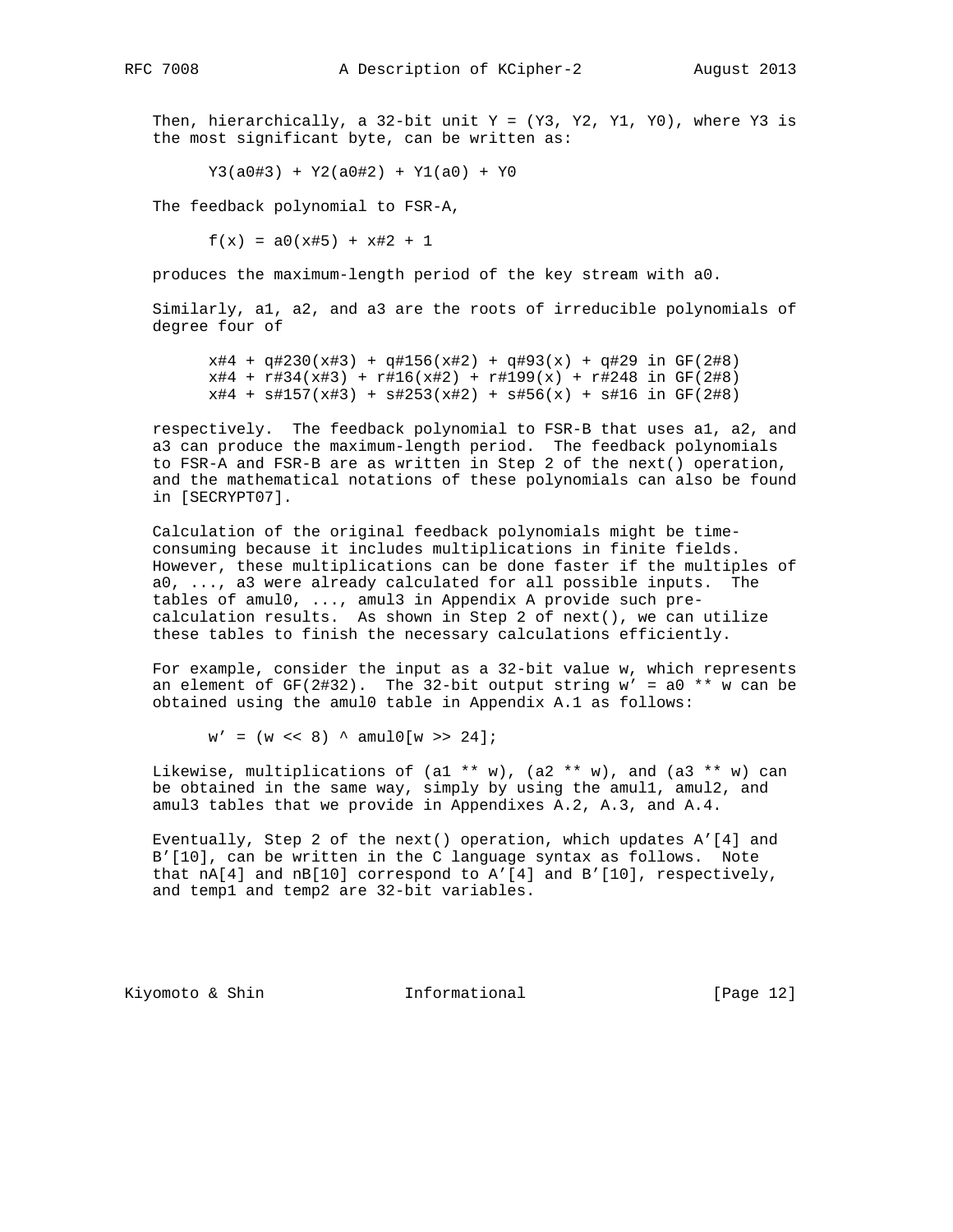```
nA[4] = ((A[0] << 8) ^ \circ \text{amul0}[(A[0] >> 24)]) ^ \circ A[3]; if (mode == INIT)
         nA[4] ^= NLF(B[0], R2, R1, A[4]);
 if (A[2] & 0x40000000) {
temp1 = (B[0] << 8) ^ amul1[(B[0] >> 24)];
        } else {
        temp1 = (B[0] << 8) \land amul2[(B[0] >> 24)];
 }
 if (A[2] & 0x80000000) {
temp2 = (B[8] << 8) ^ amul3[(B[8] >> 24)];
        } else {
         temp2 = B[8]; }
       nB[10] = temp1 ^ B[1] ^ B[6] ^ temp2;
        if (mode == INIT)
          nB[10] ^= NLF(B[10], L2, L1, A[0]);
```
2.5. Encryption and Decryption Scheme

 In this section, we use the notation S(i) to specifically reference the values of the internal state at i (where  $i \ge 0$ ), which is an arbitrary, discrete temporal moment (aka cycle) after the initialization.

### 2.5.1. Key Stream Generation

 Given a 128-bit key K, a 128-bit initialization vector (IV), KCipher-2 is initialized as follows:

 $S(0) = init(K, IV);$ 

 where S(0) is a state representation. With an initialized state  $S(i)$ , where i >= 0, a 64-bit key stream  $X(i)$  can be obtained using the stream() operation, as follows:

 $X(i) = stream(S(i));$ 

To generate a new key stream  $X(i + 1)$ , use the next() operation and the stream() operation as follows:

 $S(i + 1) = next(S(i), NORMAL);$  $X(i + 1) = stream(S(i + 1));$ 

Kiyomoto & Shin **Informational** [Page 13]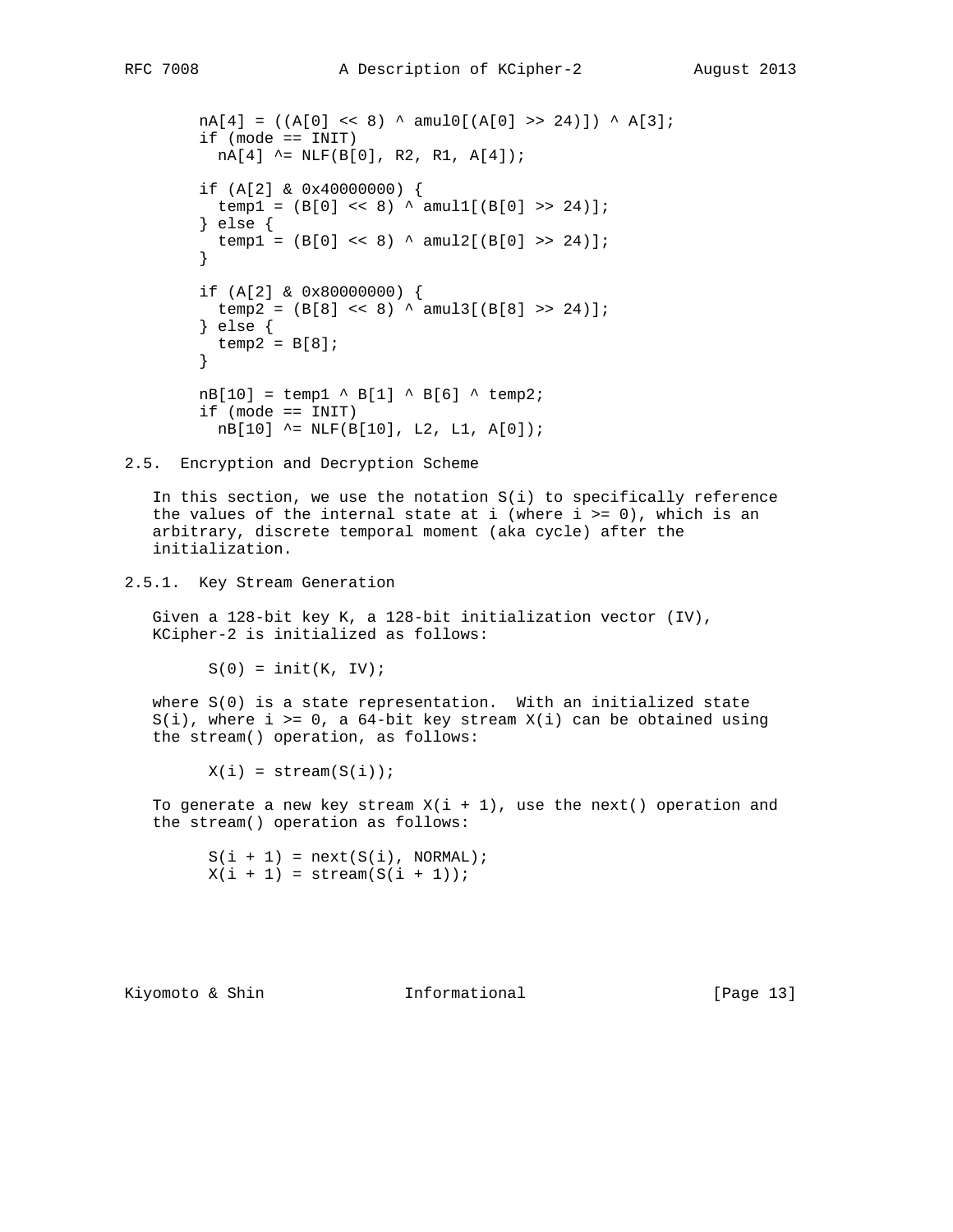#### 2.5.2. Encryption and Decryption of a Message

 Given a 64-bit message block M and a key stream X, an encrypted message E is obtained by

 $E = M^{\wedge} X;$ 

Conversely, the decrypted message D is obtained by

 $D = E^{\prime} X;$ 

 The original message M and the decrypted message D are identical when the same key stream is used.

3. Security Considerations

 We recommend reinitializing and rekeying after 2#58 cycles of KCipher-2, which means after generating 2#64 key stream bits. It is important to make sure that no IV is ever reused under the same key.

- 4. References
- 4.1. Normative References
- [ISO18033] "Information technology -- Security techniques -- Encryption algorithms -- Part 4: Stream ciphers", ISO/ IEC 18033-4:2012 Ed. 2, December 2012.
	- [FIPS-AES] National Institute of Standards and Technology, "Advanced Encryption Standard (AES)", FIPS PUB 197, November 2001, <http://csrc.nist.gov/publications/ fips/fips197/fips-197.pdf>.
- 4.2. Informative References
	- [SECRYPT07] Kiyomoto, S., Tanaka, T., and K. Sakurai, "K2: A Stream Cipher Algorithm Using Dynamic Feedback Control", Proc. SECRYPT 2007, pp. 204-213.
	- [ICETE07] Kiyomoto, S., Tanaka, T., and K. Sakurai, "K2 Stream Cipher", Proc. ICETE 2007, pp. 214-226.
	- [CRYPTEC] Bogdanov, A., Preneel, B., and V. Rijmen, "Security Evaluation of the K2 Stream Cipher", 2010, <http://www.cryptrec.go.jp/english/estimation.html>.
	- [CRYPTECLIST] "Cryptography Research and Evaluation Committees", <http://www.cryptrec.go.jp/english/estimation.html>.

Kiyomoto & Shin  $I_n$  Informational [Page 14]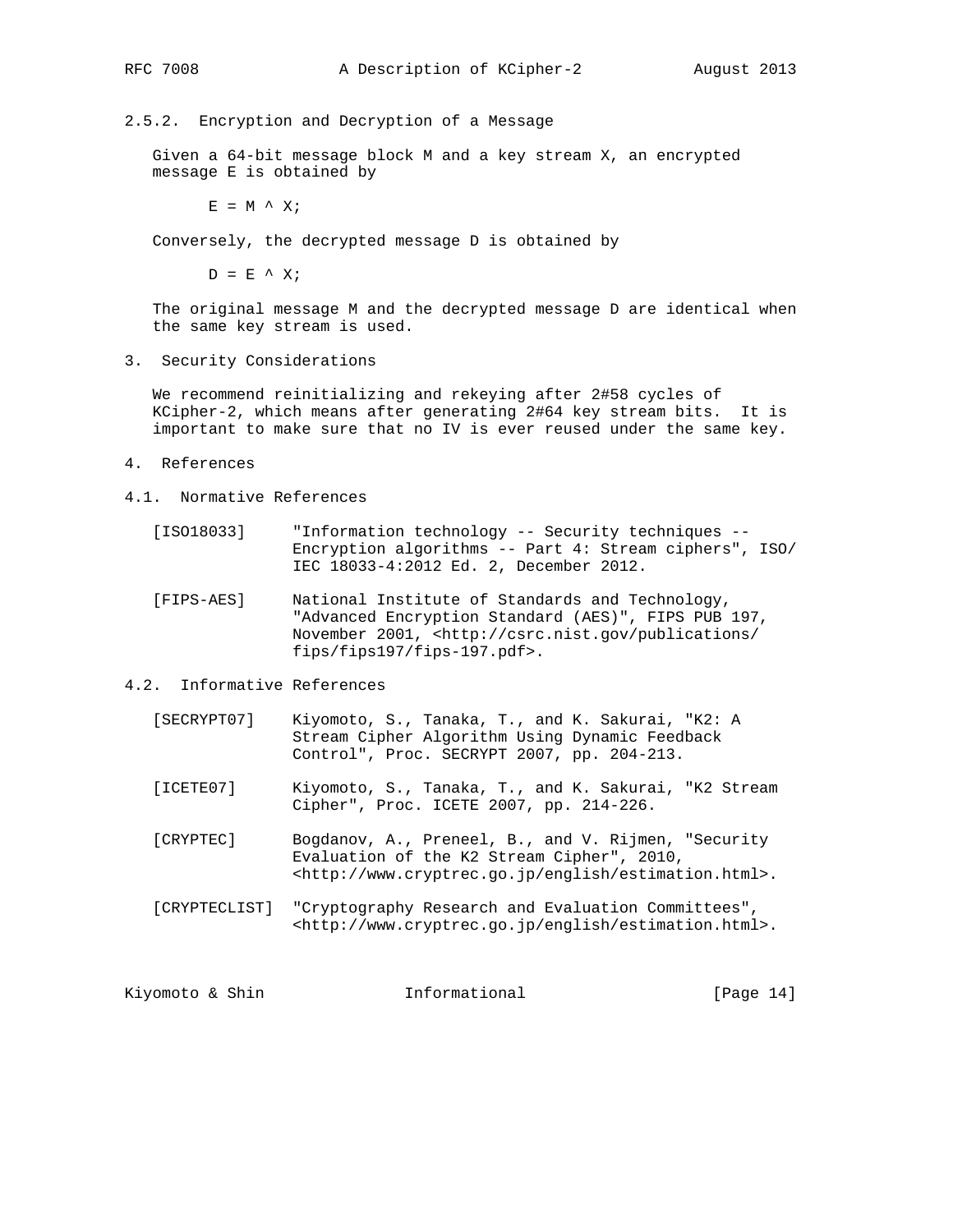- [SIIS11] Priemuth-Schmid, D., "Attacks on Simplified Versions of K2", Proc. SIIS 2011, LNCS 7053, pp. 117-127.
- [SASC07] Kiyomoto, S., Tanaka, T., and K. Sakurai, "A Word- Oriented Stream Cipher Using Clock Control", Proc. SASC 2007, pp. 260-274.

Kiyomoto & Shin **Informational** [Page 15]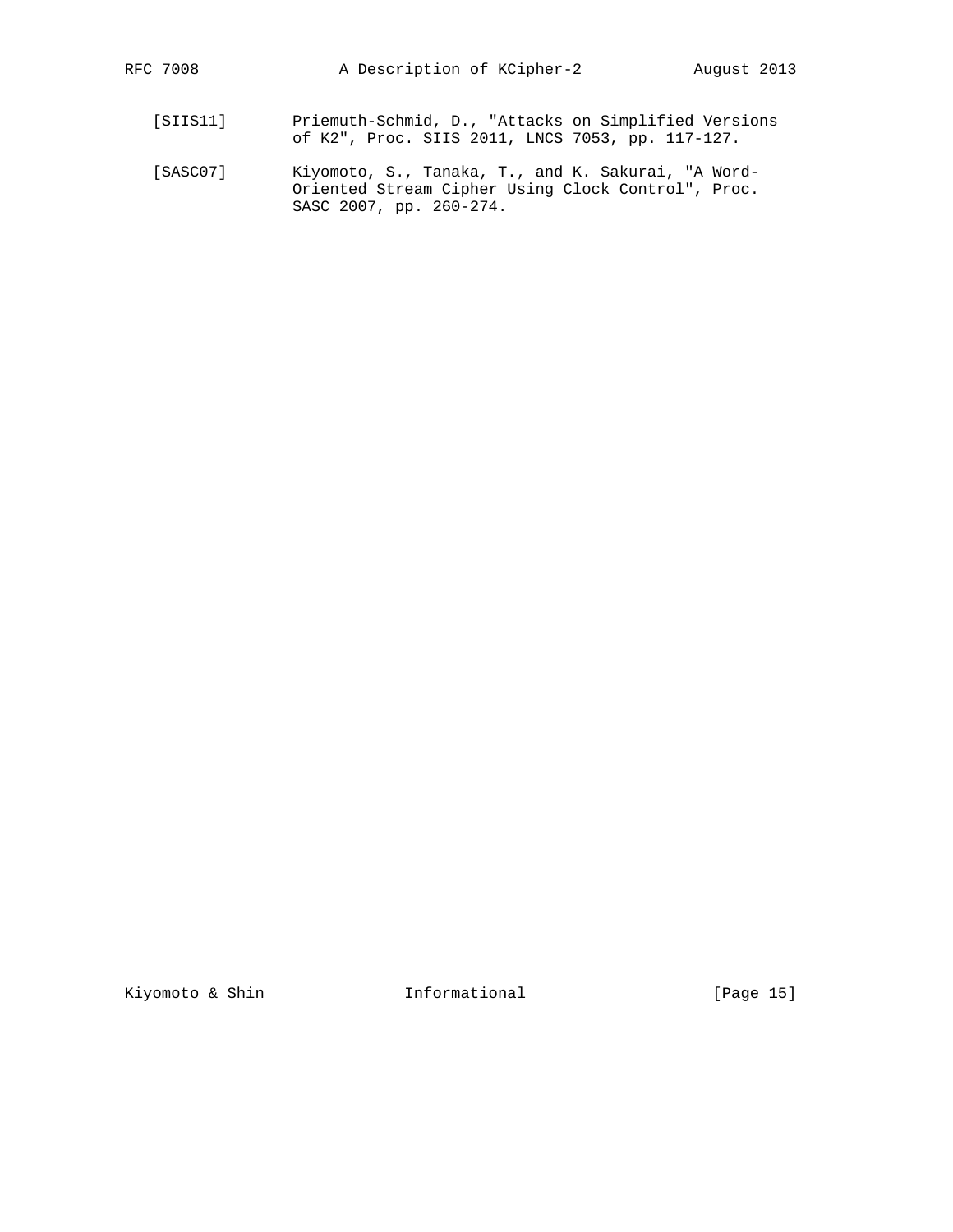Appendix A. Tables for Multiplication in GF(2#32)

# A.1. The table amul0

| amul0[256] = {                                    |  |
|---------------------------------------------------|--|
| 0x00000000,0xB6086D1A,0xAF10DA34,0x1918B72E,      |  |
| 0x9D207768,0x2B281A72,0x3230AD5C,0x8438C046,      |  |
| OXF940EED0, 0x4F4883CA, 0x565034E4, 0xE05859FE,   |  |
| 0x646099B8,0xD268F4A2,0xCB70438C,0x7D782E96,      |  |
| 0x31801F63,0x87887279,0x9E90C557,0x2898A84D,      |  |
| 0xACA0680B, 0x1AA80511, 0x03B0B23F, 0xB5B8DF25,   |  |
| 0xC8C0F1B3,0x7EC89CA9,0x67D02B87,0xD1D8469D,      |  |
| 0x55E086DB, 0xE3E8EBC1, 0xFAF05CEF, 0x4CF831F5,   |  |
| 0x62C33EC6,0xD4CB53DC,0xCDD3E4F2,0x7BDB89E8,      |  |
| OXFFE349AE, 0x49EB24B4, 0x50F3939A, 0xE6FBFE80,   |  |
| 0x9B83D016, 0x2D8BBD0C, 0x34930A22, 0x829B6738,   |  |
| 0x06A3A77E, 0xB0ABCA64, 0xA9B37D4A, 0x1FBB1050,   |  |
| 0x534321A5, 0xE54B4CBF, 0xFC53FB91, 0x4A5B968B,   |  |
| 0xCE6356CD, 0x786B3BD7, 0x61738CF9, 0xD77BE1E3,   |  |
| 0xAA03CF75, 0x1C0BA26F, 0x05131541, 0xB31B785B,   |  |
| 0x3723B81D, 0x812BD507, 0x98336229, 0x2E3B0F33,   |  |
| 0xC4457C4F, 0x724D1155, 0x6B55A67B, 0xDD5DCB61,   |  |
| 0x59650B27,0xEF6D663D,0xF675D113,0x407DBC09,      |  |
| 0x3D05929F, 0x8B0DFF85, 0x921548AB, 0x241D25B1,   |  |
| 0xA025E5F7,0x162D88ED,0x0F353FC3,0xB93D52D9,      |  |
| 0xF5C5632C, 0x43CD0E36, 0x5AD5B918, 0xECDDD402,   |  |
| 0x68E51444,0xDEED795E,0xC7F5CE70,0x71FDA36A,      |  |
| 0x0C858DFC, 0xBA8DE0E6, 0xA39557C8, 0x159D3AD2,   |  |
| 0x91A5FA94,0x27AD978E,0x3EB520A0,0x88BD4DBA,      |  |
| 0xA6864289,0x108E2F93,0x099698BD,0xBF9EF5A7,      |  |
| 0x3BA635E1,0x8DAE58FB,0x94B6EFD5,0x22BE82CF,      |  |
| 0x5FC6AC59,0xE9CEC143,0xF0D6766D,0x46DE1B77,      |  |
| 0xC2E6DB31,0x74EEB62B,0x6DF60105,0xDBFE6C1F,      |  |
| 0x97065DEA, 0x210E30F0, 0x381687DE, 0x8E1EEAC4,   |  |
| 0x0A262A82,0xBC2E4798,0xA536F0B6,0x133E9DAC,      |  |
| 0x6E46B33A, 0xD84EDE20, 0xC156690E, 0x775E0414,   |  |
| 0xF366C452,0x456EA948,0x5C761E66,0xEA7E737C,      |  |
| 0x4B8AF89E, 0xFD829584, 0xE49A22AA, 0x52924FB0,   |  |
| 0xD6AA8FF6, 0x60A2E2EC, 0x79BA55C2, 0xCFB238D8,   |  |
| 0xB2CA164E, 0x04C27B54, 0x1DDACC7A, 0xABD2A160,   |  |
| 0x2FEA6126,0x99E20C3C,0x80FABB12,0x36F2D608,      |  |
| 0x7A0AE7FD, 0xCC028AE7, 0xD51A3DC9, 0x631250D3,   |  |
| 0xE72A9095, 0x5122FD8F, 0x483A4AA1, 0xFE3227BB,   |  |
| 0x834A092D, 0x35426437, 0x2C5AD319, 0x9A52BE03,   |  |
| 0x1E6A7E45, 0xA862135F, 0xB17AA471, 0x0772C96B,   |  |
| 0x2949C658,0x9F41AB42,0x86591C6C,0x30517176,      |  |
| $0xB469B130, 0x0261DC2A, 0x1B796B04, 0xAD71061E,$ |  |
| 0xD0092888,0x66014592,0x7F19F2BC,0xC9119FA6,      |  |
|                                                   |  |

Kiyomoto & Shin **Informational** [Page 16]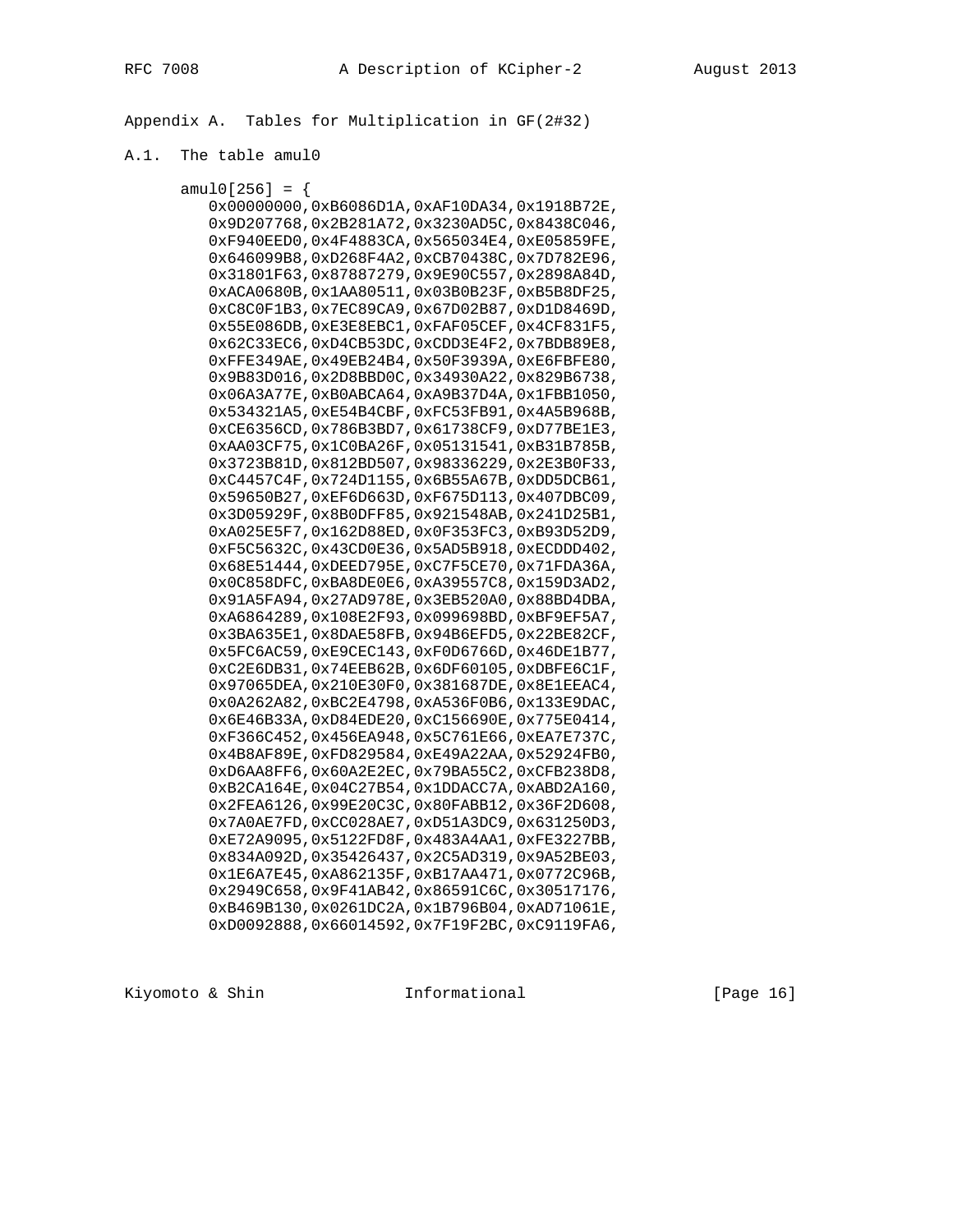0x4D295FE0,0xFB2132FA,0xE23985D4,0x5431E8CE, 0x18C9D93B,0xAEC1B421,0xB7D9030F,0x01D16E15, 0x85E9AE53,0x33E1C349,0x2AF97467,0x9CF1197D, 0xE18937EB,0x57815AF1,0x4E99EDDF,0xF89180C5, 0x7CA94083,0xCAA12D99,0xD3B99AB7,0x65B1F7AD, 0x8FCF84D1,0x39C7E9CB,0x20DF5EE5,0x96D733FF, 0x12EFF3B9,0xA4E79EA3,0xBDFF298D,0x0BF74497, 0x768F6A01,0xC087071B,0xD99FB035,0x6F97DD2F, 0xEBAF1D69,0x5DA77073,0x44BFC75D,0xF2B7AA47, 0xBE4F9BB2,0x0847F6A8,0x115F4186,0xA7572C9C, 0x236FECDA,0x956781C0,0x8C7F36EE,0x3A775BF4, 0x470F7562,0xF1071878,0xE81FAF56,0x5E17C24C, 0xDA2F020A,0x6C276F10,0x753FD83E,0xC337B524, 0xED0CBA17,0x5B04D70D,0x421C6023,0xF4140D39, 0x702CCD7F,0xC624A065,0xDF3C174B,0x69347A51, 0x144C54C7,0xA24439DD,0xBB5C8EF3,0x0D54E3E9, 0x896C23AF,0x3F644EB5,0x267CF99B,0x90749481, 0xDC8CA574,0x6A84C86E,0x739C7F40,0xC594125A, 0x41ACD21C,0xF7A4BF06,0xEEBC0828,0x58B46532, 0x25CC4BA4,0x93C426BE,0x8ADC9190,0x3CD4FC8A, 0xB8EC3CCC,0x0EE451D6,0x17FCE6F8,0xA1F48BE2 };

#### A.2. The table amul1

 $amull[256] = {$  0x00000000,0xA0F5FC2E,0x6DC7D55C,0xCD322972, 0xDAA387B8,0x7A567B96,0xB76452E4,0x1791AECA, 0x996B235D,0x399EDF73,0xF4ACF601,0x54590A2F, 0x43C8A4E5,0xE33D58CB,0x2E0F71B9,0x8EFA8D97, 0x1FD646BA,0xBF23BA94,0x721193E6,0xD2E46FC8, 0xC575C102,0x65803D2C,0xA8B2145E,0x0847E870, 0x86BD65E7,0x264899C9,0xEB7AB0BB,0x4B8F4C95, 0x5C1EE25F,0xFCEB1E71,0x31D93703,0x912CCB2D, 0x3E818C59,0x9E747077,0x53465905,0xF3B3A52B, 0xE4220BE1,0x44D7F7CF,0x89E5DEBD,0x29102293, 0xA7EAAF04,0x071F532A,0xCA2D7A58,0x6AD88676, 0x7D4928BC,0xDDBCD492,0x108EFDE0,0xB07B01CE, 0x2157CAE3,0x81A236CD,0x4C901FBF,0xEC65E391, 0xFBF44D5B,0x5B01B175,0x96339807,0x36C66429, 0xB83CE9BE,0x18C91590,0xD5FB3CE2,0x750EC0CC, 0x629F6E06,0xC26A9228,0x0F58BB5A,0xAFAD4774, 0x7C2F35B2,0xDCDAC99C,0x11E8E0EE,0xB11D1CC0, 0xA68CB20A,0x06794E24,0xCB4B6756,0x6BBE9B78, 0xE54416EF,0x45B1EAC1,0x8883C3B3,0x28763F9D, 0x3FE79157,0x9F126D79,0x5220440B,0xF2D5B825, 0x63F97308,0xC30C8F26,0x0E3EA654,0xAECB5A7A, 0xB95AF4B0,0x19AF089E,0xD49D21EC,0x7468DDC2, 0xFA925055,0x5A67AC7B,0x97558509,0x37A07927,

Kiyomoto & Shin **Informational** [Page 17]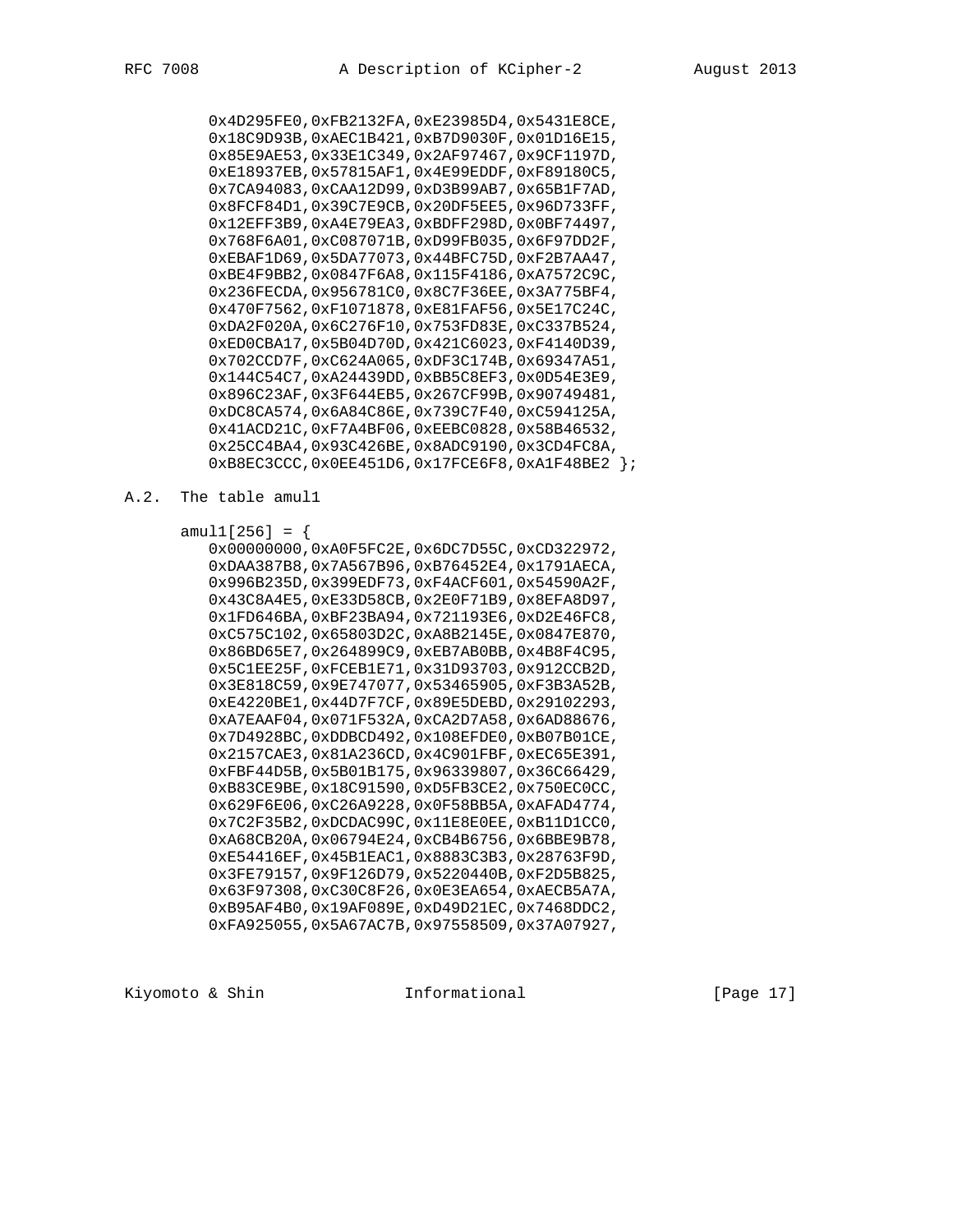0x2031D7ED,0x80C42BC3,0x4DF602B1,0xED03FE9F, 0x42AEB9EB,0xE25B45C5,0x2F696CB7,0x8F9C9099, 0x980D3E53,0x38F8C27D,0xF5CAEB0F,0x553F1721, 0xDBC59AB6,0x7B306698,0xB6024FEA,0x16F7B3C4, 0x01661D0E,0xA193E120,0x6CA1C852,0xCC54347C, 0x5D78FF51,0xFD8D037F,0x30BF2A0D,0x904AD623, 0x87DB78E9,0x272E84C7,0xEA1CADB5,0x4AE9519B, 0xC413DC0C,0x64E62022,0xA9D40950,0x0921F57E, 0x1EB05BB4,0xBE45A79A,0x73778EE8,0xD38272C6, 0xF85E6A49,0x58AB9667,0x9599BF15,0x356C433B, 0x22FDEDF1,0x820811DF,0x4F3A38AD,0xEFCFC483, 0x61354914,0xC1C0B53A,0x0CF29C48,0xAC076066, 0xBB96CEAC,0x1B633282,0xD6511BF0,0x76A4E7DE, 0xE7882CF3,0x477DD0DD,0x8A4FF9AF,0x2ABA0581, 0x3D2BAB4B,0x9DDE5765,0x50EC7E17,0xF0198239, 0x7EE30FAE,0xDE16F380,0x1324DAF2,0xB3D126DC, 0xA4408816,0x04B57438,0xC9875D4A,0x6972A164, 0xC6DFE610,0x662A1A3E,0xAB18334C,0x0BEDCF62, 0x1C7C61A8,0xBC899D86,0x71BBB4F4,0xD14E48DA, 0x5FB4C54D,0xFF413963,0x32731011,0x9286EC3F, 0x851742F5,0x25E2BEDB,0xE8D097A9,0x48256B87, 0xD909A0AA,0x79FC5C84,0xB4CE75F6,0x143B89D8, 0x03AA2712,0xA35FDB3C,0x6E6DF24E,0xCE980E60, 0x406283F7,0xE0977FD9,0x2DA556AB,0x8D50AA85, 0x9AC1044F,0x3A34F861,0xF706D113,0x57F32D3D, 0x84715FFB,0x2484A3D5,0xE9B68AA7,0x49437689, 0x5ED2D843,0xFE27246D,0x33150D1F,0x93E0F131, 0x1D1A7CA6,0xBDEF8088,0x70DDA9FA,0xD02855D4, 0xC7B9FB1E,0x674C0730,0xAA7E2E42,0x0A8BD26C, 0x9BA71941,0x3B52E56F,0xF660CC1D,0x56953033, 0x41049EF9,0xE1F162D7,0x2CC34BA5,0x8C36B78B, 0x02CC3A1C,0xA239C632,0x6F0BEF40,0xCFFE136E, 0xD86FBDA4,0x789A418A,0xB5A868F8,0x155D94D6, 0xBAF0D3A2,0x1A052F8C,0xD73706FE,0x77C2FAD0, 0x6053541A,0xC0A6A834,0x0D948146,0xAD617D68, 0x239BF0FF,0x836E0CD1,0x4E5C25A3,0xEEA9D98D, 0xF9387747,0x59CD8B69,0x94FFA21B,0x340A5E35, 0xA5269518,0x05D36936,0xC8E14044,0x6814BC6A, 0x7F8512A0,0xDF70EE8E,0x1242C7FC,0xB2B73BD2, 0x3C4DB645,0x9CB84A6B,0x518A6319,0xF17F9F37, 0xE6EE31FD,0x461BCDD3,0x8B29E4A1,0x2BDC188F };

Kiyomoto & Shin **Informational** [Page 18]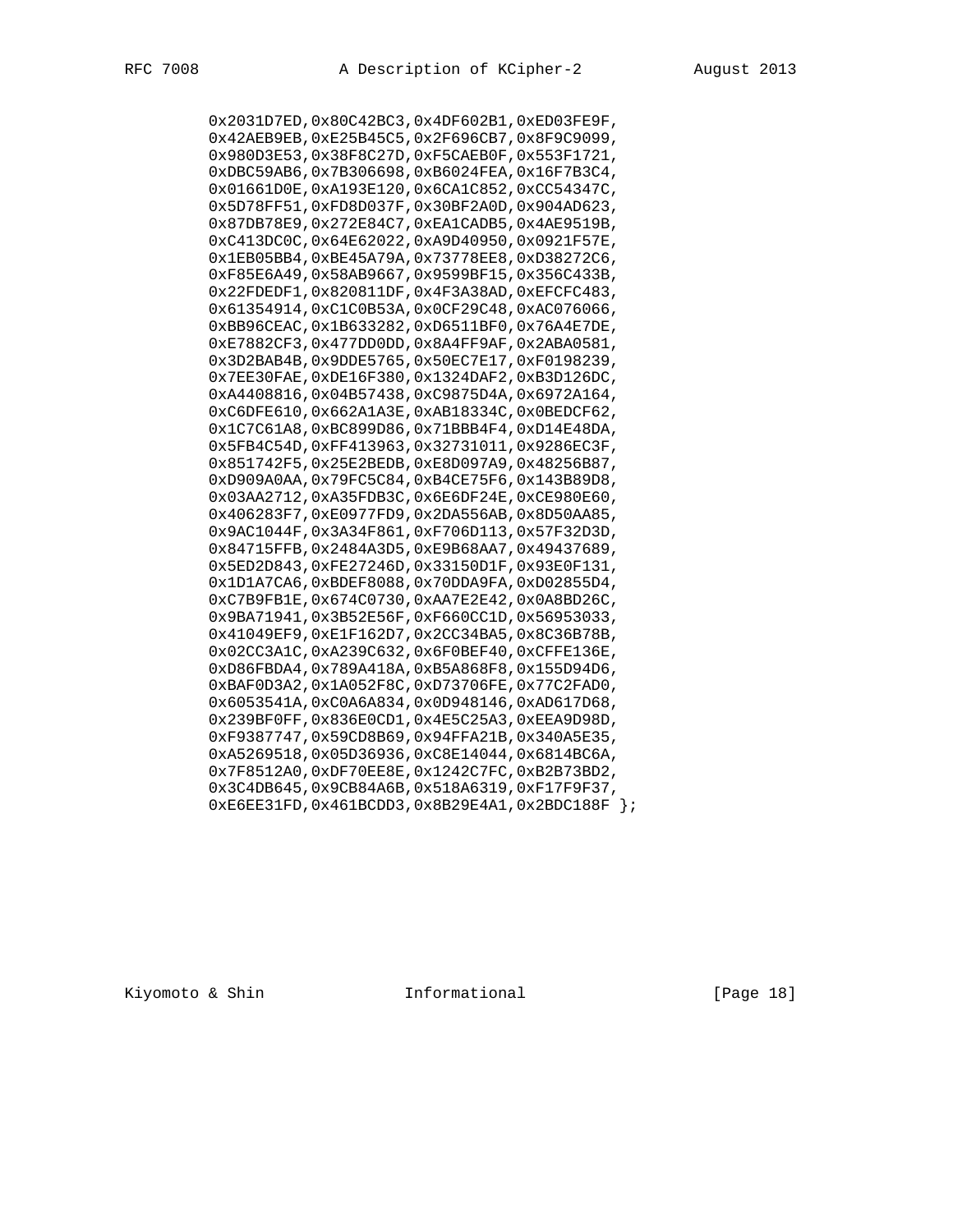# A.3. The table amul2

| amul2[256] = {                                              |  |
|-------------------------------------------------------------|--|
| $0x000000000, 0x5BF87F93, 0xB6BDFE6B, 0xED4581F8,$          |  |
| $0x2137B1D6$ , $0x7ACFCE45$ , $0x978A4FBD$ , $0xCC72302E$ , |  |
| 0x426E2FE1,0x19965072,0xF4D3D18A,0xAF2BAE19,                |  |
| $0x63599E37, 0x38A1E1A4, 0xD5E4605C, 0x8E1C1FCF,$           |  |
| 0x84DC5E8F, 0xDF24211C, 0x3261A0E4, 0x6999DF77,             |  |
| 0xA5EBEF59,0xFE1390CA,0x13561132,0x48AE6EA1,                |  |
| 0xC6B2716E, 0x9D4A0EFD, 0x700F8F05, 0x2BF7F096,             |  |
| 0xE785C0B8,0xBC7DBF2B,0x51383ED3,0x0AC04140,                |  |
| 0x45F5BC53,0x1E0DC3C0,0xF3484238,0xA8B03DAB,                |  |
| 0x64C20D85, 0x3F3A7216, 0xD27FF3EE, 0x89878C7D,             |  |
| 0x079B93B2,0x5C63EC21,0xB1266DD9,0xEADE124A,                |  |
| 0x26AC2264,0x7D545DF7,0x9011DC0F,0xCBE9A39C,                |  |
| 0xC129E2DC, 0x9AD19D4F, 0x77941CB7, 0x2C6C6324,             |  |
| 0xE01E530A, 0xBBE62C99, 0x56A3AD61, 0x0D5BD2F2,             |  |
| 0x8347CD3D, 0xD8BFB2AE, 0x35FA3356, 0x6E024CC5,             |  |
| 0xA2707CEB, 0xF9880378, 0x14CD8280, 0x4F35FD13,             |  |
| 0x8AA735A6, 0xD15F4A35, 0x3C1ACBCD, 0x67E2B45E,             |  |
| 0xAB908470,0xF068FBE3,0x1D2D7A1B,0x46D50588,                |  |
| 0xC8C91A47,0x933165D4,0x7E74E42C,0x258C9BBF,                |  |
| 0xE9FEAB91, 0xB206D402, 0x5F4355FA, 0x04BB2A69,             |  |
| 0x0E7B6B29, 0x558314BA, 0xB8C69542, 0xE33EEAD1,             |  |
| 0x2F4CDAFF, 0x74B4A56C, 0x99F12494, 0xC2095B07,             |  |
| 0x4C1544C8, 0x17ED3B5B, 0xFAA8BAA3, 0xA150C530,             |  |
| 0x6D22F51E, 0x36DA8A8D, 0xDB9F0B75, 0x806774E6,             |  |
| 0xCF5289F5, 0x94AAF666, 0x79EF779E, 0x2217080D,             |  |
| 0xEE653823,0xB59D47B0,0x58D8C648,0x0320B9DB,                |  |
| 0x8D3CA614,0xD6C4D987,0x3B81587F,0x607927EC,                |  |
| 0xAC0B17C2,0xF7F36851,0x1AB6E9A9,0x414E963A,                |  |
| 0x4B8ED77A, 0x1076A8E9, 0xFD332911, 0xA6CB5682,             |  |
| 0x6AB966AC, 0x3141193F, 0xDC0498C7, 0x87FCE754,             |  |
| 0x09E0F89B, 0x52188708, 0xBF5D06F0, 0xE4A57963,             |  |
| 0x28D7494D, 0x732F36DE, 0x9E6AB726, 0xC592C8B5,             |  |
| 0x59036A01,0x02FB1592,0xEFBE946A,0xB446EBF9,                |  |
| 0x7834DBD7, 0x23CCA444, 0xCE8925BC, 0x95715A2F,             |  |
| 0x1B6D45E0, 0x40953A73, 0xADD0BB8B, 0xF628C418,             |  |
| 0x3A5AF436,0x61A28BA5,0x8CE70A5D,0xD71F75CE,                |  |
| 0xDDDF348E, 0x86274B1D, 0x6B62CAE5, 0x309AB576,             |  |
| 0xFCE88558, 0xA710FACB, 0x4A557B33, 0x11AD04A0,             |  |
| 0x9FB11B6F, 0xC44964FC, 0x290CE504, 0x72F49A97,             |  |
| 0xBE86AAB9, 0xE57ED52A, 0x083B54D2, 0x53C32B41,             |  |
| 0x1CF6D652,0x470EA9C1,0xAA4B2839,0xF1B357AA,                |  |
| 0x3DC16784,0x66391817,0x8B7C99EF,0xD084E67C,                |  |
| 0x5E98F9B3,0x05608620,0xE82507D8,0xB3DD784B,                |  |
| 0x7FAF4865,0x245737F6,0xC912B60E,0x92EAC99D,                |  |
| 0x982A88DD, 0xC3D2F74E, 0x2E9776B6, 0x756F0925,             |  |

Kiyomoto & Shin **Informational** [Page 19]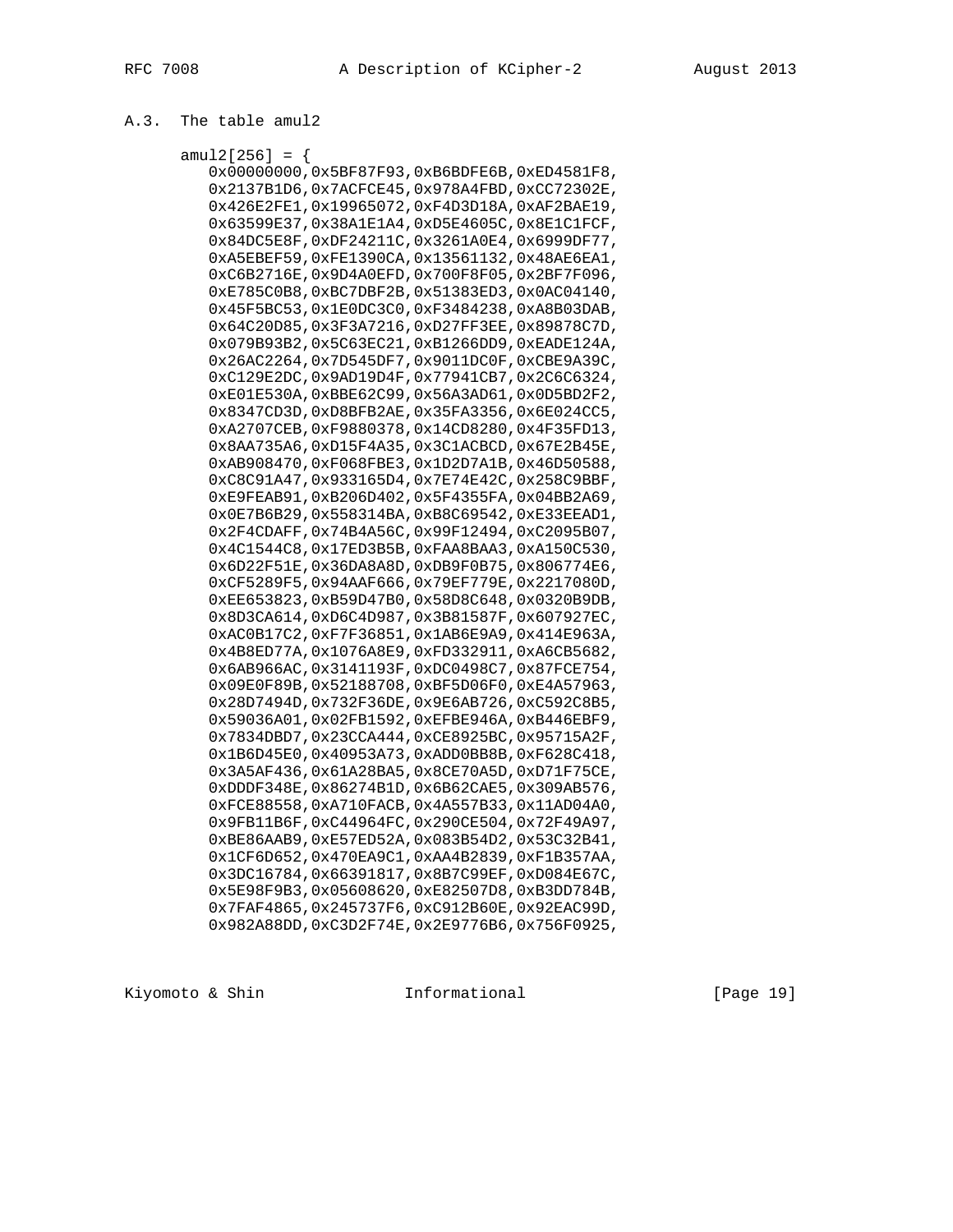0xB91D390B,0xE2E54698,0x0FA0C760,0x5458B8F3, 0xDA44A73C,0x81BCD8AF,0x6CF95957,0x370126C4, 0xFB7316EA,0xA08B6979,0x4DCEE881,0x16369712, 0xD3A45FA7,0x885C2034,0x6519A1CC,0x3EE1DE5F, 0xF293EE71,0xA96B91E2,0x442E101A,0x1FD66F89, 0x91CA7046,0xCA320FD5,0x27778E2D,0x7C8FF1BE, 0xB0FDC190,0xEB05BE03,0x06403FFB,0x5DB84068, 0x57780128,0x0C807EBB,0xE1C5FF43,0xBA3D80D0, 0x764FB0FE,0x2DB7CF6D,0xC0F24E95,0x9B0A3106, 0x15162EC9,0x4EEE515A,0xA3ABD0A2,0xF853AF31, 0x34219F1F,0x6FD9E08C,0x829C6174,0xD9641EE7, 0x9651E3F4,0xCDA99C67,0x20EC1D9F,0x7B14620C, 0xB7665222,0xEC9E2DB1,0x01DBAC49,0x5A23D3DA, 0xD43FCC15,0x8FC7B386,0x6282327E,0x397A4DED, 0xF5087DC3,0xAEF00250,0x43B583A8,0x184DFC3B, 0x128DBD7B,0x4975C2E8,0xA4304310,0xFFC83C83, 0x33BA0CAD,0x6842733E,0x8507F2C6,0xDEFF8D55, 0x50E3929A,0x0B1BED09,0xE65E6CF1,0xBDA61362, 0x71D4234C,0x2A2C5CDF,0xC769DD27,0x9C91A2B4 };

#### A.4. The table amul3

 amul3[256] = { 0x00000000,0x4559568B,0x8AB2AC73,0xCFEBFAF8, 0x71013DE6,0x34586B6D,0xFBB39195,0xBEEAC71E, 0xE2027AA9,0xA75B2C22,0x68B0D6DA,0x2DE98051, 0x9303474F,0xD65A11C4,0x19B1EB3C,0x5CE8BDB7, 0xA104F437,0xE45DA2BC,0x2BB65844,0x6EEF0ECF, 0xD005C9D1,0x955C9F5A,0x5AB765A2,0x1FEE3329, 0x43068E9E,0x065FD815,0xC9B422ED,0x8CED7466, 0x3207B378,0x775EE5F3,0xB8B51F0B,0xFDEC4980, 0x27088D6E,0x6251DBE5,0xADBA211D,0xE8E37796, 0x5609B088,0x1350E603,0xDCBB1CFB,0x99E24A70, 0xC50AF7C7,0x8053A14C,0x4FB85BB4,0x0AE10D3F, 0xB40BCA21,0xF1529CAA,0x3EB96652,0x7BE030D9, 0x860C7959,0xC3552FD2,0x0CBED52A,0x49E783A1, 0xF70D44BF,0xB2541234,0x7DBFE8CC,0x38E6BE47, 0x640E03F0,0x2157557B,0xEEBCAF83,0xABE5F908, 0x150F3E16,0x5056689D,0x9FBD9265,0xDAE4C4EE, 0x4E107FDC,0x0B492957,0xC4A2D3AF,0x81FB8524, 0x3F11423A,0x7A4814B1,0xB5A3EE49,0xF0FAB8C2, 0xAC120575,0xE94B53FE,0x26A0A906,0x63F9FF8D, 0xDD133893,0x984A6E18,0x57A194E0,0x12F8C26B, 0xEF148BEB,0xAA4DDD60,0x65A62798,0x20FF7113, 0x9E15B60D,0xDB4CE086,0x14A71A7E,0x51FE4CF5, 0x0D16F142,0x484FA7C9,0x87A45D31,0xC2FD0BBA, 0x7C17CCA4,0x394E9A2F,0xF6A560D7,0xB3FC365C, 0x6918F2B2,0x2C41A439,0xE3AA5EC1,0xA6F3084A,

Kiyomoto & Shin  $I_n$  Informational [Page 20]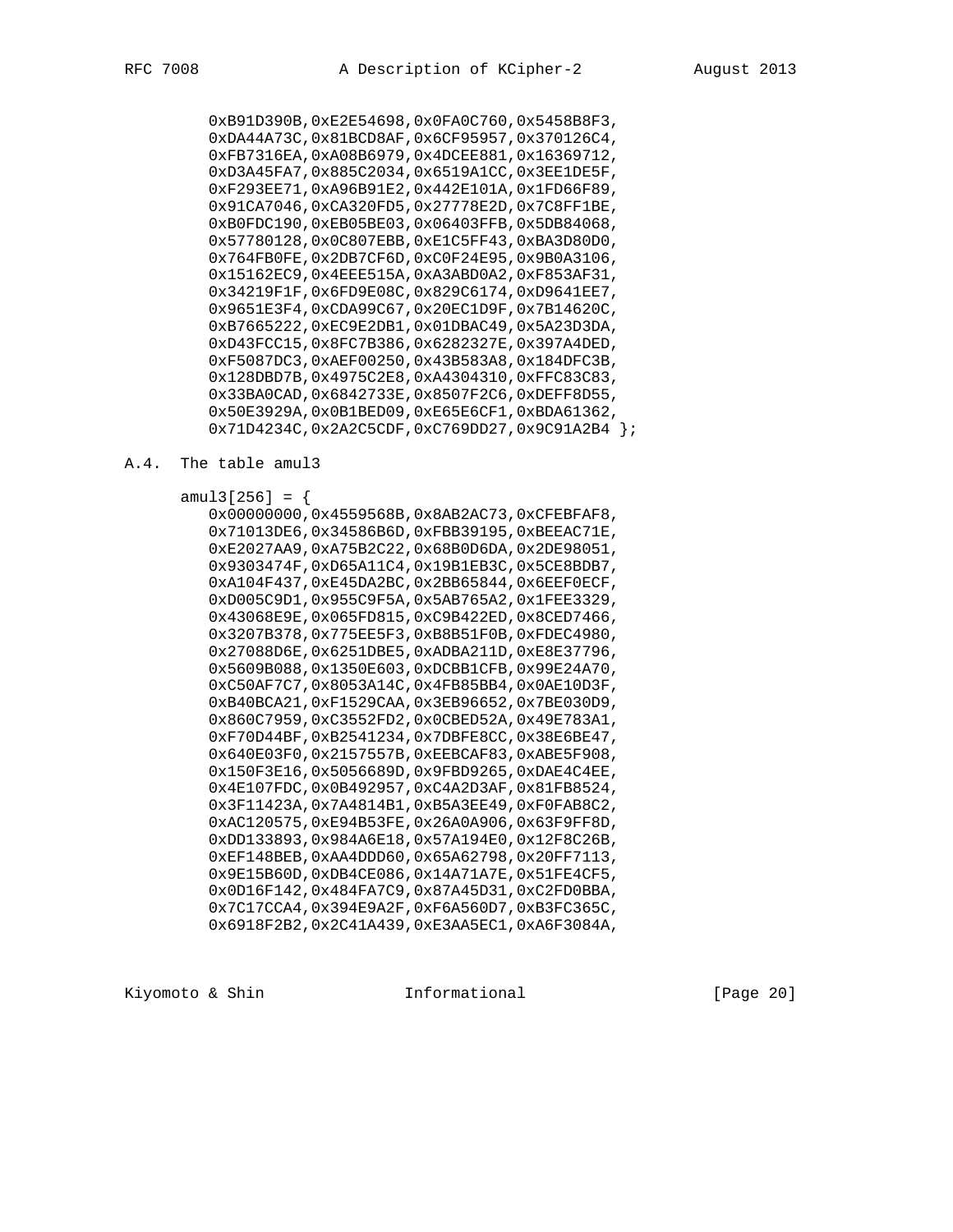0x1819CF54,0x5D4099DF,0x92AB6327,0xD7F235AC, 0x8B1A881B,0xCE43DE90,0x01A82468,0x44F172E3, 0xFA1BB5FD,0xBF42E376,0x70A9198E,0x35F04F05, 0xC81C0685,0x8D45500E,0x42AEAAF6,0x07F7FC7D, 0xB91D3B63,0xFC446DE8,0x33AF9710,0x76F6C19B, 0x2A1E7C2C,0x6F472AA7,0xA0ACD05F,0xE5F586D4, 0x5B1F41CA,0x1E461741,0xD1ADEDB9,0x94F4BB32, 0x9C20FEDD,0xD979A856,0x169252AE,0x53CB0425, 0xED21C33B,0xA87895B0,0x67936F48,0x22CA39C3, 0x7E228474,0x3B7BD2FF,0xF4902807,0xB1C97E8C, 0x0F23B992,0x4A7AEF19,0x859115E1,0xC0C8436A, 0x3D240AEA,0x787D5C61,0xB796A699,0xF2CFF012, 0x4C25370C,0x097C6187,0xC6979B7F,0x83CECDF4, 0xDF267043,0x9A7F26C8,0x5594DC30,0x10CD8ABB, 0xAE274DA5,0xEB7E1B2E,0x2495E1D6,0x61CCB75D, 0xBB2873B3,0xFE712538,0x319ADFC0,0x74C3894B, 0xCA294E55,0x8F7018DE,0x409BE226,0x05C2B4AD, 0x592A091A,0x1C735F91,0xD398A569,0x96C1F3E2, 0x282B34FC,0x6D726277,0xA299988F,0xE7C0CE04, 0x1A2C8784,0x5F75D10F,0x909E2BF7,0xD5C77D7C, 0x6B2DBA62,0x2E74ECE9,0xE19F1611,0xA4C6409A, 0xF82EFD2D,0xBD77ABA6,0x729C515E,0x37C507D5, 0x892FC0CB,0xCC769640,0x039D6CB8,0x46C43A33, 0xD2308101,0x9769D78A,0x58822D72,0x1DDB7BF9, 0xA331BCE7,0xE668EA6C,0x29831094,0x6CDA461F, 0x3032FBA8,0x756BAD23,0xBA8057DB,0xFFD90150, 0x4133C64E,0x046A90C5,0xCB816A3D,0x8ED83CB6, 0x73347536,0x366D23BD,0xF986D945,0xBCDF8FCE, 0x023548D0,0x476C1E5B,0x8887E4A3,0xCDDEB228, 0x91360F9F,0xD46F5914,0x1B84A3EC,0x5EDDF567, 0xE0373279,0xA56E64F2,0x6A859E0A,0x2FDCC881, 0xF5380C6F,0xB0615AE4,0x7F8AA01C,0x3AD3F697, 0x84393189,0xC1606702,0x0E8B9DFA,0x4BD2CB71, 0x173A76C6,0x5263204D,0x9D88DAB5,0xD8D18C3E, 0x663B4B20,0x23621DAB,0xEC89E753,0xA9D0B1D8, 0x543CF858,0x1165AED3,0xDE8E542B,0x9BD702A0, 0x253DC5BE,0x60649335,0xAF8F69CD,0xEAD63F46, 0xB63E82F1,0xF367D47A,0x3C8C2E82,0x79D57809, 0xC73FBF17,0x8266E99C,0x4D8D1364,0x08D445EF };

Kiyomoto & Shin **Informational** [Page 21]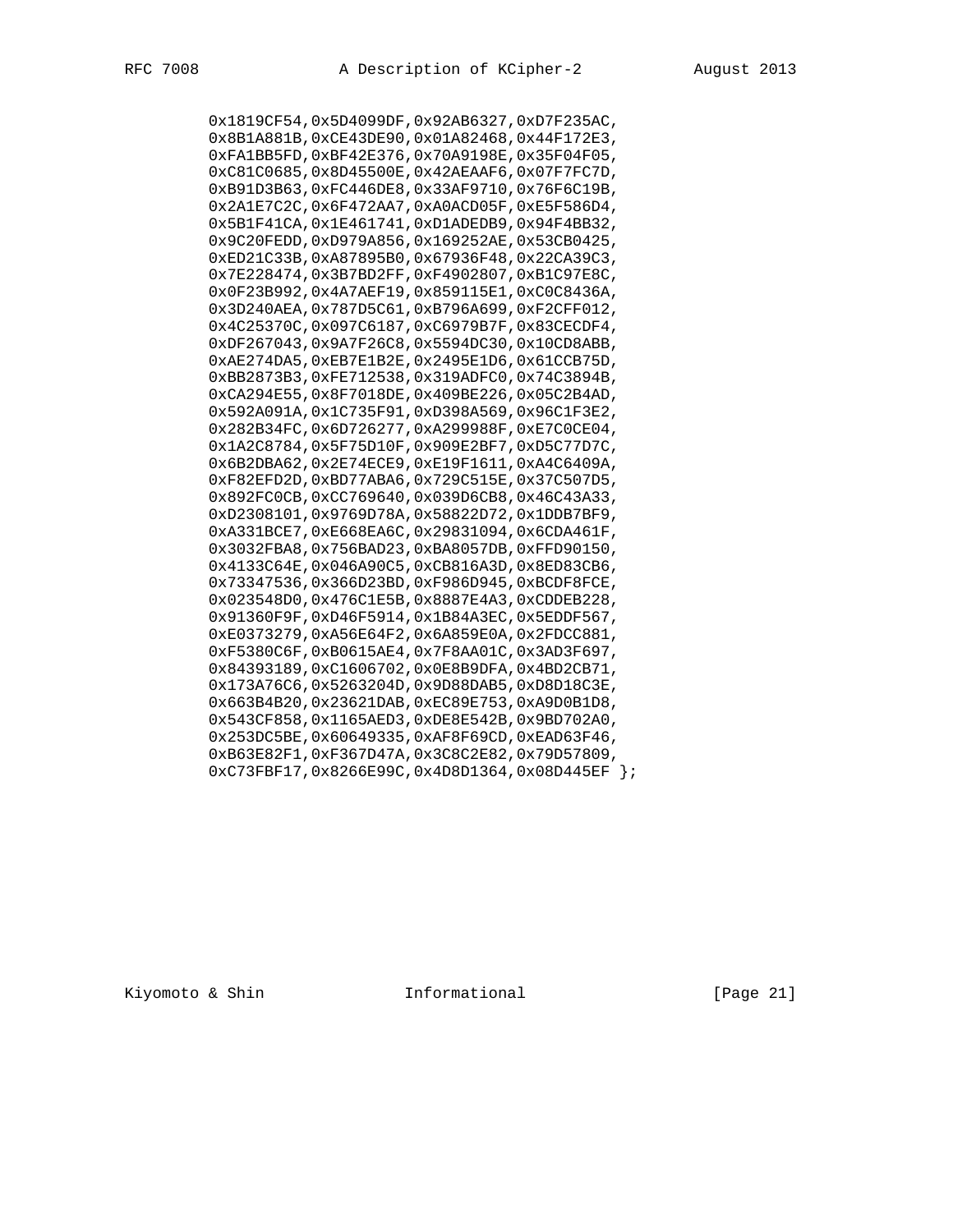Appendix B. A Simple Implementation Example of KCipher-2

 We provide an example implementation of KCipher-2 written in C. The implementation is simple; we do not consider storage or time complexity, nor do we consider software engineering-related issues, such as encapsulation, modularity, and so on.

B.1. Code Components I - Definitions and Declarations

```
 #include <stdio.h>
      #include <stdint.h>
      #define INIT 0
      #define NORMAL 1
      void init (unsigned int *, unsigned int *);
      void next(int);
      void stream (unsigned int *, unsigned int *);
     static const uint8_t S_box[256] = {
 ...
          // as defined in Section 2.4.3
      };
     static const uint32_t amul0[256] = {
 ...
          // as defined in Appendix A.1
      };
     static const uint32_t amul1[256] = {
 ...
          // as defined in Appendix A.2
      };
     static const uint32_t amul2[256] = {
 ...
          // as defined in Appendix A.3
      };
     static const uint32_t amul3[256] = {
 ...
          // as defined in Appendix A.4
      };
      /* Global variables */
      // State S
      uint32_t A[5]; // five 32-bit units
```
Kiyomoto & Shin  $I_n$  Informational [Page 22]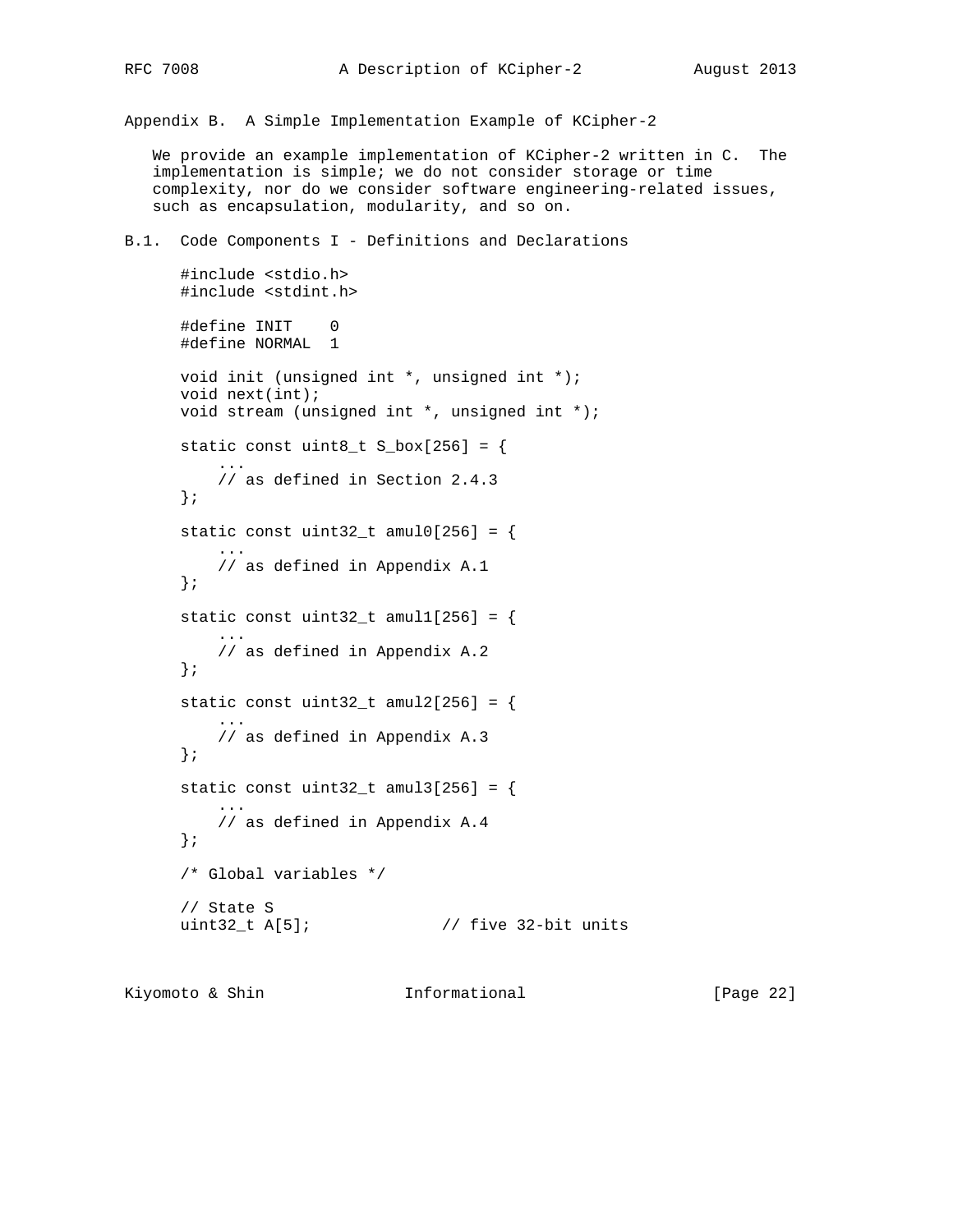```
 uint32_t B[11]; // eleven 32-bit units
     uint32<sub>_</sub>t L1, R1, L2, R2; \frac{1}{2} one 32-bit unit for each
       // The internal key (IK) and the initialization vector (IV)
      uint32_t IK[12]; // (12*32) bits
      uint32_t IV[4]; // (4*32) bits
B.2. Code Components II - Functions
   /**
    * Do multiplication in GF(2#8) of the irreducible polynomial,
   * f(x) = x#8 + x#4 + x#3 + x + 1. The given parameter is multiplied
    * by 2.
 * @param t : (INPUT). 8 bits. The number will be multiplied by 2
 * @return : (OUTPUT). 8 bits. The multiplication result
    */
   uint8_t GF_mult_by_2 (uint8_t t) {
       uint8_t q;
       uint32_t lq;
      lq = t \ll 1;if ((\lg \& 0x100) != 0) \lg \sim 0x011B;
      q = 1q \land 0xFF; return q;
    }
    /**
    * Do multiplication in GF(2#8) of the irreducible polynomial,
   * f(x) = x#8 + x#4 + x#3 + x + 1. The given parameter is multiplied
    * by 3.
    * @param t : (INPUT). 8 bits. The number will be multiplied by 3
    * @return : (OUTPUT). 8 bits. The multiplication result
    */
   uint8_t GF_mult_by_3 (uint8_t t) {
       uint8_t q;
       uint32_t lq;
      lq = (t \ll 1) \land tiif ((\lg \& 0x100) != 0) \lg \sim 0x011B;
      q = lq \land 0xFF; return q;
    }
```
Kiyomoto & Shin **Informational** [Page 23]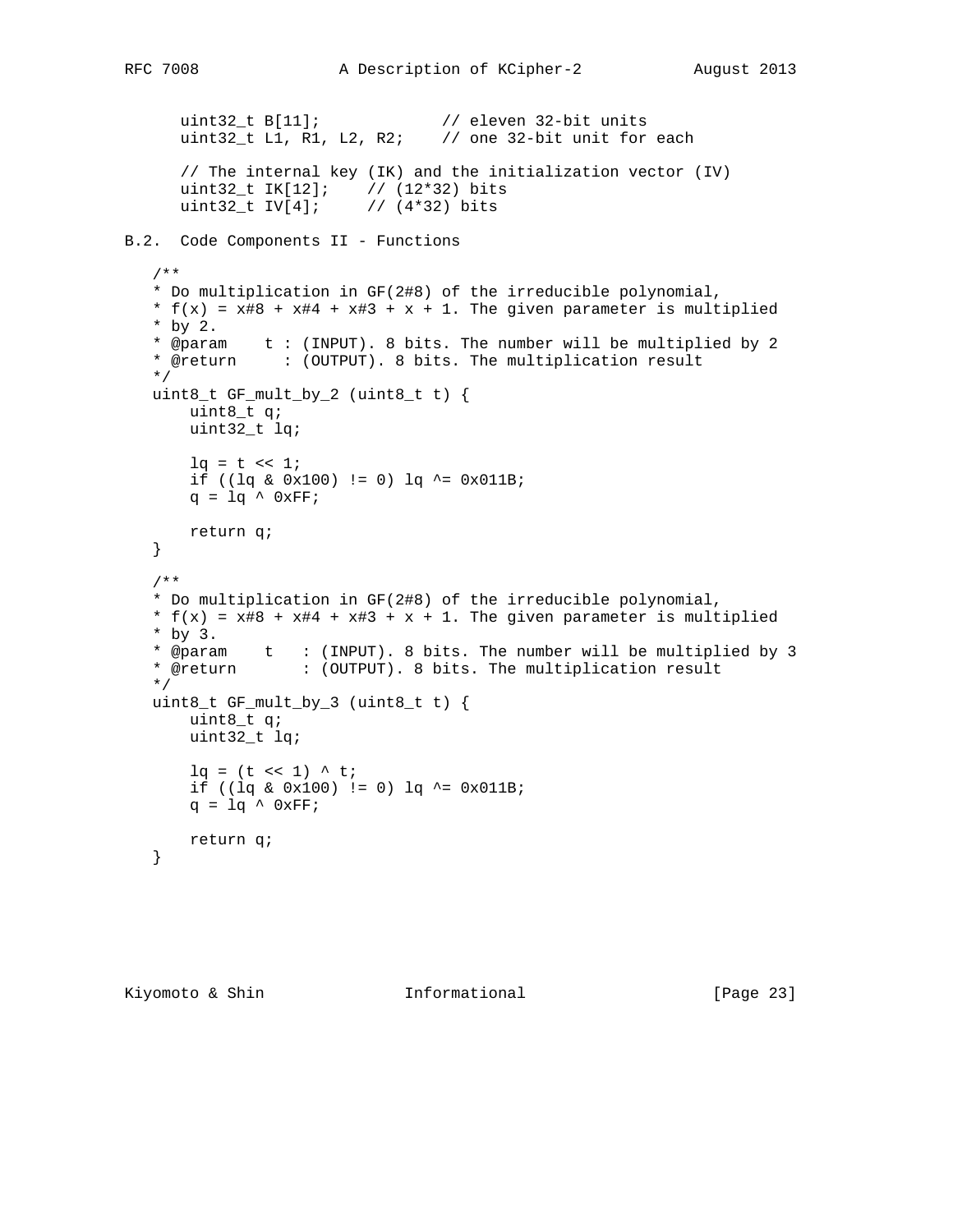```
 /**
   * Do substitution on a given input. See Section 2.4.2.
 * @param t : (INPUT), (1*32) bits
 * @return : (OUTPUT), (1*32) bits
   */
   uint32_t sub_k2 (uint32_t in) {
       uint32_t out;
      uint8_t w0 = in & 0x000000ff;
      uint8_t w1 = (in >> 8) & 0x000000ff; uint8_t w2 = (in >> 16) & 0x000000ff;
      uint8_t w3 = (in \gg 24) & 0x000000ff; uint8_t t3, t2, t1, t0;
       uint8_t q3, q2, q1, q0;
      t0 = S_b\text{box}[w0]; t1 = S_b\text{box}[w1]; t2 = S_b\text{box}[w2]; t3 = S_b\text{box}[w3];q0 = GF_mult_by_2(t0) ^ GF_mult_by_3(t1) ^ t2 ^ t3;
      q1 = t0 ^ GF_mult_by_2(t1) ^ GF_mult_by_3(t2) ^ t3;
       q2 = t0 ^ t1 ^ GF_mult_by_2(t2) ^ GF_mult_by_3(t3);
      q3 = GF_mult_by_3(t0) ^ t1 ^ t2 ^ GF_mult_by_2(t3);
      out = (q3 \ll 24) | (q2 \ll 16) | (q1 \ll 8) | q0;
       return out;
   }
```

```
 /**
   * Expand a given 128-bit key (K) to a 384-bit internal key
   * information (IK).
   * See Step 1 of init() in Section 2.3.2.
   * @param key[4] : (INPUT), (4*32) bits
   * @param iv[4] : (INPUT), (4*32) bits
   * @modify IK[12] : (OUTPUT), (12*32) bits
   * @modify IV[12] : (OUTPUT), (4*32) bits
   */
   void key_expansion (uint32_t *key, uint32_t *iv) {
       // copy iv to IV
      IV[0] = iv[0]; IV[1] = iv[1]; IV[2] = iv[2]; IV[3] = iv[3];1 / m = 0 ... 3IK[0] = key[0]; IK[1] = key[1];IK[2] = key[2]; IK[3] = key[3];1 / m = 4IK[4] = IK[0] ^ sub_k2((IK[3] << 8) ^ (IK[3] >> 24)) ^
              0x01000000;
```

```
Kiyomoto & Shin Informational [Page 24]
```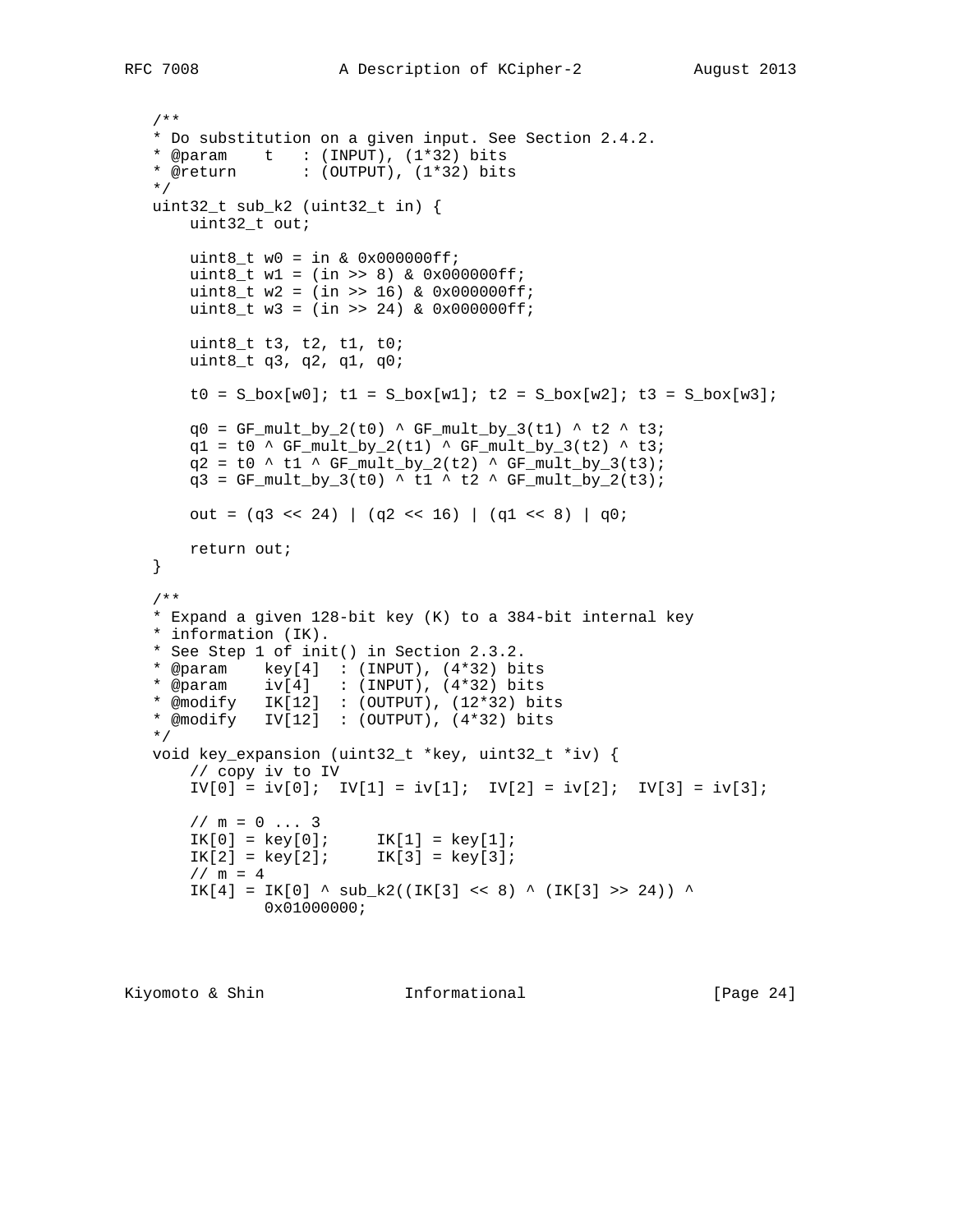```
 // m = 4 ... 11, but not 4 nor 8
      IK[5] = IK[1] \sim IK[4]; IK[6] = IK[2] \sim IK[5];IK[7] = IK[3] \wedge IK[6];
      1 / m = 8IK[8] = IK[4] \land sub_k2((IK[7] << 8) \land (IK[7] >> 24)) \land0x02000000;
       // m = 4 ... 11, but not 4 nor 8
      IK[9] = IK[5] \cdot IK[8]; IK[10] = IK[6] \cdot IK[9];IK[11] = IK[7] < IK[10]; }
   /**
   * Set up the initial state value using IK and IV. See Step 2 of
   * init() in Section 2.3.2.
   * @param key[4] : (INPUT), (4*32) bits
 * @param iv[4] : (INPUT), (4*32) bits
* @modify S : (OUTPUT), (A, B, L1, R1, L2, R2) */
   void setup_state_values (uint32_t *key, uint32_t *iv) {
       // setting up IK and IV by calling key_expansion(key, iv)
       key_expansion(key, iv);
        // setting up the internal state values
A[0] = IK[4]; \quad A[1] = IK[3]; \quad A[2] = IK[2];A[3] = IK[1]; \quad A[4] = IK[0];\texttt{B[0]} = \texttt{IK[10]}; \quad \texttt{B[1]} = \texttt{IK[11]}; \quad \texttt{B[2]} = \texttt{IV[0]}; \quad \texttt{B[3]} = \texttt{IV[1]};B[4] = IK[8]; B[5] = IK[9]; B[6] = IV[2]; B[7] = IV[3];B[8] = IK[7]; B[9] = IK[5]; B[10] = IK[6];LI = R1 = L2 = R2 = 0x00000000 }
   /**
   * Initialize the system with a 128-bit key (K) and a 128-bit
   * initialization vector (IV). It sets up the internal state value
   * and invokes next(INIT) iteratively 24 times. After this,
   * the system is ready to produce key streams. See Section 2.3.2.
   * @param key[12] : (INPUT), (4*32) bits
 * @param iv[4] : (INPUT), (4*32) bits
 * @modify IK : (12*32) bits, by calling setup_state_values()
 * @modify IV : (4*32) bits, by calling setup_state_values()
   * @modify S : (OUTPUT), (A, B, L1, R1, L2, R2)
   */
   void init (uint32_t *k, uint32_t *iv) {
        int i;
```
Kiyomoto & Shin **Informational** [Page 25]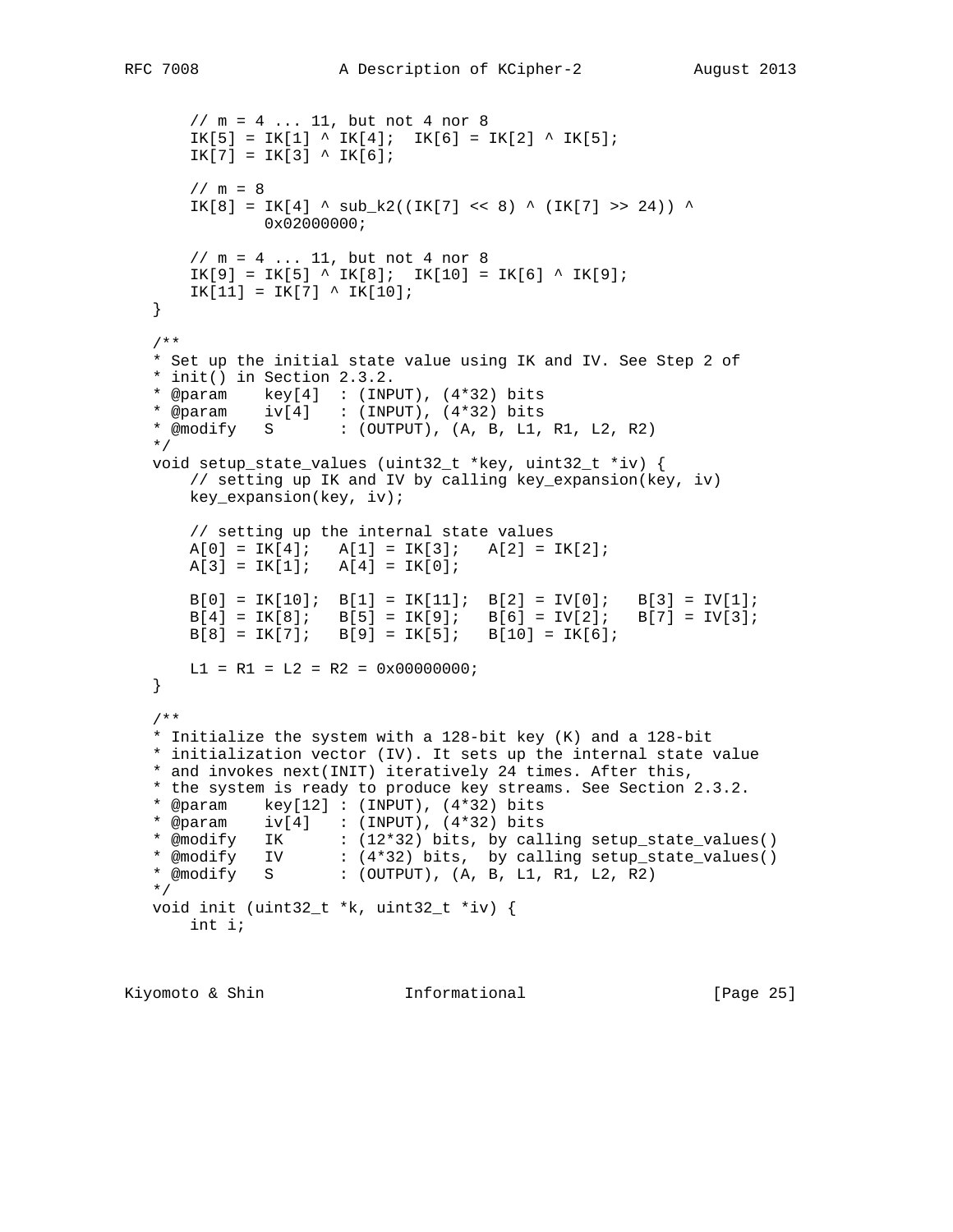```
 setup_state_values(k, iv);
      for(i=0; i < 24; i++) {
          next(INIT);
       }
   }
   /**
   * Non-linear function. See Section 2.4.1.
   * @param A : (INPUT), 8 bits
   * @param B : (INPUT), 8 bits
   * @param C : (INPUT), 8 bits
 * @param D : (INPUT), 8 bits
 * @return : (OUTPUT), 8 bits
   */
   uint32_t NLF (uint32_t A, uint32_t B,
          uint32_t C, uint32_t D ) {
       uint32_t Q;
      Q = (A + B) \wedge C \wedge D;
      return Q;
   }
   /**
   * Derive a new state from the current state values.
   * See Section 2.3.1.
 * @param mode : (INPUT) INIT (= 0) or NORMAL (= 1)
 * @modify S : (OUTPUT)
   */
   void next (int mode) {
      uint32_t nA[5];
       uint32_t nB[11];
      uint32 t nL1, nR1, nL2, nR2;
       uint32_t temp1, temp2;
      nL1 = sub_k2(R2 + B[4]);nR1 = sub_k2(L2 + B[9]);nL2 = sub_k2(L1);nR2 = sub_k2(R1);1 / m = 0 ... 3nA[0] = A[1]; nA[1] = A[2]; nA[2] = A[3]; nA[3] = A[4];1/m = 0 ... 9nB[0] = B[1]; \quad nB[1] = B[2]; \quad nB[2] = B[3]; \quad nB[3] = B[4];nB[4] = B[5]; \quad nB[5] = B[6]; \quad nB[6] = B[7]; \quad nB[7] = B[8];nB[8] = B[9]; \quad nB[9] = B[10];
```
Kiyomoto & Shin **Informational** [Page 26]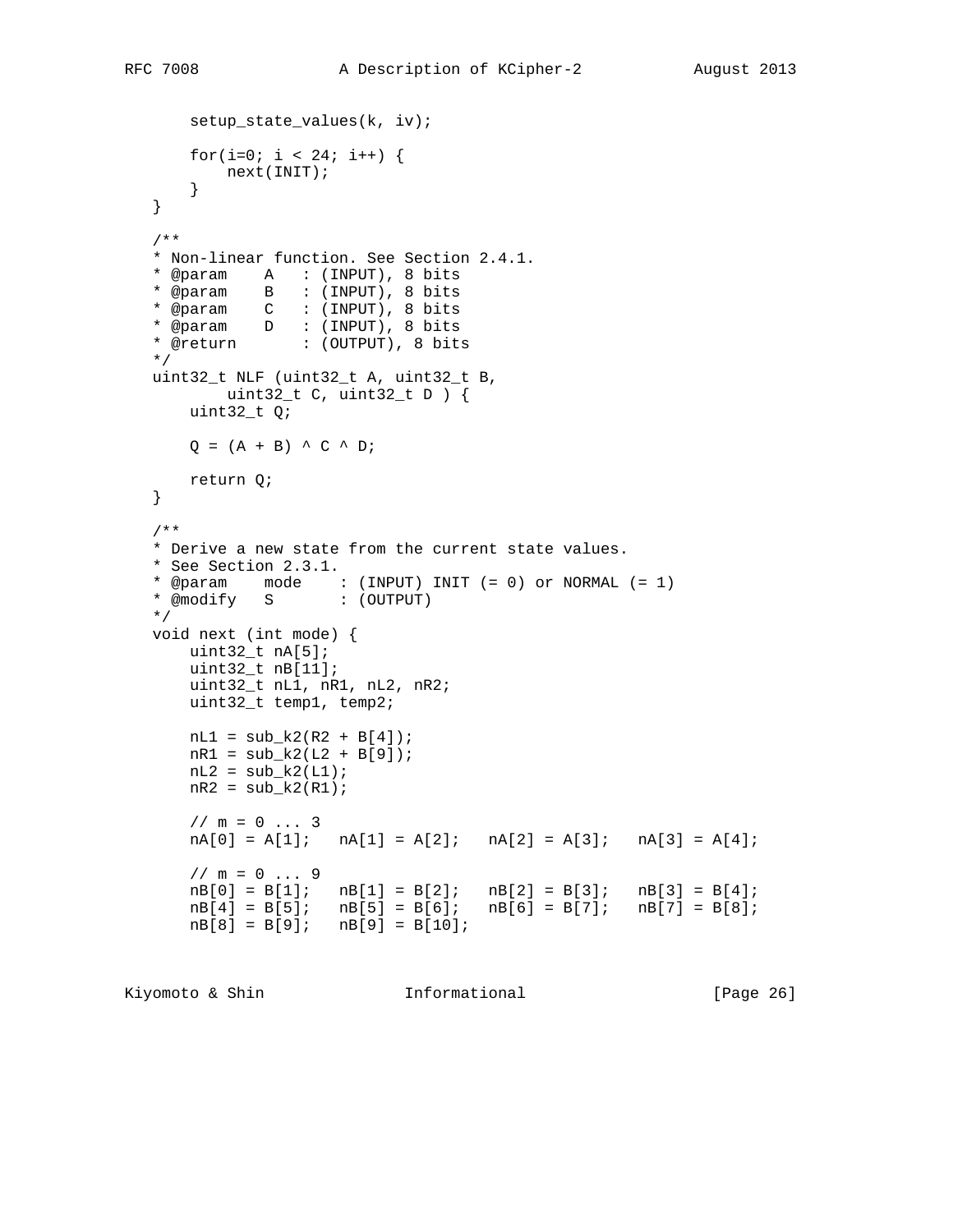```
 // update nA[4]
       temp1 = (A[0] \le 8) \land amul0[(A[0] \ge 24)];
      nA[4] = temp1 ^ A[3]; if (mode == INIT)
          nA[4] ^= NLF(B[0], R2, R1, A[4]);
        // update nB[10]
       if (A[2] & 0x40000000) /* if A[2][30] == 1 */ {
          temp1 = (B[0] << 8) \land amul1[(B[0] >> 24)];
       \} else /*if A[2][30] == 0*/ {
          temp1 = (B[0] << 8) \land amu2[(B[0] >> 24)];
        }
 if (A[2] & 0x80000000) /* if A[2][31] == 1 */ {
temp2 = (B[8] << 8) ^ amul3[(B[8] >> 24)];
        } else /* if A[2][31] == 0 */ {
         temp2 = B[8]; }
      nB[10] = temp1 ^ B[1] ^ B[6] ^ temp2;
      if (mode == INT) nB[10] ^= NLF(B[10], L2, L1, A[0]);
       /* copy S' to S */
A[0] = nA[0]; \quad A[1] = nA[1]; \quad A[2] = nA[2];A[3] = nA[3]; \quad A[4] = nA[4];B[0] = nB[0]; \quad B[1] = nB[1]; \quad B[2] = nB[2]; \quad B[3] = nB[3];B[4] = nB[4]; \quad B[5] = nB[5]; \quad B[6] = nB[6]; \quad B[7] = nB[7];B[8] = nB[8]; \quad B[9] = nB[9]; \quad B[10] = nB[10];LI = nLI; RI = nRI; L2 = nL2; R2 = nR2;
   /**
   * Obtain a key stream = (ZH, ZL) from the current state values.
   * See Section 2.3.3.
   * @param ZH : (OUTPUT) (1 * 32)-bit
   * @modify ZL : (OUTPUT) (1 * 32)-bit
   */
   void stream (uint32_t *ZH, uint32_t *ZL) {
      *ZH = NLF(B[10], L2, L1, A[0]);*ZL = NLF(B[0], R2, R1, A[4]); }
```
Kiyomoto & Shin **Informational** [Page 27]

}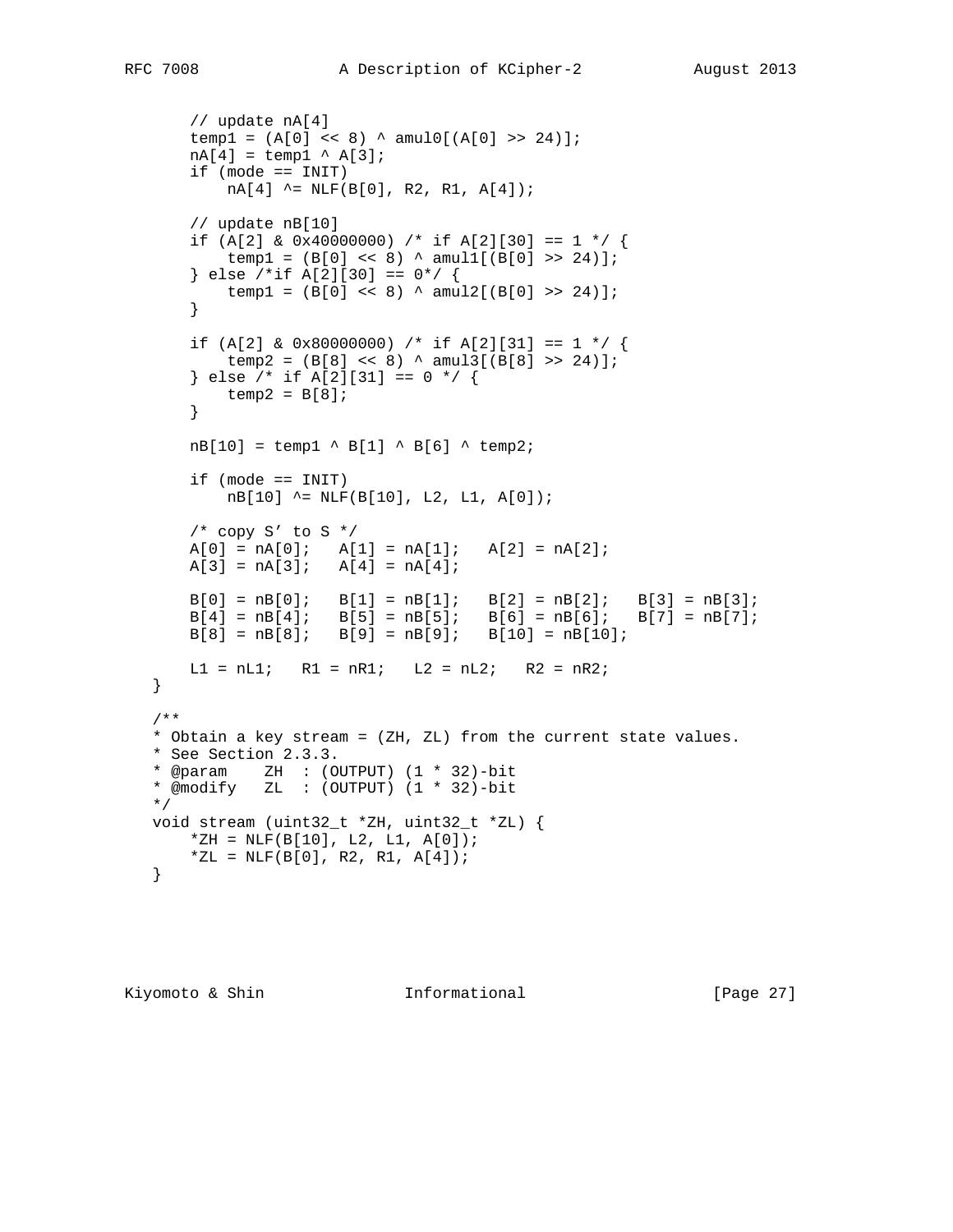```
B.3. Use Case
```

```
 void main (void) {
     // Set the key and the iv
    uint 32_t \text{ key}[4] = \ldots;uint 32_t iv[4] = ...;
     init(key, iv);
     // produce a key stream
     stream(&zh, &zl);
     next(NORMAL);
     // produce another key stream
     stream(&zh, &zl);
     next(NORMAL);
     ...
 }
```
Appendix C. Test Vectors

 This appendix provides running examples of KCipher-2 obtained from the naive implementation. All values are written in hexadecimal form.

```
C.1. Key Stream Generation Examples
```
 The following is a series of the 64-bit key streams generated from the given 8-bit keys (K) and 128-bit initialization vectors (IVs).

 - K : 00000000 00000000 00000000 00000000 - IV: 00000000 00000000 00000000 00000000 - Generated key streams at S(i) are as follows S(0): F871EBEF 945B7272 S(1): E40C0494 1DFF0537 S(2): 0B981A59 FBC8AC57 S(3): 566D3B02 C179DBB4 S(4): 3B46F1F0 33554C72 S(5): 5DE68BCC 9872858F S(6): 57549602 4062F0E9 S(7): F932C998 226DB6BA ... - K : A37B7D01 2F897076 FE08C22D 142BB2CF - IV: 33A6EE60 E57927E0 8B45CC4C A30EDE4A - Generated key streams at S(i) are as follows

S(0): 60E9A6B6 7B4C2524

Kiyomoto & Shin **Informational** [Page 28]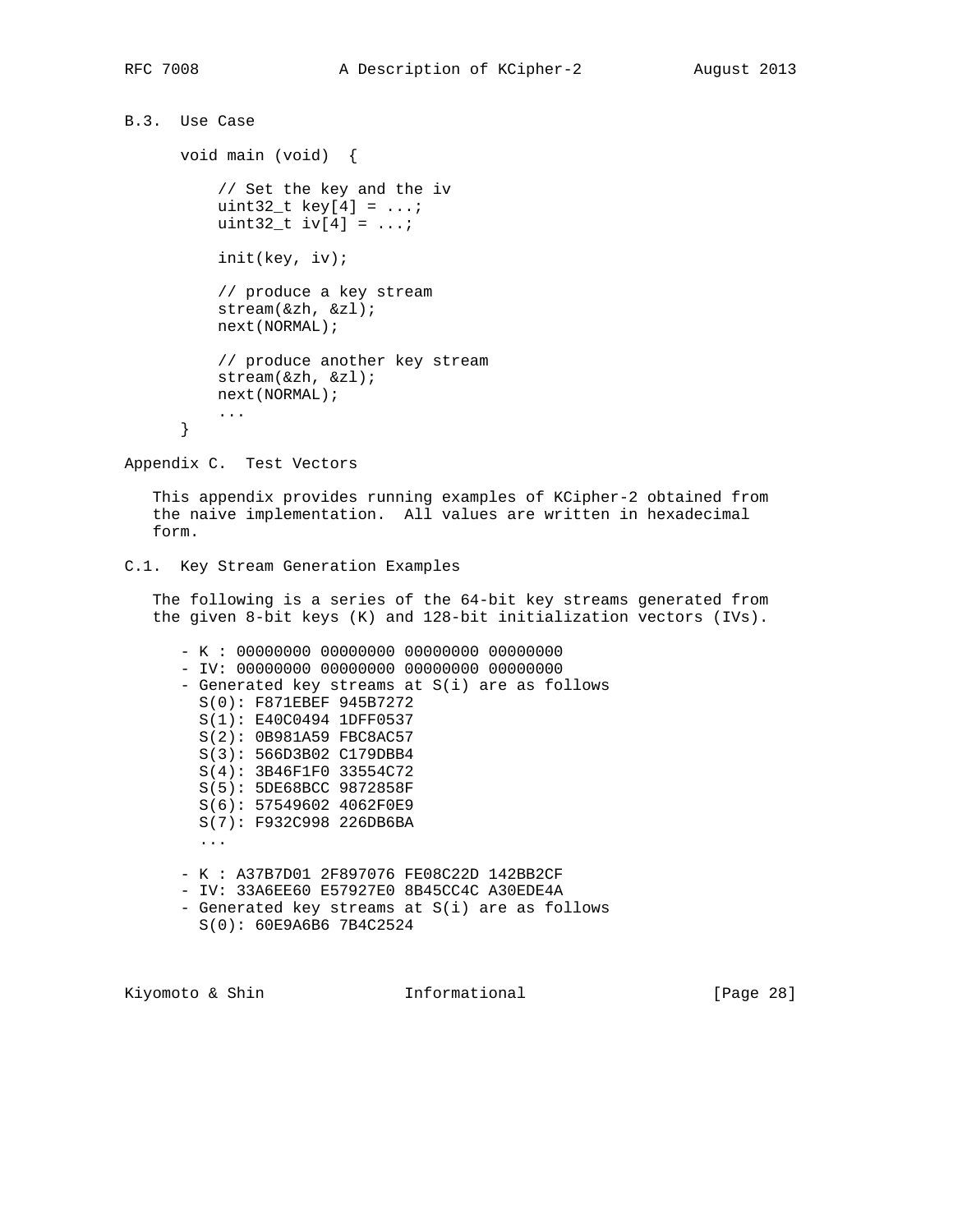S(1): FE726D44 AD5B402E S(2): 31D0D1BA 5CA233A4 S(3): AFC74BE7 D6069D36 S(4): 4A75BB6C D8D5B7F0 S(5): 38AAAA28 4AE4CD2F S(6): E2E5313D FC6CCD8F S(7): 9D2484F2 0F86C50D ... - K : 3D62E9B1 8E5B042F 42DF43CC 7175C96E - IV: 777CEFE4 541300C8 ADCACA8A 0B48CD55 - Generated key streams at S(i) are as follows S(0): 690F108D 84F44AC7 S(1): BF257BD7 E394F6C9 S(2): AA1192C3 8E200C6E S(3): 073C8078 AC18AAD1 S(4): D4B8DADE 68802368 S(5): 2FA42076 83DEA5A4 S(6): 4C1D95EA E959F5B4 S(7): 2611F41E A40F0A58 ...

C.2. Another Key Stream Generation with the State Values

 In this section, the initialization procedure and the key stream generation are illustrated in detail. The given 128-bit key (K) and the 128-bit initialization vector (IV) are as follows:

 - K : 0F1E2D3C 4B5A6978 8796A5B4 C3D2E1F0 - IV: F0E0D0C0 B0A09080 70605040 30201000.

 Based on K and IV, the init() operation (Section 2.3.2) sets up the internal state values,  $S = (A, B, L1, R1, L2, R2)$ , as follows:

 A[0]: 7993A6A2 A[1]: C3D2E1F0 A[2]: 8796A5B4 A[3]: 4B5A6978 A[4]: 0F1E2D3C B[0]: 38AB371B B[1] : 4E26BC85 B[2]: F0E0D0C0 B[3]: B0A09080 B[4] : BF3D92AF B[5]: 8DF45D75 B[6]: 70605040 B[7] : 30201000 B[8]: 768D8B9E B[9]: 32C9CFDA B[10]: B55F6A6E L1: 00000000 R1: 00000000 L2: 00000000 R2: 00000000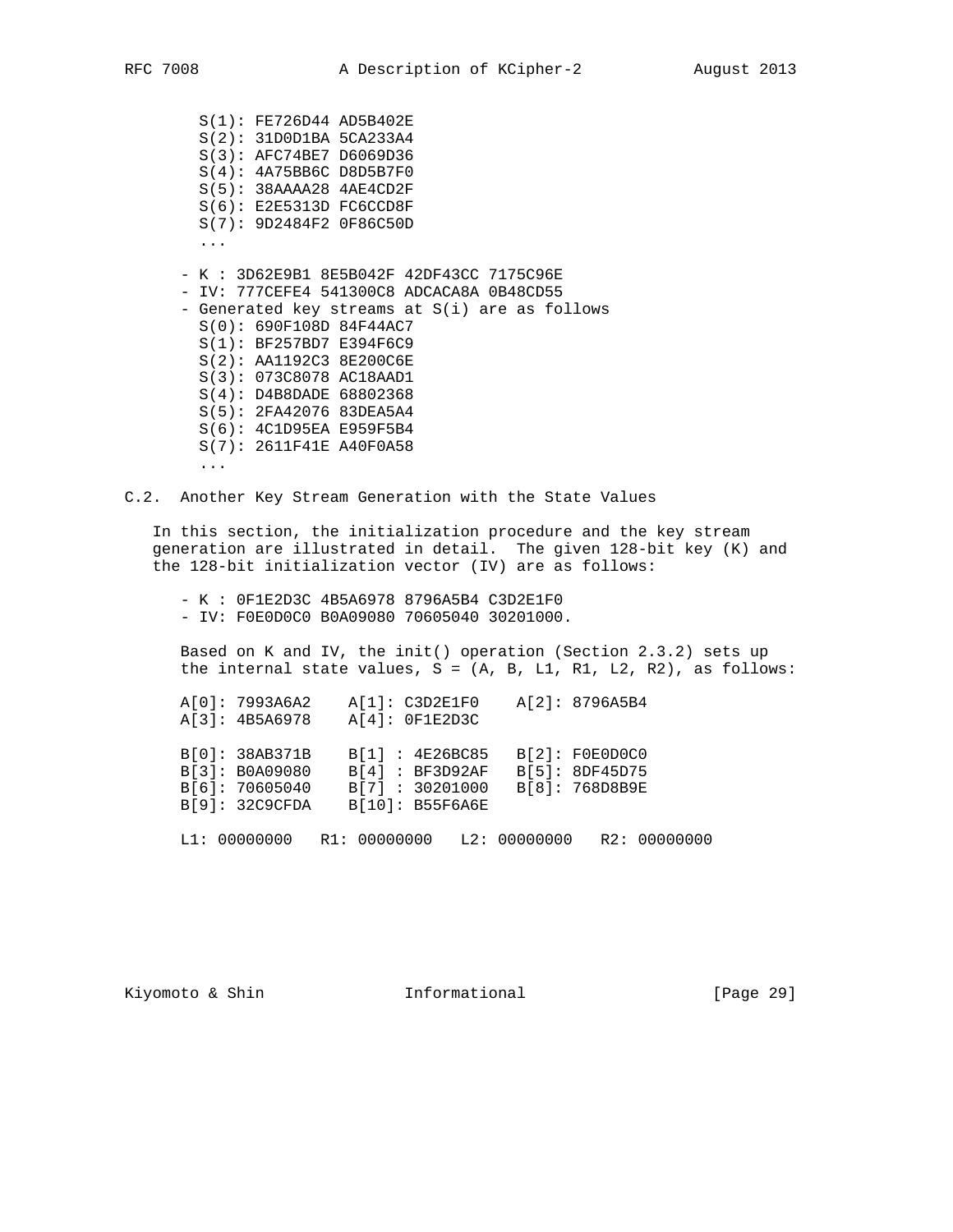To complete the initialization, the next() operation is applied to the state values 24 times (in Section 2.3.2, Step 3). Let us denote each repeated application of the next() operation by init(i), where 1  $\leq i \leq 24$ . The internal state values resulting from each init(i) are shown in Appendixes C.2.1 - C.2.24.

C.2.1. S after init(1)

| A[0]: C3D2E1F0<br>$A[3]:$ OF1E2D3C                                   | A[1]: 8796A5B4<br>A[4]: 37070F7F                                        | A[2]: 4B5A6978                                     |
|----------------------------------------------------------------------|-------------------------------------------------------------------------|----------------------------------------------------|
| B[0]: 4E26BC85<br>B[3]: BF3D92AF<br>B[6]: 30201000<br>B[9]: B55F6A6E | B[1]: F0E0D0C0<br>B[4] : 8DF45D75<br>B[7] : 768D8B9E<br>B[10]: 64DEFF24 | B[2]: B0A09080<br>B[5]: 70605040<br>B[8]: 32C9CFDA |

L1: F360860C R1: E81907D5 L2: 63636363 R2: 63636363

C.2.2. S after init(2)

|  | A[0]: 8796A5B4            | A[1]: 4B5A6978 |                 |              | $A[2]:$ OF1E2D3C |              |
|--|---------------------------|----------------|-----------------|--------------|------------------|--------------|
|  | A[3]: 37070F7F            | A[4]: 25BCF981 |                 |              |                  |              |
|  |                           |                |                 |              |                  |              |
|  | B[0]: FOEODOCO            |                | B[1] : B0A09080 |              | B[2]: BF3D92AF   |              |
|  | B[3]: 8DF45D75            |                | B[4]: 70605040  |              | B[5]: 30201000   |              |
|  | B[6]: 768D8B9E            |                | B[7]: 32C9CFDA  |              | B[8]: B55F6A6E   |              |
|  | B[9]: 64DEFF24            |                | B[10]: 7E65CB6A |              |                  |              |
|  |                           |                |                 |              |                  |              |
|  | L1: 1B9542ED R1: 9B259D28 |                |                 | L2: 971610F6 |                  | R2: 39C36E1D |
|  |                           |                |                 |              |                  |              |

C.2.3. S after init(3)

|  | A[0]: 4B5A6978 | $A[1]:$ OF1E2D3C  |  | A[2]: 37070F7F |  |              |
|--|----------------|-------------------|--|----------------|--|--------------|
|  | A[3]: 25BCF981 | A[4]: FA2DD9D3    |  |                |  |              |
|  |                |                   |  |                |  |              |
|  | B[0]: B0A09080 | B[1]: BF3D92AF    |  | B[2]: 8DF45D75 |  |              |
|  | B[3]: 70605040 | B[4] : 30201000   |  | B[5]: 768D8B9E |  |              |
|  | B[6]: 32C9CFDA | $B[7]$ : B55F6A6E |  | B[8]: 64DEFF24 |  |              |
|  | B[9]: 7E65CB6A | B[10]: 08573732   |  |                |  |              |
|  |                |                   |  |                |  |              |
|  | L1: 1F41CDFB   | R1: CFAE13F3      |  | L2: BCC7DC5B   |  | R2: 1528DDA1 |
|  |                |                   |  |                |  |              |

Kiyomoto & Shin **Informational** [Page 30]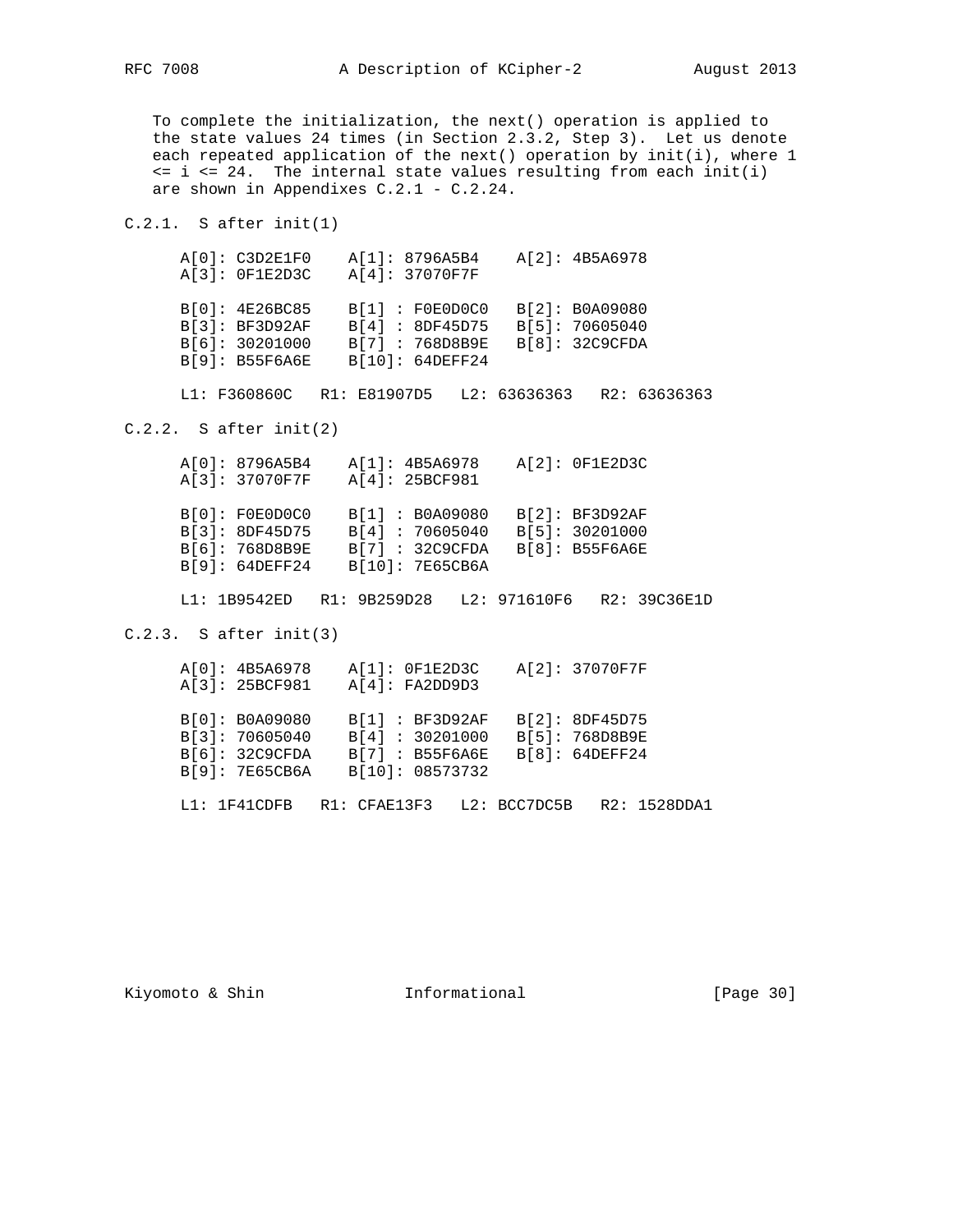$C.2.4.$  S after init(4) A[0]: 0F1E2D3C A[1]: 37070F7F A[2]: 25BCF981 A[3]: FA2DD9D3 A[4]: AB820031 B[0]: BF3D92AF B[1] : 8DF45D75 B[2]: 70605040 B[3]: 30201000 B[4] : 768D8B9E B[5]: 32C9CFDA B[6]: B55F6A6E B[7] : 64DEFF24 B[8]: 7E65CB6A B[9]: 08573732 B[10]: 40941D82 L1: 8D7100A7 R1: AA6C8F89 L2: B4F43081 R2: 81264AF3 C.2.5. S after init(5) A[0]: 37070F7F A[1]: 25BCF981 A[2]: FA2DD9D3 A[3]: AB820031 A[4]: D8F5995F B[0]: 8DF45D75 B[1] : 70605040 B[2]: 30201000 B[3]: 768D8B9E B[4] : 32C9CFDA B[5]: B55F6A6E B[6]: 64DEFF24 B[7] : 7E65CB6A B[8]: 08573732 B[9]: 40941D82 B[10]: 1A8DA7FB L1: D315A91D R1: 751BC887 L2: 9E8539E3 R2: 929B1D3C  $C.2.6.$  S after init(6) A[0]: 25BCF981 A[1]: FA2DD9D3 A[2]: AB820031 A[3]: D8F5995F A[4]: F697B5BB B[0]: 70605040 B[1] : 30201000 B[2]: 768D8B9E B[3]: 32C9CFDA B[4] : B55F6A6E B[5]: 64DEFF24 B[6]: 7E65CB6A B[7] : 08573732 B[8]: 40941D82 B[9]: 1A8DA7FB B[10]: 13B5E7F3 L1: 88658E94 R1: 7F1C023D L2: B16F9402 R2: 5F06AB3F C.2.7. S after init(7) A[0]: FA2DD9D3 A[1]: AB820031 A[2]: D8F5995F A[3]: F697B5BB A[4]: 6B0A7012 B[0]: 30201000 B[1] : 768D8B9E B[2]: 32C9CFDA B[3]: B55F6A6E B[4] : 64DEFF24 B[5]: 7E65CB6A B[6]: 08573732 B[7] : 40941D82 B[8]: 1A8DA7FB B[9]: 13B5E7F3 B[10]: D76ABD2C L1: 21BF8813 R1: 743F68DE L2: A1F603E6 R2: 3D1EA499

Kiyomoto & Shin **Informational** [Page 31]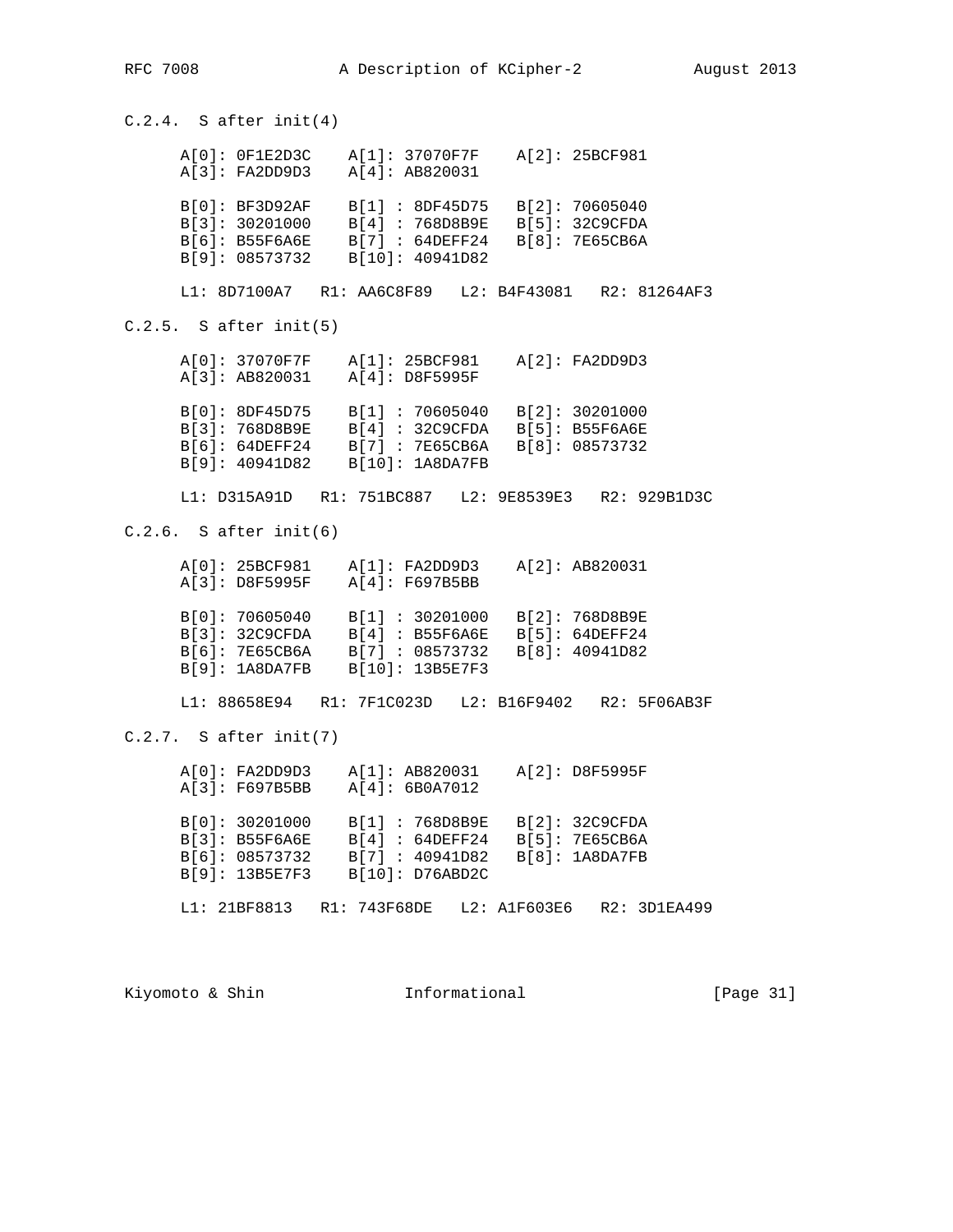C.2.8. S after init(8) A[0]: AB820031 A[1]: D8F5995F A[2]: F697B5BB A[3]: 6B0A7012 A[4]: 23995B7E B[0]: 768D8B9E B[1] : 32C9CFDA B[2]: B55F6A6E B[3]: 64DEFF24 B[4] : 7E65CB6A B[5]: 08573732 B[6]: 40941D82 B[7] : 1A8DA7FB B[8]: 13B5E7F3 B[9]: D76ABD2C B[10]: 997C3F70 L1: B48EA08C R1: 657C8FFD L2: AAB50B58 R2: 281F9A12 C.2.9. S after init(9) A[0]: D8F5995F A[1]: F697B5BB A[2]: 6B0A7012 A[3]: 23995B7E A[4]: F8532F87 B[0]: 32C9CFDA B[1] : B55F6A6E B[2]: 64DEFF24 B[3]: 7E65CB6A B[4] : 08573732 B[5]: 40941D82 B[6]: 1A8DA7FB B[7] : 13B5E7F3 B[8]: D76ABD2C B[9]: 997C3F70 B[10]: 95FFF657 L1: A2040C44 R1: EF19DC4E L2: 543A1967 R2: 05D0CF60 C.2.10. S after init(10) A[0]: F697B5BB A[1]: 6B0A7012 A[2]: 23995B7E A[3]: F8532F87 A[4]: BEDF1DEF B[0]: B55F6A6E B[1] : 64DEFF24 B[2]: 7E65CB6A B[3]: 08573732 B[4] : 40941D82 B[5]: 1A8DA7FB B[6]: 13B5E7F3 B[7] : D76ABD2C B[8]: 997C3F70 B[9]: 95FFF657 B[10]: 6D2C2FA3 L1: C7AE66B0 R1: 9C075DB9 L2: 5554CBE7 R2: 866080C4 C.2.11. S after init(11) A[0]: 6B0A7012 A[1]: 23995B7E A[2]: F8532F87 A[3]: BEDF1DEF A[4]: 983D37. B[0]: 64DEFF24 B[1] : 7E65CB6A B[2]: 08573732 B[3]: 40941D82 B[4] : 1A8DA7FB B[5]: 13B5E7F3 B[6]: D76ABD2C B[7] : 997C3F70 B[8]: 95FFF657 B[9]: 6D2C2FA3 B[10]: A02127BE L1: 29F322A2 R1: 01F771D9 L2: 725670A2 R2: D4F24463

Kiyomoto & Shin **Informational** [Page 32]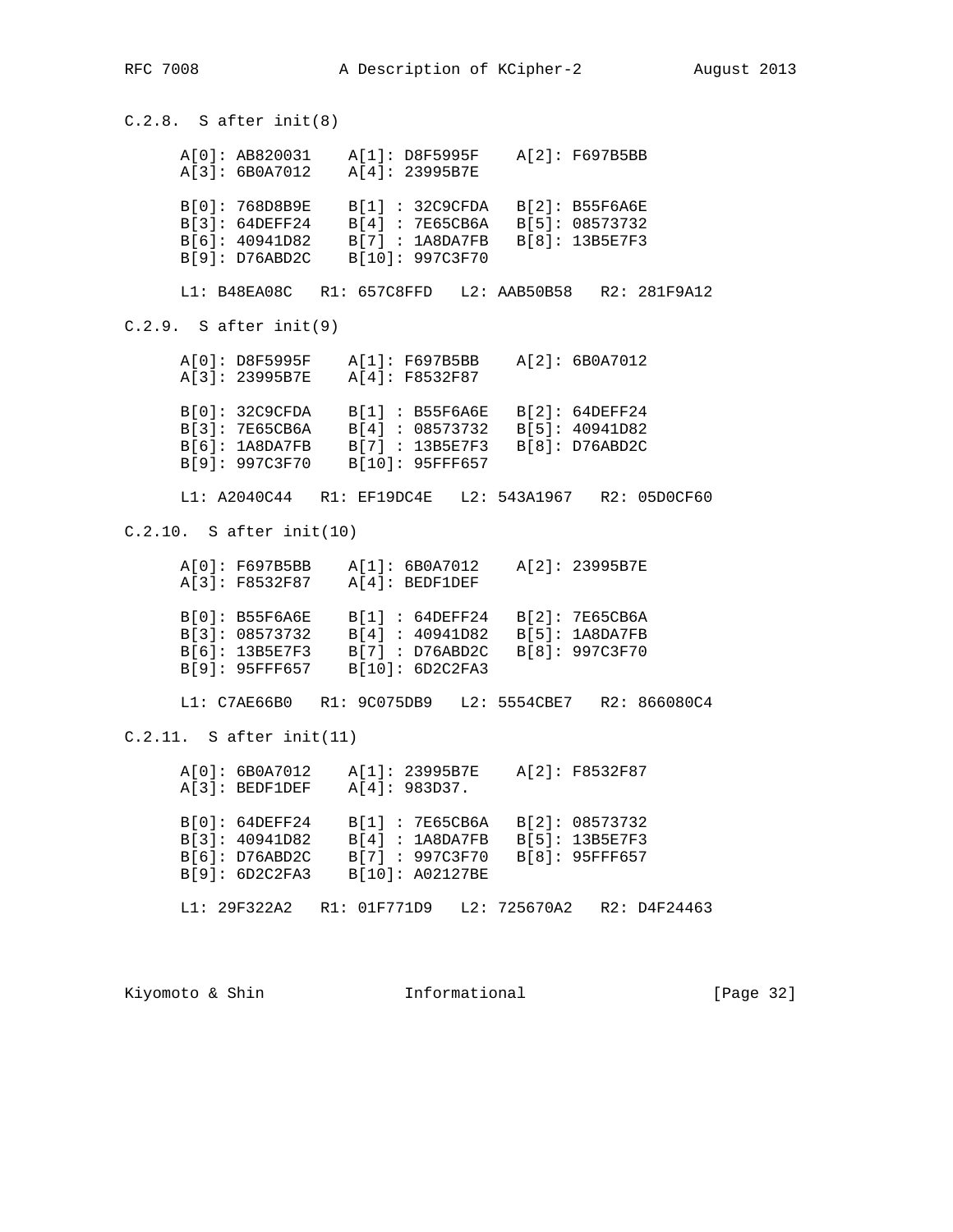C.2.12. S after init(12) A[0]: 23995B7E A[1]: F8532F87 A[2]: BEDF1DEF A[3]: 983D37CB A[4]: 526A110D B[0]: 7E65CB6A B[1] : 08573732 B[2]: 40941D82 B[3]: 1A8DA7FB B[4] : 13B5E7F3 B[5]: D76ABD2C B[6]: 997C3F70 B[7] : 95FFF657 B[8]: 6D2C2FA3 B[9]: A02127BE B[10]: 49F99042 L1: 51536DF4 R1: 66111E6A L2: 8147B572 R2: 6CC2AC80 C.2.13. S after init(13) A[0]: F8532F87 A[1]: BEDF1DEF A[2]: 983D37CB A[3]: 526A110D A[4]: A5EEB8AE B[0]: 08573732 B[1] : 40941D82 B[2]: 1A8DA7FB B[3]: 13B5E7F3 B[4] : D76ABD2C B[5]: 997C3F70 B[6]: 95FFF657 B[7] : 6D2C2FA3 B[8]: A02127BE B[9]: 49F99042 B[10]: 406CE62C L1: 9582D912 R1: 6953AFE8 L2: B22A3A1D R2: 903A4823 C.2.14. S after init(14) A[0]: BEDF1DEF A[1]: 983D37CB A[2]: 526A110D A[3]: A5EEB8AE A[4]: 70A5B5BA B[0]: 40941D82 B[1] : 1A8DA7FB B[2]: 13B5E7F3 B[3]: D76ABD2C B[4] : 997C3F70 B[5]: 95FFF657 B[6]: 6D2C2FA3 B[7] : A02127BE B[8]: 49F99042 B[9]: 406CE62C B[10]: C57BED5B L1: EB77DD2D R1: 633CFD8F L2: 32A4BCEF R2: CB33BCB2 C.2.15. S after init(15) A[0]: 983D37CB A[1]: 526A110D A[2]: A5EEB8AE A[3]: 70A5B5BA A[4]: B1145F18 B[0]: 1A8DA7FB B[1] : 13B5E7F3 B[2]: D76ABD2C B[3]: 997C3F70 B[4] : 95FFF657 B[5]: 6D2C2FA3 B[6]: A02127BE B[7] : 49F99042 B[8]: 406CE62C B[9]: C57BED5B B[10]: 7BE2C520 L1: E11420CC R1: 6730A956 L2: 8EC8ACEF R2: C7FC060A

Kiyomoto & Shin **Informational** [Page 33]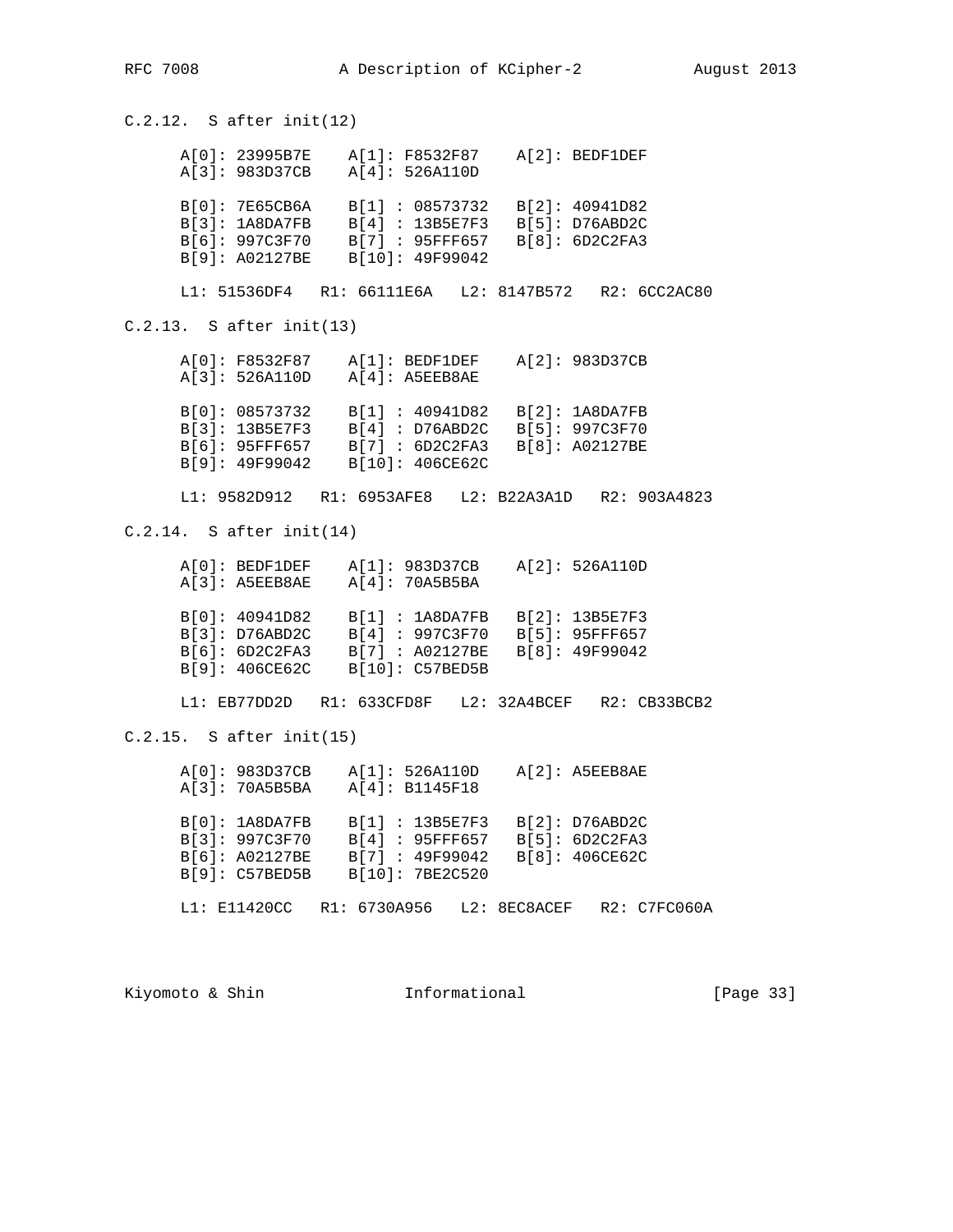C.2.16. S after init(16) A[0]: 526A110D A[1]: A5EEB8AE A[2]: 70A5B5BA A[3]: B1145F18 A[4]: FA752FDC B[0]: 13B5E7F3 B[1] : D76ABD2C B[2]: 997C3F70 B[3]: 95FFF657 B[4] : 6D2C2FA3 B[5]: A02127BE B[6]: 49F99042 B[7] : 406CE62C B[8]: C57BED5B B[9]: 7BE2C520 B[10]: 1F48829C L1: 0D95C94D R1: 8238B05F L2: 7B00D356 R2: 0EFE8596 C.2.17. S after init(17) A[0]: A5EEB8AE A[1]: 70A5B5BA A[2]: B1145F18 A[3]: FA752FDC A[4]: DB29190A B[0]: D76ABD2C B[1] : 997C3F70 B[2]: 95FFF657 B[3]: 6D2C2FA3 B[4] : A02127BE B[5]: 49F99042 B[6]: 406CE62C B[7] : C57BED5B B[8]: 7BE2C520 B[9]: 1F48829C B[10]: F95DD14F L1: 262687B5 R1: 9B9AC5E9 L2: 7C08EB5C R2: 8C1300A3 C.2.18. S after init(18) A[0]: 70A5B5BA A[1]: B1145F18 A[2]: FA752FDC A[3]: DB29190A A[4]: 35623CDA B[0]: 997C3F70 B[1] : 95FFF657 B[2]: 6D2C2FA3 B[3]: A02127BE B[4] : 49F99042 B[5]: 406CE62C B[6]: C57BED5B B[7] : 7BE2C520 B[8]: 1F48829C B[9]: F95DD14F B[10]: D939E13E L1: E478DEF0 R1: 06F84503 L2: 71350E88 R2: 14EF8E61 C.2.19. S after init(19) A[0]: B1145F18 A[1]: FA752FDC A[2]: DB29190A A[3]: 35623CDA A[4]: 746B4AE8 B[0]: 95FFF657 B[1] : 6D2C2FA3 B[2]: A02127BE B[3]: 49F99042 B[4] : 406CE62C B[5]: C57BED5B B[6]: 7BE2C520 B[7] : 1F48829C B[8]: F95DD14F B[9]: D939E13E B[10]: 9970C980 L1: C2AC94C4 R1: C708FAE8 L2: FC4900F1 R2: 7C260B6A

Kiyomoto & Shin **Informational** [Page 34]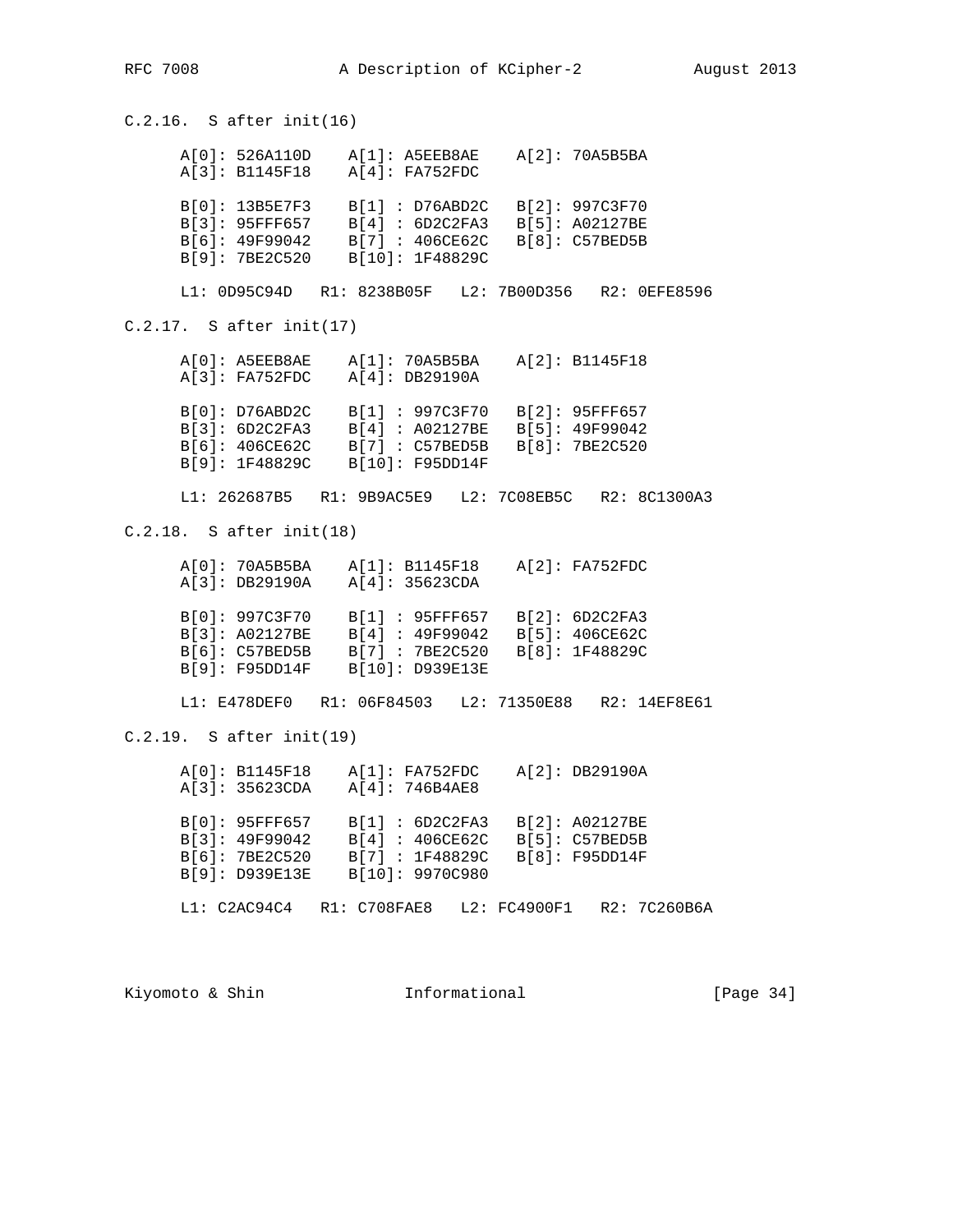C.2.20. S after init(20) A[0]: FA752FDC A[1]: DB29190A A[2]: 35623CDA A[3]: 746B4AE8 A[4]: 2EB9213A B[0]: 6D2C2FA3 B[1] : A02127BE B[2]: 49F99042 B[3]: 406CE62C B[4] : C57BED5B B[5]: 7BE2C520 B[6]: 1F48829C B[7] : F95DD14F B[8]: D939E13E B[9]: 9970C980 B[10]: 3C517031 L1: 8F007DE9 R1: B2AE0889 L2: DD68D5EA R2: 3C8757AC C.2.21. S after init(21) A[0]: DB29190A A[1]: 35623CDA A[2]: 746B4AE8 A[3]: 2EB9213A A[4]: BE3CA984 B[0]: A02127BE B[1] : 49F99042 B[2]: 406CE62C B[3]: C57BED5B B[4] : 7BE2C520 B[5]: 1F48829C B[6]: F95DD14F B[7] : D939E13E B[8]: 9970C980 B[9]: 3C517031 B[10]: D1439B63 L1: AFC4E32F R1: 98FBC87F L2: 58B22D36 R2: 481DC7D6 C.2.22. S after init(22) A[0]: 35623CDA A[1]: 746B4AE8 A[2]: 2EB9213A A[3]: BE3CA984 A[4]: 974E6719 B[0]: 49F99042 B[1] : 406CE62C B[2]: C57BED5B B[3]: 7BE2C520 B[4] : 1F48829C B[5]: F95DD14F B[6]: D939E13E B[7] : 9970C980 B[8]: 3C517031 B[9]: D1439B63 B[10]: 9334E221 L1: F9C43357 R1: E5539EA2 L2: C0B76A7C R2: 06EE4ED5 C.2.23. S after init(23) A[0]: 746B4AE8 A[1]: 2EB9213A A[2]: BE3CA984 A[3]: 974E6719 A[4]: 86916EFF B[0]: 406CE62C B[1] : C57BED5B B[2]: 7BE2C520 B[3]: 1F48829C B[4] : F95DD14F B[5]: D939E13E B[6]: 9970C980 B[7] : 3C517031 B[8]: D1439B63 B[9]: 9334E221 B[10]: 50EF13E7 L1: 309527ED R1: C473D814 L2: 1B107B6D R2: 0180D95D

Kiyomoto & Shin **Informational** [Page 35]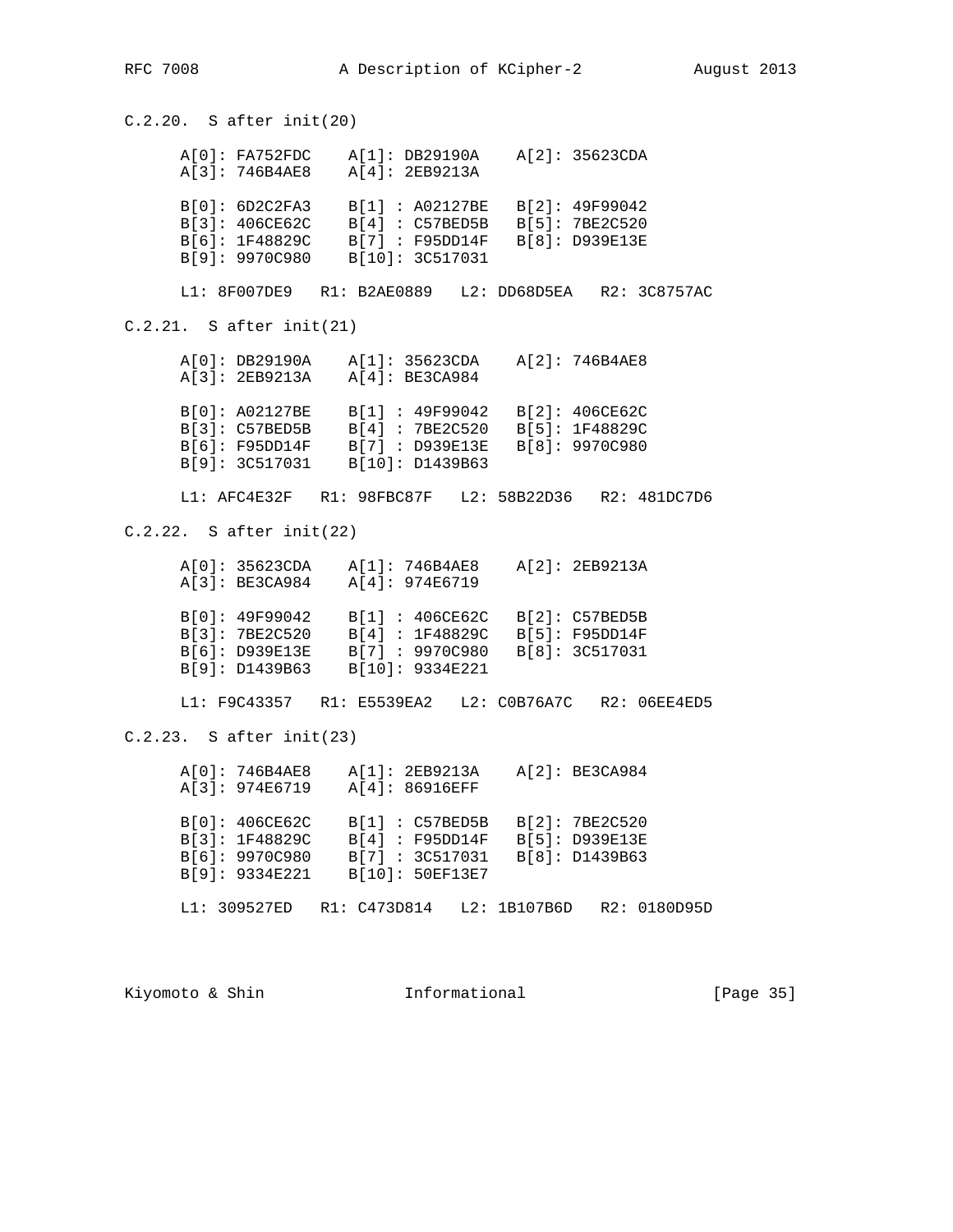C.2.24. S(0) after init(24)

| A[0]: 2EB9213A<br>A[3]: 86916EFF                                     | A[1]: BE3CA984<br>A[4]: F52DACF9 |                                                                         | A[2]: 974E6719                                     |
|----------------------------------------------------------------------|----------------------------------|-------------------------------------------------------------------------|----------------------------------------------------|
| B[0]: C57BED5B<br>B[3]: F95DD14F<br>B[6]: 3C517031<br>B[9]: 50EF13E7 |                                  | B[1]: 7BE2C520<br>B[4] : D939E13E<br>B[7] : D1439B63<br>B[10]: E0BD9F91 | B[2]: 1F48829C<br>B[5]: 9970C980<br>B[8]: 9334E221 |

L1: 4370D8E6 R1: DABED76C L2: 11C1ACCB R2: C3BAAEDF

Note that the result of  $init(24)$  is also referred to as  $S(0)$  (in Section  $2.3.2$ ). Since the state is  $S(0)$ , the stream() operation (in Section 2.3.3) can be applied and generate key streams.

Key stream at S(0) : 9FB6B580A6A5E7AF

 Henceforth, a new key stream can be produced by 1) obtaining a new state by applying the next() operation to the current state, and 2) generating a new key stream by applying the stream() operation to the new state.

 $C.2.25. S(1)$  and the Key Stream at  $S(1)$ 

|  | A[0]: BE3C4984                          | A[1]: 974E6719 |                 |                | A[2]: 86916EFF |              |
|--|-----------------------------------------|----------------|-----------------|----------------|----------------|--------------|
|  | A[3]: F52DACF9                          | A[4]: 960329B5 |                 |                |                |              |
|  | B[0]: 7BE2C520                          |                | B[1]: 1F48829C  |                | B[2]: F95DD14F |              |
|  | B[3]: D939E13E                          |                | B[4] : 9970C980 | B[5]: 3C517031 |                |              |
|  | B[6]: D1439B63                          |                | B[7] : 9334E221 | B[8]: 50EF13E7 |                |              |
|  | B[9]: EOBD9F91                          |                | B[10]: 5318AEE1 |                |                |              |
|  | L1: 8FD86092 R1: 4BBDC0F6 L2: 8D63A5EF  |                |                 |                |                | R2: FEE0F24B |
|  | Key stream at $S(1)$ : D1989DC6A77D5E28 |                |                 |                |                |              |